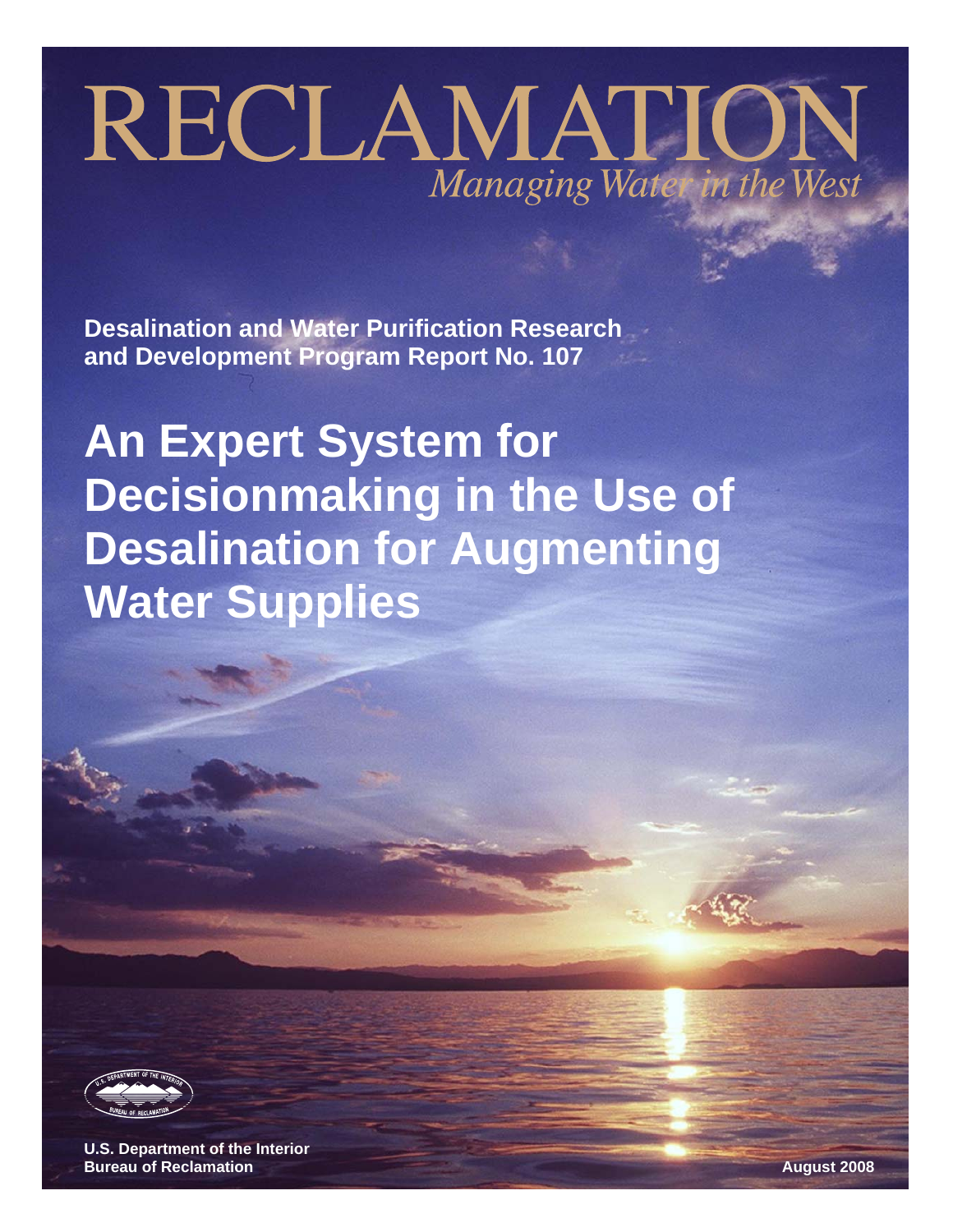# **REPORT DOCUMENTATION PAGE**

# *OMB No. 0704-0188*

|                                                                 |                                             | currently valid OMB control number. PLEASE DO NOT RETURN YOUR FORM TO THE ABOVE ADDRESS.                      |                    |                                 | Public reporting burden for this collection of information is estimated to average 1 hour per response, including the time for reviewing instructions, searching existing data sources, gathering and maintaining<br>the data needed, and completing and reviewing this collection of information. Send comments regarding this burden estimate or any other aspect of this collection of information, including suggestions for<br>reducing this burden to Department of Defense, Washington Headquarters Services, Directorate for Information Operations and Reports (0704-0188), 1215 Jefferson Davis Highway, Suite 1204, Arlington, VA<br>22202-4302. Respondents should be aware that notwithstanding any other provision of law, no person shall be subject to any penalty for failing to comply with a collection of information if it does not display a |
|-----------------------------------------------------------------|---------------------------------------------|---------------------------------------------------------------------------------------------------------------|--------------------|---------------------------------|--------------------------------------------------------------------------------------------------------------------------------------------------------------------------------------------------------------------------------------------------------------------------------------------------------------------------------------------------------------------------------------------------------------------------------------------------------------------------------------------------------------------------------------------------------------------------------------------------------------------------------------------------------------------------------------------------------------------------------------------------------------------------------------------------------------------------------------------------------------------|
| 1. REPORT DATE (DD-MM-YYYY).                                    |                                             | 2. REPORT TYPE                                                                                                |                    |                                 | 3. DATES COVERED (From - To)                                                                                                                                                                                                                                                                                                                                                                                                                                                                                                                                                                                                                                                                                                                                                                                                                                       |
| August 2008                                                     |                                             | Final                                                                                                         |                    |                                 | October 2002 - June 2004                                                                                                                                                                                                                                                                                                                                                                                                                                                                                                                                                                                                                                                                                                                                                                                                                                           |
| <b>4. TITLE AND SUBTITLE</b>                                    |                                             |                                                                                                               |                    |                                 | <b>5a. CONTRACT NUMBER</b>                                                                                                                                                                                                                                                                                                                                                                                                                                                                                                                                                                                                                                                                                                                                                                                                                                         |
|                                                                 |                                             | An Expert System for Decisionmaking in the Use of Desalination for                                            |                    |                                 | Agreement No. 02-FC-81-0757                                                                                                                                                                                                                                                                                                                                                                                                                                                                                                                                                                                                                                                                                                                                                                                                                                        |
|                                                                 | <b>Augmenting Water Supplies</b>            |                                                                                                               |                    |                                 | <b>5b. GRANT NUMBER</b>                                                                                                                                                                                                                                                                                                                                                                                                                                                                                                                                                                                                                                                                                                                                                                                                                                            |
|                                                                 |                                             |                                                                                                               |                    |                                 | <b>5c. PROGRAM ELEMENT NUMBER</b>                                                                                                                                                                                                                                                                                                                                                                                                                                                                                                                                                                                                                                                                                                                                                                                                                                  |
| 6. AUTHOR(S)                                                    |                                             |                                                                                                               |                    |                                 | <b>5d. PROJECT NUMBER</b>                                                                                                                                                                                                                                                                                                                                                                                                                                                                                                                                                                                                                                                                                                                                                                                                                                          |
| Gregory W. Characklis                                           |                                             |                                                                                                               |                    |                                 |                                                                                                                                                                                                                                                                                                                                                                                                                                                                                                                                                                                                                                                                                                                                                                                                                                                                    |
| Andrea M. Traviglia.                                            |                                             |                                                                                                               |                    |                                 | <b>5e. TASK NUMBER</b><br>E                                                                                                                                                                                                                                                                                                                                                                                                                                                                                                                                                                                                                                                                                                                                                                                                                                        |
|                                                                 |                                             |                                                                                                               |                    |                                 | 5f. WORK UNIT NUMBER                                                                                                                                                                                                                                                                                                                                                                                                                                                                                                                                                                                                                                                                                                                                                                                                                                               |
|                                                                 |                                             | 7. PERFORMING ORGANIZATION NAME(S) AND ADDRESS(ES)                                                            |                    |                                 | 8. PERFORMING ORGANIZATION REPORT                                                                                                                                                                                                                                                                                                                                                                                                                                                                                                                                                                                                                                                                                                                                                                                                                                  |
|                                                                 |                                             | Dept. of Environmental Sciences and Engineering                                                               |                    |                                 | <b>NUMBER</b>                                                                                                                                                                                                                                                                                                                                                                                                                                                                                                                                                                                                                                                                                                                                                                                                                                                      |
|                                                                 | School of Public Health, CB #7431           |                                                                                                               |                    |                                 |                                                                                                                                                                                                                                                                                                                                                                                                                                                                                                                                                                                                                                                                                                                                                                                                                                                                    |
|                                                                 | University of North Carolina at Chapel Hill |                                                                                                               |                    |                                 |                                                                                                                                                                                                                                                                                                                                                                                                                                                                                                                                                                                                                                                                                                                                                                                                                                                                    |
|                                                                 | Chapel Hill, NC 27599-0007                  |                                                                                                               |                    |                                 |                                                                                                                                                                                                                                                                                                                                                                                                                                                                                                                                                                                                                                                                                                                                                                                                                                                                    |
|                                                                 |                                             | 9. SPONSORING / MONITORING AGENCY NAME(S) AND ADDRESS(ES)                                                     |                    |                                 | 10. SPONSOR/MONITOR'S ACRONYM(S)                                                                                                                                                                                                                                                                                                                                                                                                                                                                                                                                                                                                                                                                                                                                                                                                                                   |
|                                                                 |                                             | Desalination and Water Purification Research and Development Program                                          |                    |                                 | <b>DWPR</b>                                                                                                                                                                                                                                                                                                                                                                                                                                                                                                                                                                                                                                                                                                                                                                                                                                                        |
| Bureau of Reclamation,                                          |                                             |                                                                                                               |                    |                                 | <b>11. SPONSOR/MONITOR'S REPORT</b>                                                                                                                                                                                                                                                                                                                                                                                                                                                                                                                                                                                                                                                                                                                                                                                                                                |
| Denver Federal Center                                           |                                             |                                                                                                               |                    |                                 | <b>NUMBER(S)</b>                                                                                                                                                                                                                                                                                                                                                                                                                                                                                                                                                                                                                                                                                                                                                                                                                                                   |
| PO Box 25007                                                    |                                             |                                                                                                               |                    |                                 | DWPR Report No. 107                                                                                                                                                                                                                                                                                                                                                                                                                                                                                                                                                                                                                                                                                                                                                                                                                                                |
| Denver CO 80225-0007                                            |                                             |                                                                                                               |                    |                                 |                                                                                                                                                                                                                                                                                                                                                                                                                                                                                                                                                                                                                                                                                                                                                                                                                                                                    |
|                                                                 | 12. DISTRIBUTION / AVAILABILITY STATEMENT   |                                                                                                               |                    |                                 |                                                                                                                                                                                                                                                                                                                                                                                                                                                                                                                                                                                                                                                                                                                                                                                                                                                                    |
|                                                                 |                                             | Available from the National Technical Information Service (NTIS),                                             |                    |                                 |                                                                                                                                                                                                                                                                                                                                                                                                                                                                                                                                                                                                                                                                                                                                                                                                                                                                    |
| Operations Division, 5285 Port Royal Road, Springfield VA 22161 |                                             |                                                                                                               |                    |                                 |                                                                                                                                                                                                                                                                                                                                                                                                                                                                                                                                                                                                                                                                                                                                                                                                                                                                    |
|                                                                 |                                             |                                                                                                               |                    |                                 |                                                                                                                                                                                                                                                                                                                                                                                                                                                                                                                                                                                                                                                                                                                                                                                                                                                                    |
|                                                                 | <b>13. SUPPLEMENTARY NOTES</b>              |                                                                                                               |                    |                                 |                                                                                                                                                                                                                                                                                                                                                                                                                                                                                                                                                                                                                                                                                                                                                                                                                                                                    |
|                                                                 | 14. ABSTRACT (Maximum 200 words)            |                                                                                                               |                    |                                 |                                                                                                                                                                                                                                                                                                                                                                                                                                                                                                                                                                                                                                                                                                                                                                                                                                                                    |
|                                                                 |                                             |                                                                                                               |                    |                                 | An expert decisionmaking system was developed to incorporate consideration of acquisition, compliance, and storage                                                                                                                                                                                                                                                                                                                                                                                                                                                                                                                                                                                                                                                                                                                                                 |
|                                                                 |                                             |                                                                                                               |                    |                                 | expenses into cost comparisons of alternative water supply sources. The model (ACASE) is developed in Microsoft Excel                                                                                                                                                                                                                                                                                                                                                                                                                                                                                                                                                                                                                                                                                                                                              |
|                                                                 |                                             |                                                                                                               |                    |                                 | format and integrated with Reclamation's Water Treatment Estimation Routine (WaTER), such that both models can provide                                                                                                                                                                                                                                                                                                                                                                                                                                                                                                                                                                                                                                                                                                                                             |
|                                                                 |                                             |                                                                                                               |                    |                                 | a comprehensive estimate of the "total costs of supply and treatment," a term defined as all nonadministrative costs between                                                                                                                                                                                                                                                                                                                                                                                                                                                                                                                                                                                                                                                                                                                                       |
|                                                                 |                                             |                                                                                                               |                    |                                 | the point at which raw water is acquired from the source and the point at which treated water leaves the treatment plant and                                                                                                                                                                                                                                                                                                                                                                                                                                                                                                                                                                                                                                                                                                                                       |
|                                                                 |                                             |                                                                                                               |                    |                                 | enters the distribution system. The original intent of the project was to provide an improved means of equitably comparing                                                                                                                                                                                                                                                                                                                                                                                                                                                                                                                                                                                                                                                                                                                                         |
|                                                                 |                                             |                                                                                                               |                    |                                 | the costs of developing brackish and freshwater resources, but the model is sufficiently general to allow for an analysis of the                                                                                                                                                                                                                                                                                                                                                                                                                                                                                                                                                                                                                                                                                                                                   |
|                                                                 |                                             | development costs of a wide range of water sources.                                                           |                    |                                 |                                                                                                                                                                                                                                                                                                                                                                                                                                                                                                                                                                                                                                                                                                                                                                                                                                                                    |
|                                                                 |                                             |                                                                                                               |                    |                                 |                                                                                                                                                                                                                                                                                                                                                                                                                                                                                                                                                                                                                                                                                                                                                                                                                                                                    |
|                                                                 |                                             |                                                                                                               |                    |                                 |                                                                                                                                                                                                                                                                                                                                                                                                                                                                                                                                                                                                                                                                                                                                                                                                                                                                    |
|                                                                 |                                             |                                                                                                               |                    |                                 |                                                                                                                                                                                                                                                                                                                                                                                                                                                                                                                                                                                                                                                                                                                                                                                                                                                                    |
| <b>15. SUBJECT TERMS</b>                                        |                                             |                                                                                                               |                    |                                 |                                                                                                                                                                                                                                                                                                                                                                                                                                                                                                                                                                                                                                                                                                                                                                                                                                                                    |
|                                                                 |                                             | water resource development, cost estimation, conventional treatment, desalination, alternative water supplies |                    |                                 |                                                                                                                                                                                                                                                                                                                                                                                                                                                                                                                                                                                                                                                                                                                                                                                                                                                                    |
| 16. SECURITY CLASSIFICATION OF:                                 |                                             | 17. LIMITATION                                                                                                | 18. NUMBER         | 19a. NAME OF RESPONSIBLE PERSON |                                                                                                                                                                                                                                                                                                                                                                                                                                                                                                                                                                                                                                                                                                                                                                                                                                                                    |
|                                                                 |                                             |                                                                                                               | <b>OF ABSTRACT</b> | OF PAGES                        | Katherine Benko                                                                                                                                                                                                                                                                                                                                                                                                                                                                                                                                                                                                                                                                                                                                                                                                                                                    |
| a. REPORT                                                       | b. ABSTRACT                                 | c. THIS PAGE                                                                                                  | Unclassified       | 41                              | 19b. TELEPHONE NUMBER (include area code)                                                                                                                                                                                                                                                                                                                                                                                                                                                                                                                                                                                                                                                                                                                                                                                                                          |
| Unclassified                                                    | Unclassified                                | Unclassified                                                                                                  |                    |                                 | 303-445-2013                                                                                                                                                                                                                                                                                                                                                                                                                                                                                                                                                                                                                                                                                                                                                                                                                                                       |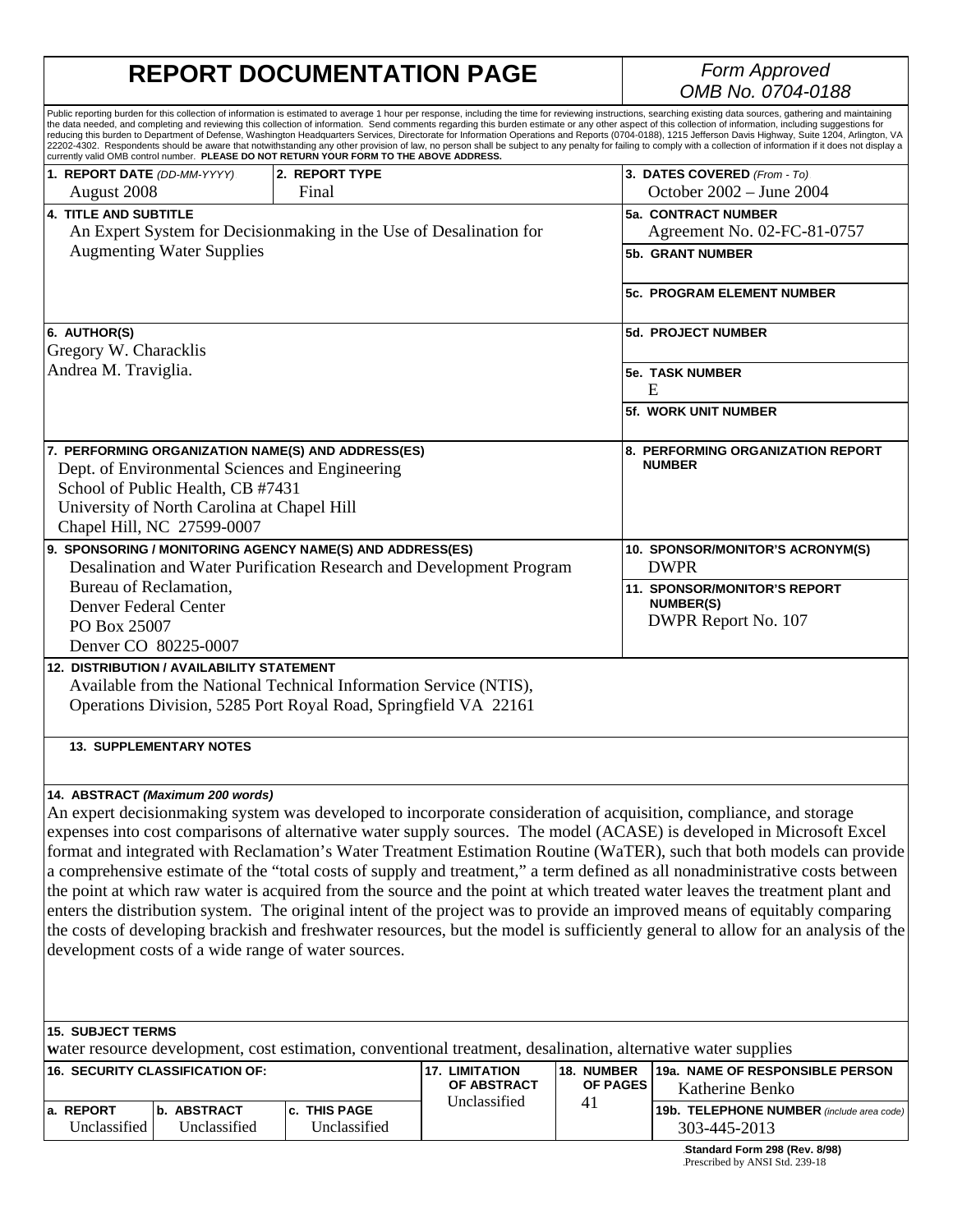**Desalination and Water Purification Research and Development Program Report No. 107** 

# **An Expert System for Decisionmaking in the Use of Desalination for Augmenting Water Supplies**

**Prepared for Reclamation Under Agreement No. 01-FC-81-0757** 

*by* 

**Andrea M. Traviglia Gregory W. Characklis.** 

**Department of Environmental Sciences and Engineering University of North Carolina at Chapel Hill Chapel Hill, North Carolina** 



**U.S. Department of the Interior Bureau of Reclamation Technical Service Center Environmental Resources Division Water Treatment Engineering and Research Group Denver, Colorado August 2008**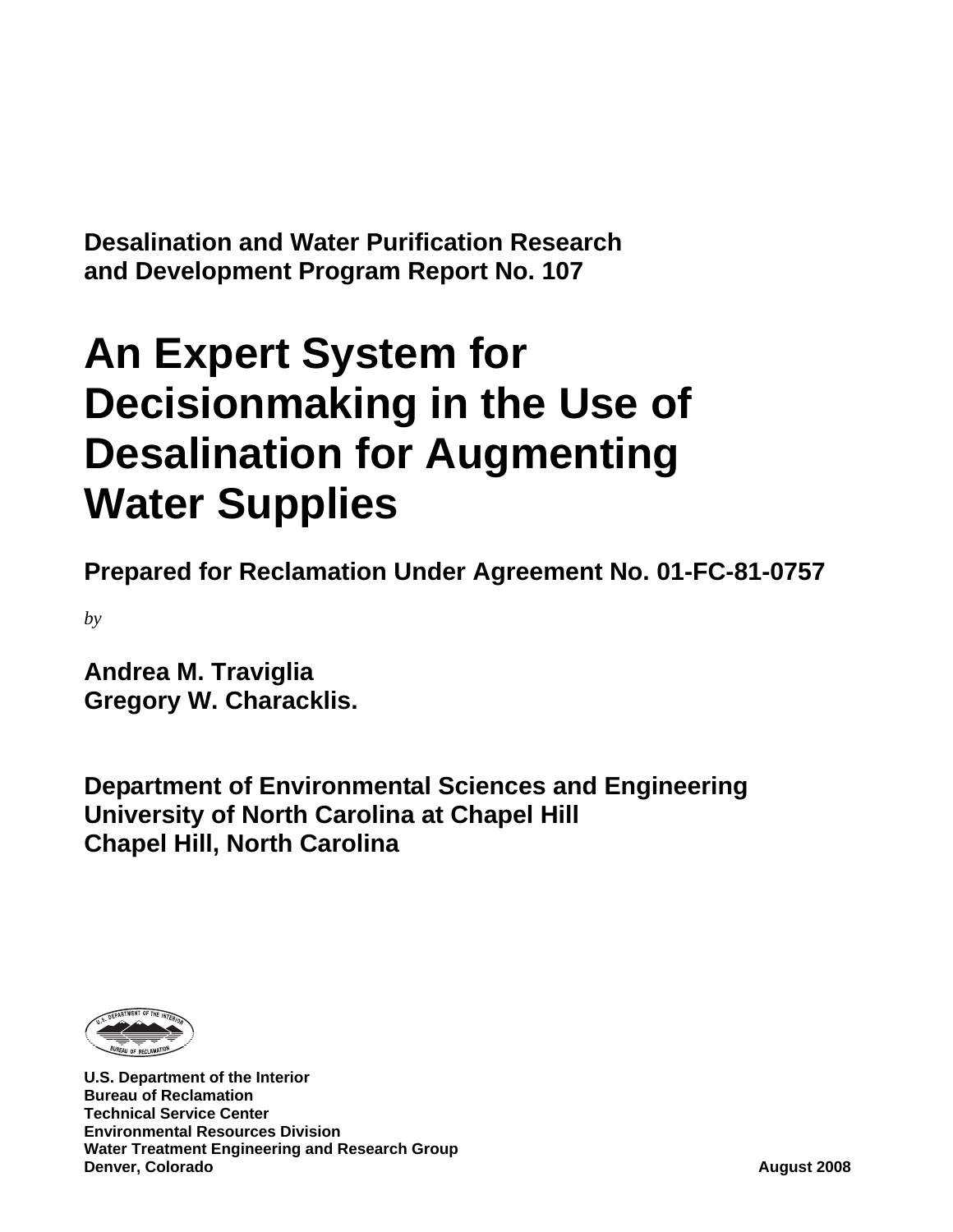### **MISSION STATEMENTS**

The mission of the Department of the Interior is to protect and provide access to our Nation's natural and cultural heritage and honor our trust responsibilities to Indian tribes and our commitments to island communities.

The mission of the Bureau of Reclamation is to manage, develop, and protect water and related resources in an environmentally and economically sound manner in the interest of the American public.

# **Disclaimer**

The views, analysis, recommendations, and conclusions in this report are those of the authors and do not represent official or unofficial policies or opinions of the United States Government, and the United States takes no position with regard to any findings, conclusions, or recommendations made. As such, mention of trade names or commercial products does not constitute their endorsement by the United States Government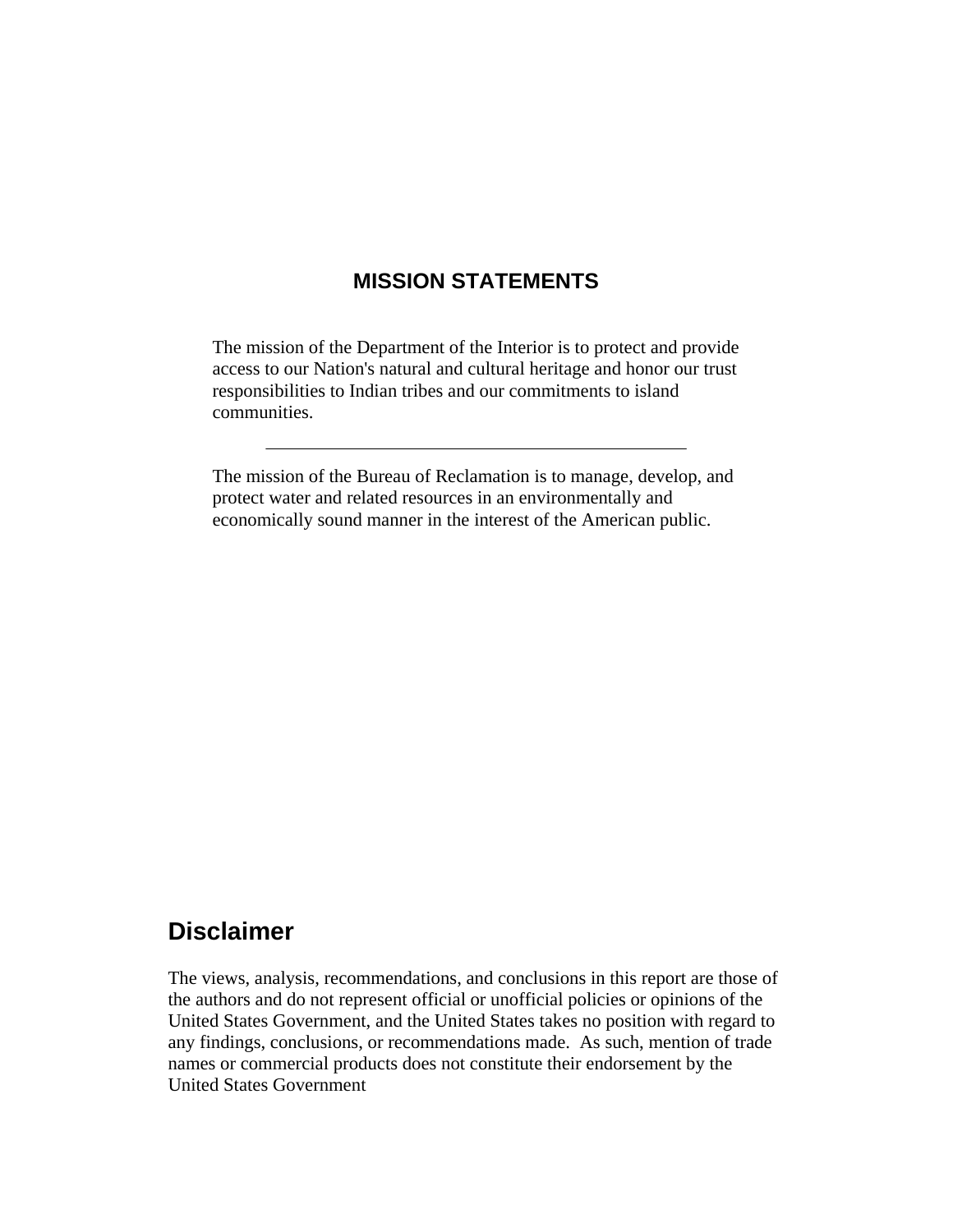# **Preface**

This project was funded to develop an expert system to complement the Bureau of Reclamation's existing water treatment cost model (WaTER) by adding considerations of costs related to raw water supply development, meeting select regulatory standards, and maintaining supply reliability. The relevance of this project derives from the fact that while WaTER provides reasonable estimates of treatment costs, treatment costs are often only a fraction of the total costs of delivering treated water to consumer taps. Therefore, this project developed an expert system that could be used in concert with a modified version of WaTER (WaTER-DBP) to provide a more comprehensive estimate of the "total costs of supply and treatment" associated with a particular water source. Estimates include all (nonadministrative) costs that accrue from the point at which raw water is removed from the source to the point at which treated water enters the distribution system. This approach allows various water sources to be compared on a more equal basis and may result in a very different cost ordering of water supply alternatives than would occur if the alternatives were compared on the basis of treatment costs alone.

The Acquisition, Conveyance, and Storage Expenses (ACASE) model described herein was originally developed with the idea of providing an improved means of comparing the costs of developing fresh and brackish water resources. Nonetheless, it is sufficiently general that (in combination with WaTER-DBP) it can be used to estimate the costs associated with almost any type of source water, fresh or brackish, surface or ground water. As with all models of this sort, the cost estimates provided are only as accurate as the input data; and even when a sufficient quantity of reliable input data is available, cost results should still be viewed as "planning level" estimates (+/-20 percent). Even so, the value in a tool that allows for a more comprehensive cost analysis of various supply alternatives is likely to have value to many regional planners and policymakers as they consider strategies for water resource development.

### **Acknowledgements**

The authors would like to thank the Bureau of Reclamation's Desalination and Water Purification Research and Development Program for its support of this project. Others contributing to the project include Dr. Mark Wiesner at Rice University and Drs. Phil Singer and Fran DiGiano at the University of North Carolina at Chapel Hill.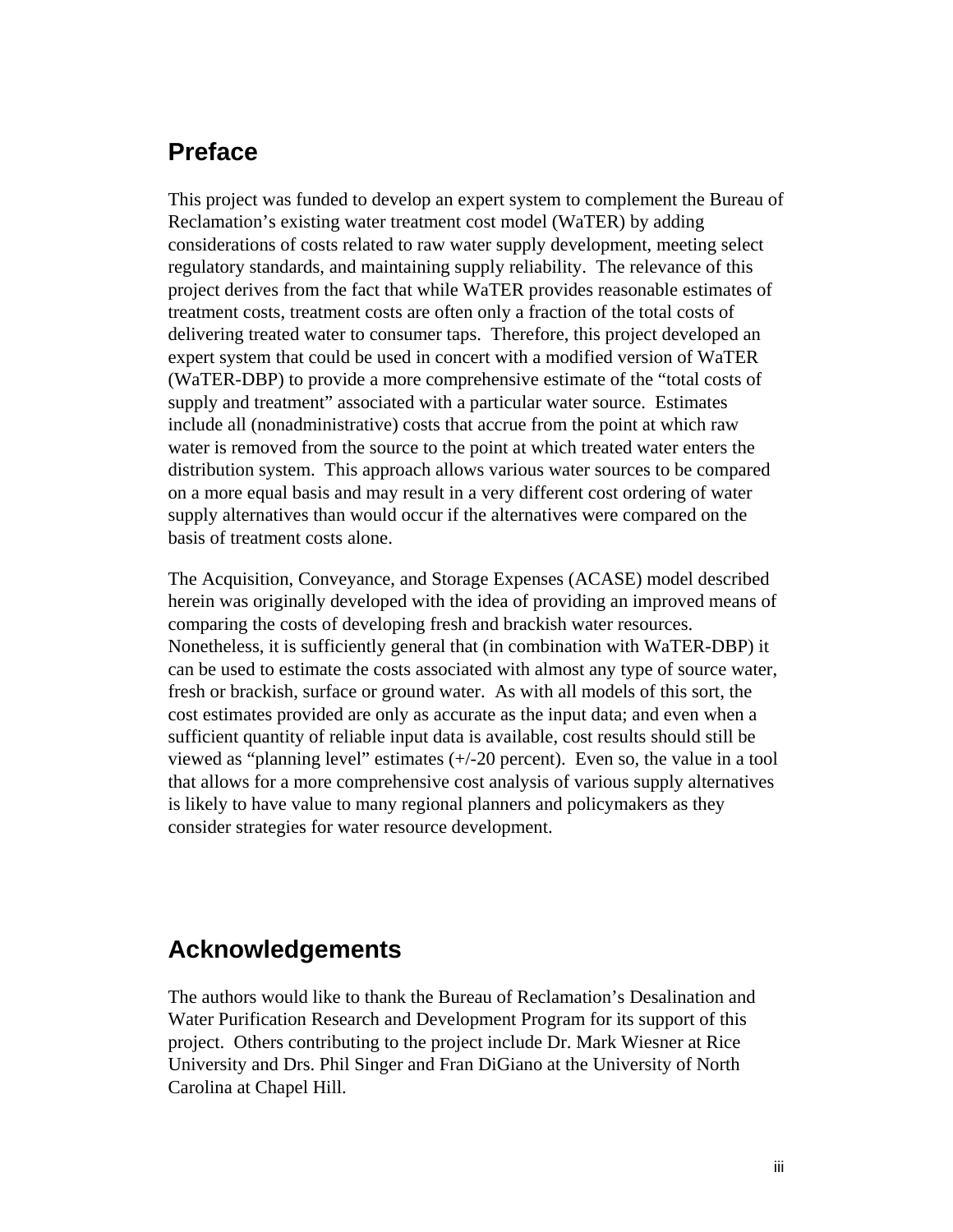# **Table of Contents**

| $1_{-}$      |     |                                                     | 1      |  |  |  |  |
|--------------|-----|-----------------------------------------------------|--------|--|--|--|--|
|              | 1.1 | Acquisition, Conveyance, and Storage Expenses Model |        |  |  |  |  |
|              | 1.2 |                                                     | 3<br>4 |  |  |  |  |
|              | 1.3 | Overview of Additions to the Existing WaTER Model   |        |  |  |  |  |
|              |     |                                                     | 5      |  |  |  |  |
|              | 1.4 | Simultaneous Use of the WaTER-DBP and ACASE Model   | 5      |  |  |  |  |
| 2.           |     |                                                     | 7      |  |  |  |  |
|              | 2.1 |                                                     | 7      |  |  |  |  |
|              | 2.2 |                                                     | 9      |  |  |  |  |
|              | 2.3 |                                                     | 9      |  |  |  |  |
|              | 2.4 |                                                     | 11     |  |  |  |  |
|              | 2.5 |                                                     | 11     |  |  |  |  |
|              | 2.6 |                                                     | 12     |  |  |  |  |
|              | 2.7 |                                                     | 14     |  |  |  |  |
| 3.           |     | TTHM Regulatory Compliance Routines (WaTER-DBP)     | 17     |  |  |  |  |
|              | 3.1 |                                                     | 17     |  |  |  |  |
|              | 3.2 |                                                     | 17     |  |  |  |  |
|              |     | 3.2.1                                               | 19     |  |  |  |  |
|              |     | 3.2.2                                               | 20     |  |  |  |  |
|              |     | 3.2.3                                               | 20     |  |  |  |  |
|              |     | 3.2.4                                               | 21     |  |  |  |  |
|              | 3.3 |                                                     | 22     |  |  |  |  |
| $\mathbf{A}$ |     |                                                     | 25     |  |  |  |  |
|              |     |                                                     | 29     |  |  |  |  |

# **List of Figures**

| Figure |                                                        | Page |
|--------|--------------------------------------------------------|------|
|        |                                                        | -19  |
|        | Post-Chloramines TTHM Formation in Distribution System | 24   |

*Page*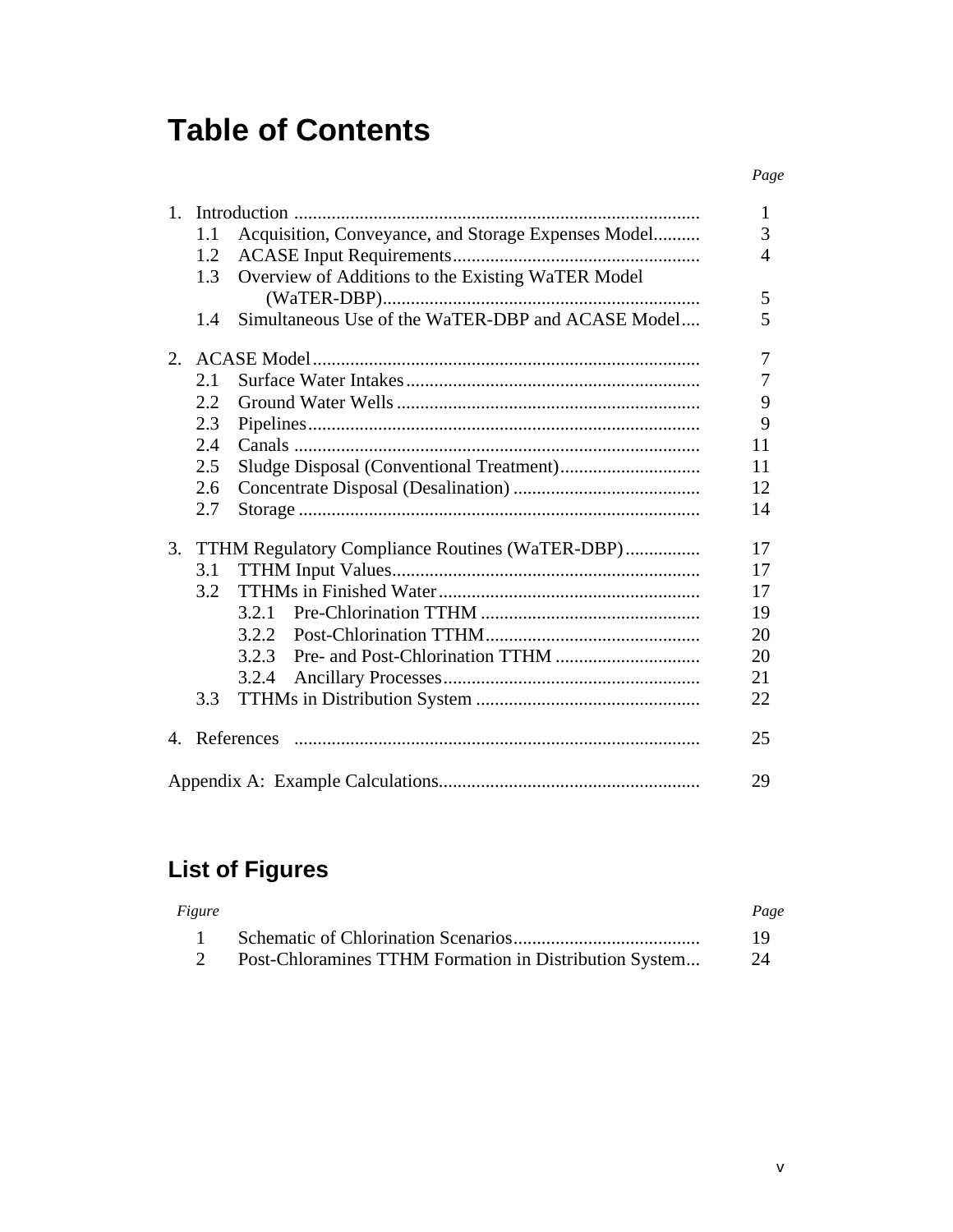# **List of Tables**

| Table |                                                                | Page |
|-------|----------------------------------------------------------------|------|
|       |                                                                | 8    |
| 2     |                                                                | 9    |
| 3     |                                                                | 10   |
| 4     |                                                                | 12   |
| 5     |                                                                | 14   |
| 6     |                                                                | 18   |
|       |                                                                | 19   |
| 8     | <b>Statistical Parameters for Post-Chlorine TTHM Formation</b> |      |
|       |                                                                | 23   |
| 9     | <b>Statistical Parameters for Post-Chloramines</b>             |      |
|       |                                                                | つつ   |
|       |                                                                |      |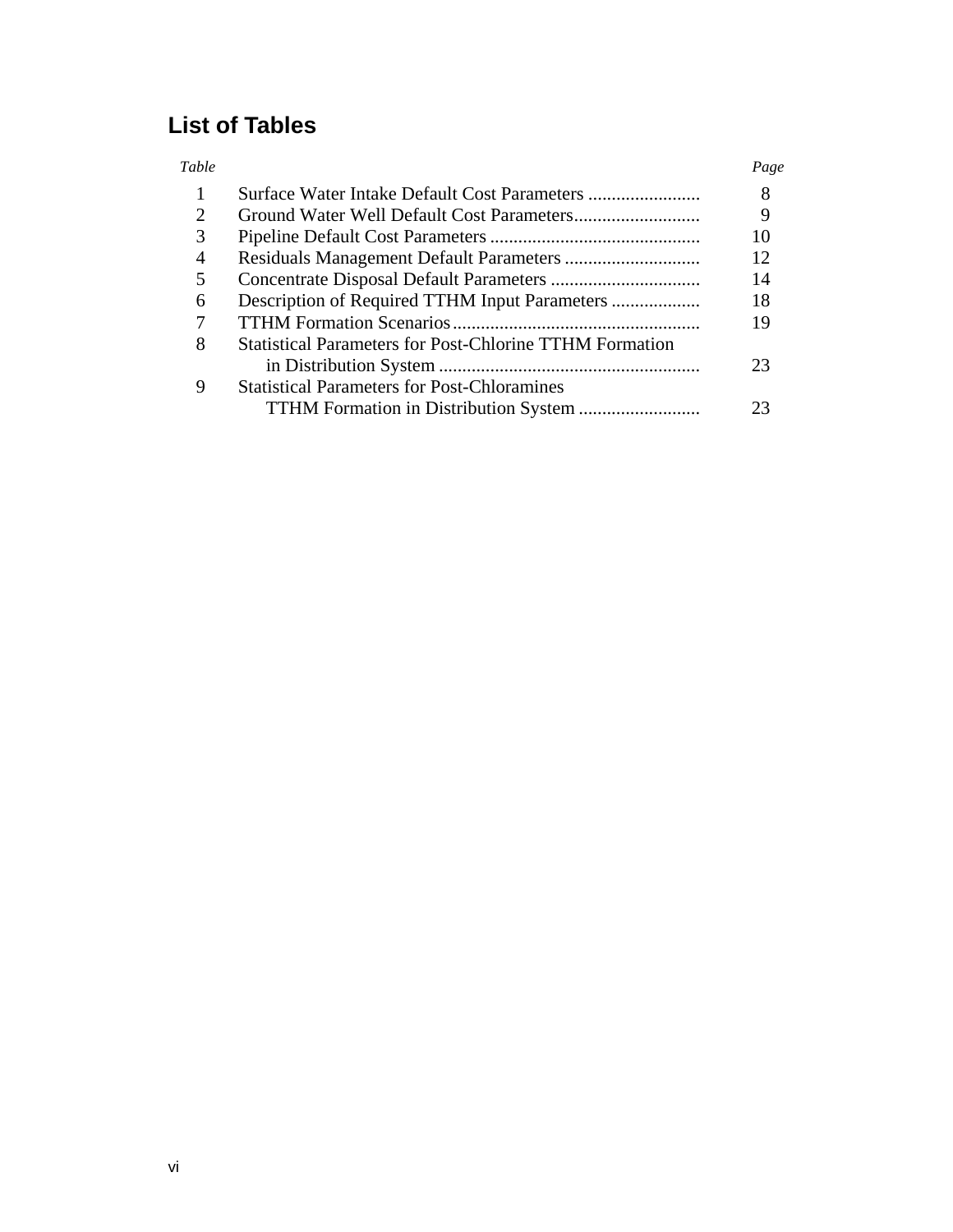# **1. Introduction**

An increasing number of communities are facing water resource planning challenges as a result of population growth, economic development, and limited fresh water availability. One alternative for meeting growing supply challenges is through the use of brackish or semibrackish water sources, many of which remain untapped (Bureau of Reclamation [Reclamation], 2003). In the past, the damages imposed on municipalities by tapping these poorer quality sources (e.g., accelerated corrosion) have often been deemed unacceptable and the costs of desalinating these waters to a suitable level were deemed too high (Characklis, 2004). Thus, brackish water sources have often been dismissed due to the cost gap between desalination and conventional treatment, but this simple comparison neglects other important costs that should be considered when making supply development choices. While standard conventional treatment (i.e., flocculationsedimentation-filtration) is generally less expensive than desalination, water resource decisions are generally based on the achievement of much broader objectives. Water utilities seek to maintain regulatory compliance, meet supply reliability targets, and control the total cost of operations, which often involve much more than treatment costs alone. Alternative water sources should, therefore, be evaluated within this context, an approach that may substantially change the preferential cost ordering of alternatives relative to a "treatment only" comparison.

In many cases, the ever increasing number of regulatory standards makes it increasingly difficult to maintain compliance through standard conventional treatment alone. Therefore, many conventional facilities will need to add ancillary treatment processes (e.g., granular activated carbon [GAC] filtration) to comply with new mandates. As a result, in cases where source alternatives might include a fresh surface water (i.e., conventional treatment) and a brackish ground water (e.g., membrane desalination), a treatment cost comparison should include consideration of whether standard conventional treatment will be sufficient to maintain compliance. If not, and ancillary processes are required, the treatment cost gap between conventional treatment and desalination will shrink and may even be eliminated. Source location is another important factor, as the capital and operating costs associated with transporting water from a more distant source are often substantial. In this respect, poorer quality sources may have some advantages, as many have previously been passed over in favor of higher quality supplies. In addition, since poorer quality sources are often underutilized, they may also provide a greater degree of supply reliability than other alternatives, reducing the need for expensive storage infrastructure.

Thus, the costs of supplying potable water include not only those associated with treating water, but also the costs of raw water acquisition and the expense of ensuring a high level of supply reliability. This project has addressed these issues in two ways: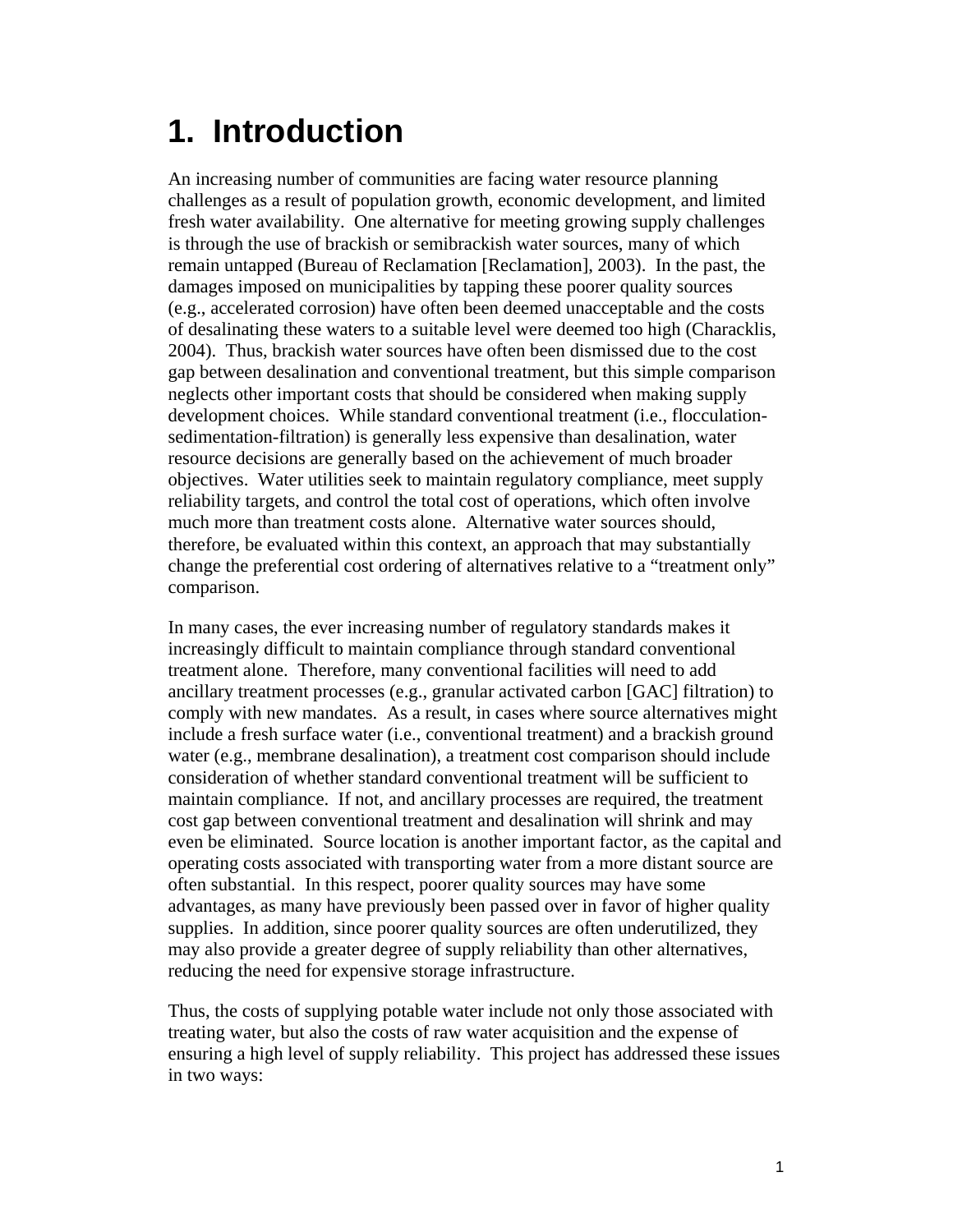- (1) Water quality and cost relationships related to regulatory compliance have been added to Reclamation's existing Water Treatment Estimation Routine (WaTER) model to create a modified version entitled "WaTER-DBP."
- (2) A separate model, Acquisition, Conveyance, and Storage Expenses (ACASE), has been developed to estimate costs related to acquisition and storage costs, as well as those related to residuals disposal (e.g., sludge, concentrate).

Inclusion of these additional costs allows for a comparison based on the "total cost of supply and treatment." This term is defined as all (nonadministrative) costs that occur between the point at which raw water is removed from the source and the point where treated water enters the distribution system (distribution and administrative costs are considered equal regardless of source). Using the WaTER-DBP and ACASE models in combination can provide a more comprehensive approach to comparing the costs of developing alternative water sources, particularly in cases where the sources involved are of substantially different qualities (e.g., fresh water versus brackish).

This manual provides background information and guidance for using the ACASE model. The organization of the manual largely parallels that of the model, with sections labeled to correspond to the appropriate worksheet. The ACASE model includes consideration costs in the following areas:

- ♦ Acquisition costs
	- Surface water intakes
	- Ground water wells
- ♦ Conveyance costs
	- Pipelines
	- Canals
- ♦ Residuals disposal
	- **Sludge thickener**
	- Dewatering lagoon
	- Belt filter press
- ♦ Concentrate Disposal
	- Deep well injection
	- Evaporation pond
- ♦ Storage (reservoir)

In addition, this manual includes a discussion of additions made to the Reclamation's existing WaTER model which evaluates a system's ability to achieve compliance with Stage 2 disinfectant/disinfection byproducts (DBP) standards for total trihalomethanes (TTHMs). These sections are also labeled to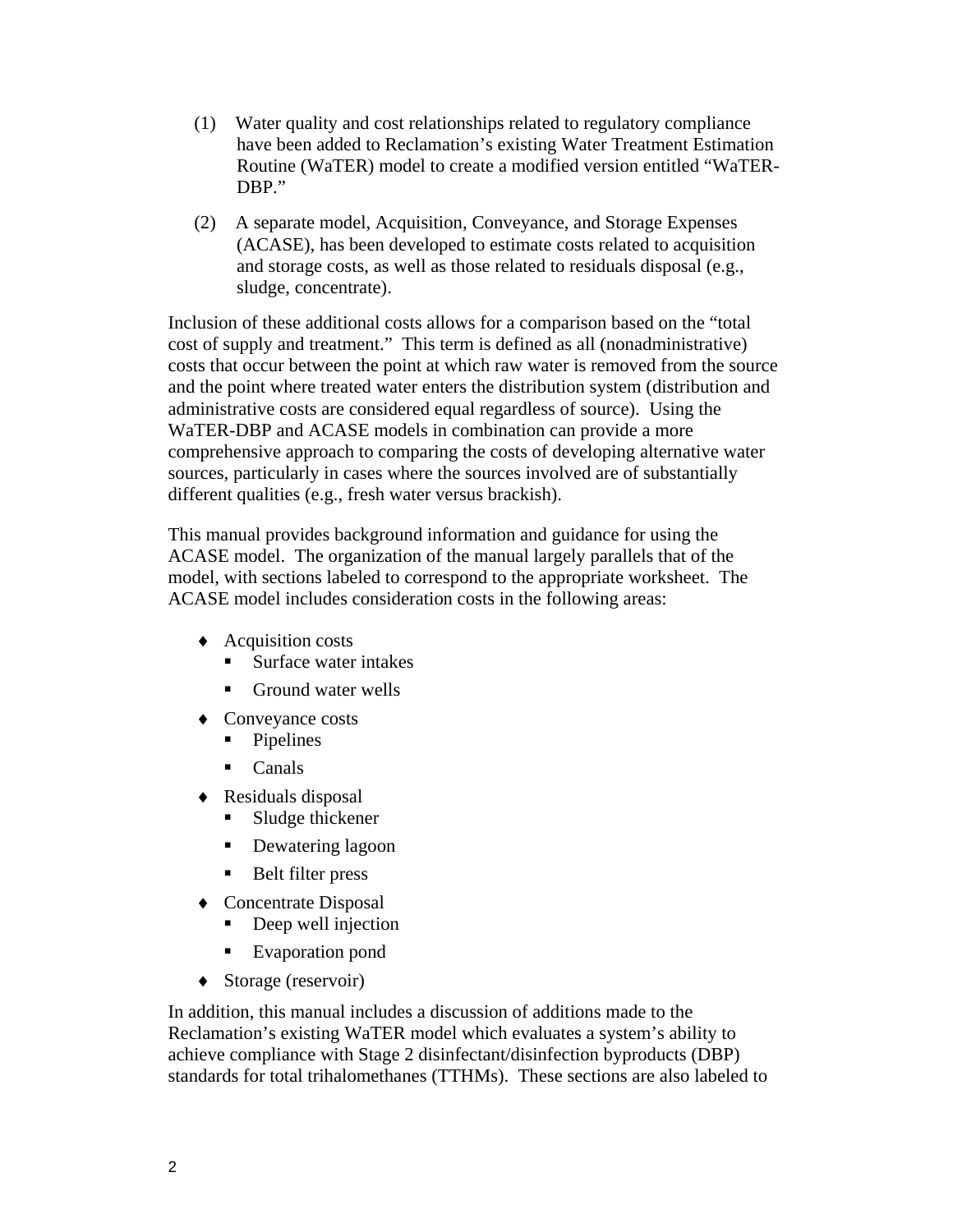correspond to the appropriate worksheets and include consideration of the following areas within the WaTER-DBP model:

- ♦ Assessment of TTHM formation in finished water leaving a conventional treatment plant
	- $\blacksquare$  Pre-disinfection with chlorine
	- Post-disinfection with chlorine
	- Pre- and post-disinfection with chlorine
- ♦ Assessment of TTHM formation in the distribution system
	- Pre-disinfection with chlorine
	- Post-disinfection with chlorine
	- Pre- and post-disinfection with chlorine
- ♦ Ancillary treatment processes used to achieve compliance with Stage 2 TTHM levels
	- Chloramines as post-disinfectant
	- **F** Granular activated carbon filtration

### **1.1 Acquisition, Conveyance, and Storage Expenses Model**

The model is a Microsoft Excel workbook with the filename: *ACASE.xls*. Computer software requirements are as follows:

- ♦ Windows 95 or higher with Microsoft Excel version 7
- ♦ Macintosh OS with Microsoft Excel for Macs (uses version 5 for Windows)
- ♦ Microsoft Excel Solver Add-In

To take full advantage of the ACASE model, the user must also have a copy of the WaTER-DBP model installed. After downloading both files, place each in the same folder. Open the WaTER-DBP model first, and a dialog box will appear requesting permission to enable all macros. Allow them to be enabled; then open the ACASE model. When a dialog box appears asking you if you want to link the ACASE workbook to another workbook, respond "yes." Another dialog box will appear asking you to identify the workbook to be linked; find the WaTER-DBP model file and choose it. Both models are now ready to run.

To bring a desired worksheet of either workbook into the window, single-click on the name of the worksheet tab at the bottom of the screen. To navigate through the worksheets, simply click on the name of the worksheet tab. Remember that the worksheets are linked (both within and across workbooks) so that changes in one worksheet will be reflected in the other worksheets. The ACASE model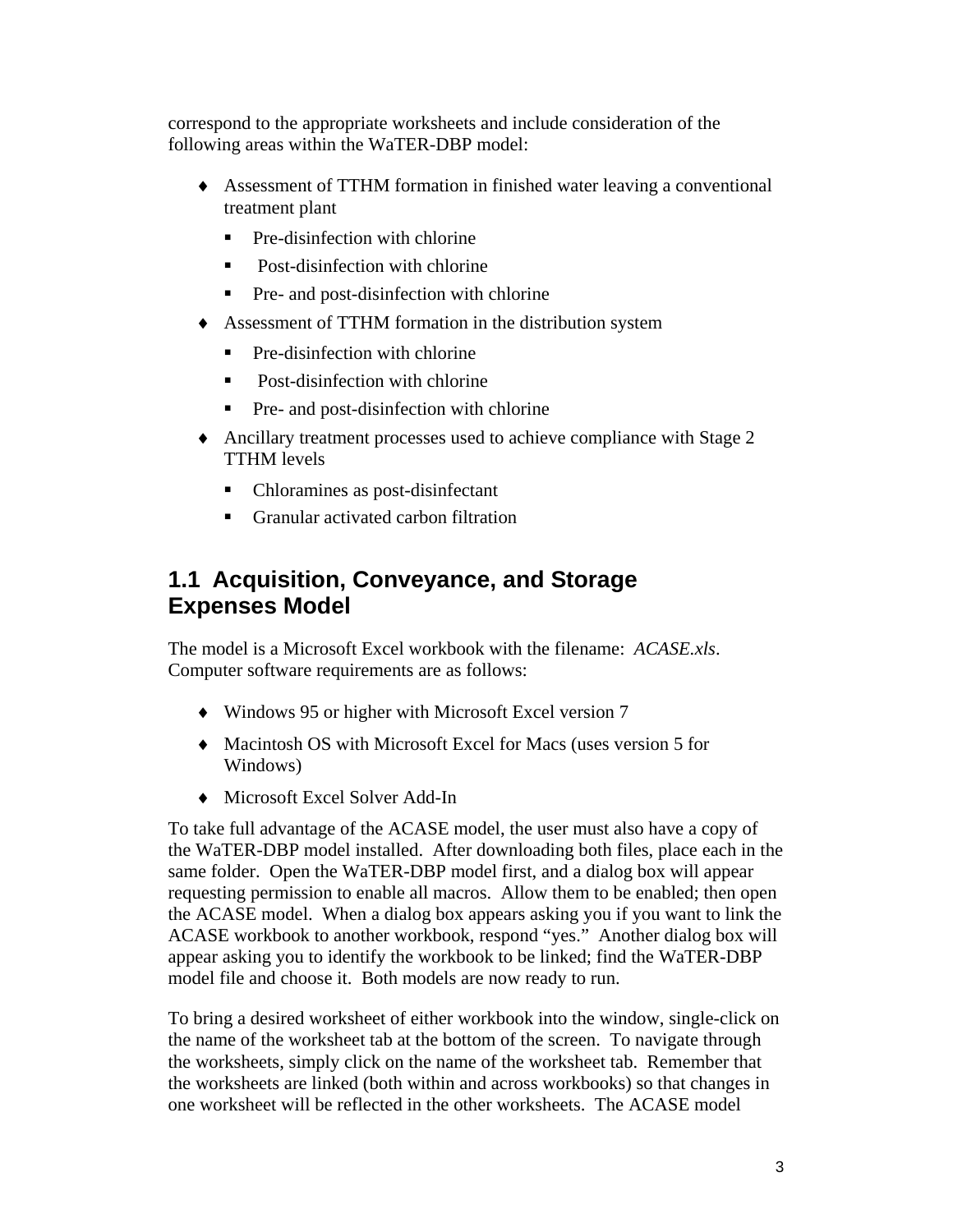includes the following worksheets, all of which are described in greater detail in section 2:

- ♦ ACASE Report parameter input and final cost estimates
- ♦ Cost Index
- ♦ Surface Water Intake
- ♦ Ground Water Wells
- ♦ Pipeline
- ♦ Canals
- ♦ Sludge Disposal includes costs for belt filter press, gravity thickener, and sludge dewatering lagoon
- ♦ Concentrate Disposal includes costs for deep well injection and evaporation pond
- ♦ Storage

To create cost estimates, change the original parameters on the report worksheet. The applicable ranges for the input parameters are listed on the report worksheet. If the calculated values for your system are outside these ranges, the cost values may not be representative.

# **1.2 ACASE Input Requirements**

Most general user inputs are entered in the "ACASE Report" worksheet in the yellow highlighted cells; these values are accessed by the other worksheets when making calculations. Cells highlighted in blue denote values that have been drawn from the linked WaTER model. Gray cells indicate values that have been calculated within the ACASE model itself. Inputs in the "ACASE Report" worksheet represent the first level of estimation. To refine cost estimates further, it is necessary to adjust process design parameters (default values) within individual activity worksheets. All final cost estimates are presented in the "ACASE Report" worksheet. Construction cost and operation and maintenance (O&M) costs are reported in each area (e.g., pipeline, surface water intakes); these values are then combined and translated into volumetric costs of dollars per thousand gallons (\$/kgal).

The "Cost Index" worksheet also requires periodic modification based on changes in Engineering News Record (ENR) or Bureau of Labor Statistics (BLS) indices. It is important to note that the guidance manual describes all cost relationships derived from the literature in terms of the units and dollars (e.g., \$1999) used in the original work. This facilitates a reader's ability to more readily track down these relationships in the references provided, should points of clarification be sought. While the guidance manual uses a variety of units and dollars, all are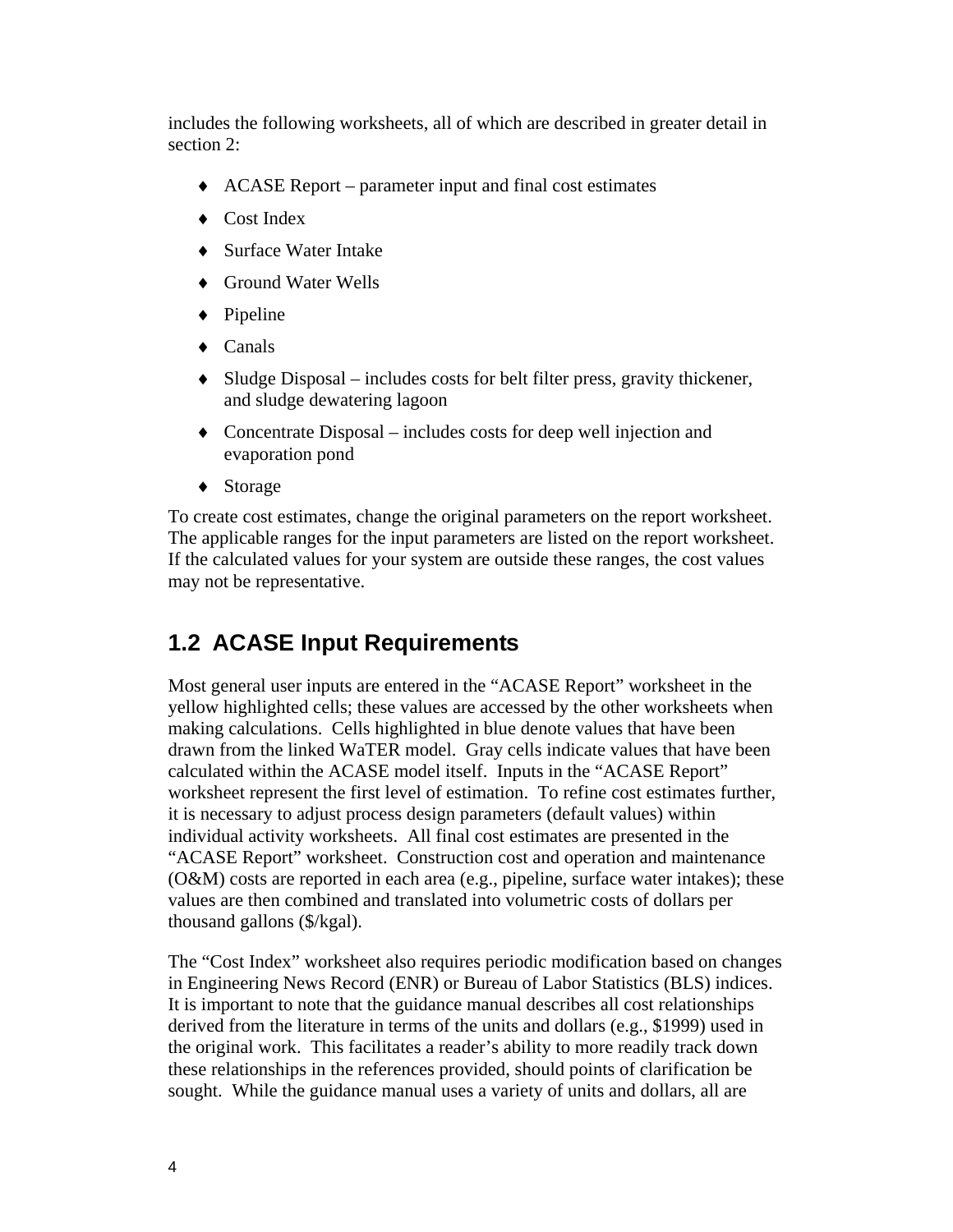converted to uniform levels in the model itself where final results are presented in constant dollars (\$2003), as well as in both English and metric units.

# **1.3 Overview of Additions to the Existing WaTER Model (WaTER-DBP)**

Worksheets have been added to the latest version of Reclamation's existing WaTER model to introduce considerations of compliance with impending Stage 2 DBP standards. The resulting WaTER-DBP model includes the following worksheets:

- ♦ TTHM Input Values water quality parameters defined
- ♦ TTHMs in Distribution System
- ♦ TTHMs in Finished Water
- ♦ Pre-Chlorination TTHM
- ♦ Post-Chlorination TTHM
- ♦ Pre- and Post-Chlorination TTHM

The last three worksheets contain intermediate calculations that are used in computing the final TTHM concentrations presented in the "TTHMs in Finished Water" and "TTHMs in Distribution System" worksheets. Details related to all of these worksheets are available in section 3.

### **1.4 Simultaneous Use of the WaTER-DBP and ACASE Model**

Costs can be estimated at a very broad level with relatively few user inputs related only to water quality and flow capacity (relying largely on default values for many parameters). Alternatively, a user with more information can base cost estimates on much more detailed parameter inputs for any individual treatment process or structural asset. Both the WaTER-DBP and ACASE models return results in the form of individual costs for each process or activity. In all cases, cost estimates are expressed as capital and operating (O&M) costs and, subsequently, translated into terms of dollars per thousand gallons.

A comprehensive estimate of the "total costs of supply and treatment" is obtained by simply adding up costs related to the processes and activities that correspond to the system of interest. For example, for a brackish ground water source located 15 miles (downhill) from the community it is intended to serve, the user might input parameters related to water quality and system capacity. The user would then add the costs of ground water wells (ACASE), a pipeline (ACASE), membrane desalination (WaTER-DBP), and concentrate disposal (ACASE) to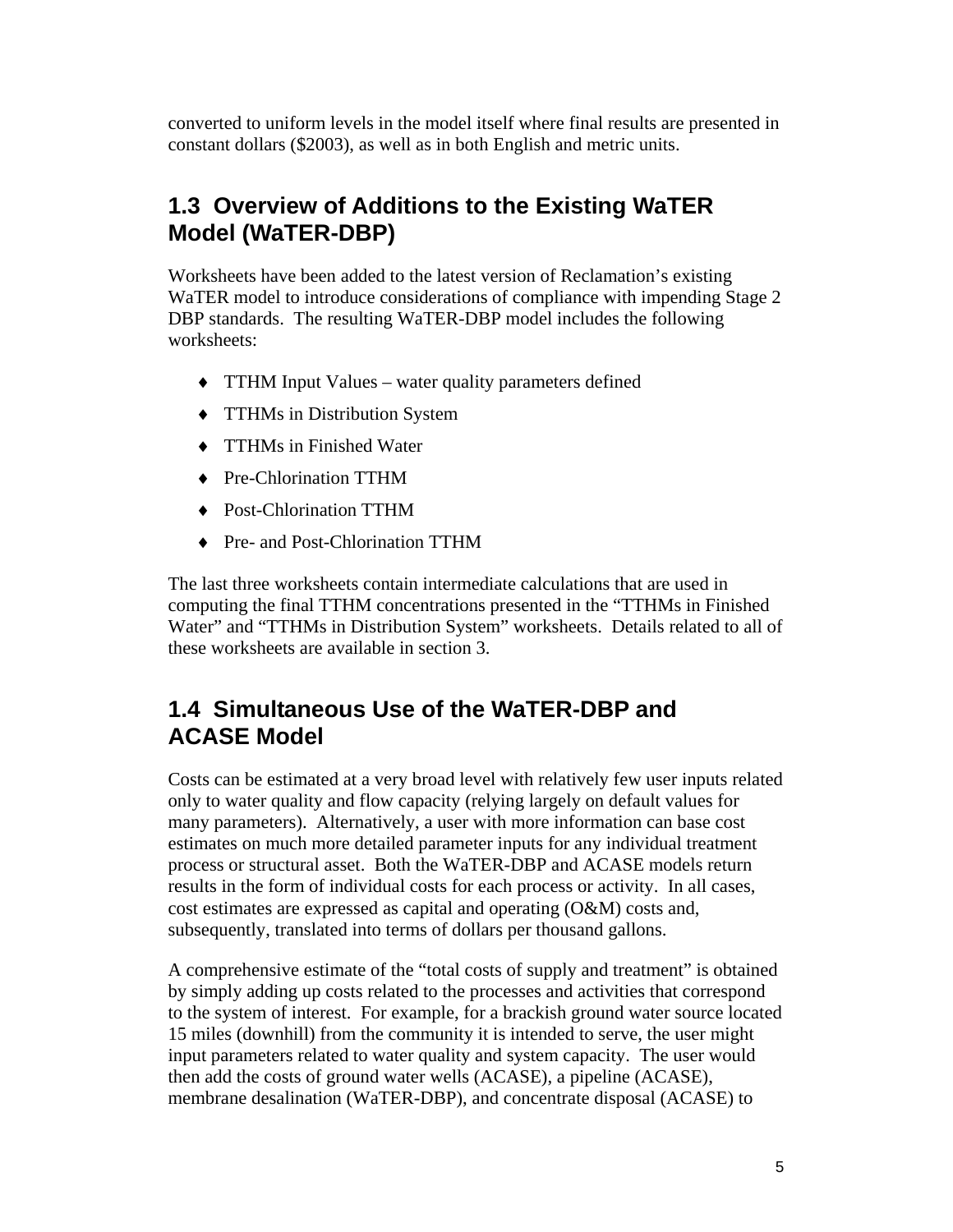obtain an estimate of the total costs of supply and treatment. For a local surface water source, a cost estimate would include consideration of surface water intakes (ACASE), conventional treatment processes (WaTER-DBP), and sludge disposal (ACASE). Some consideration might also be given to storage costs (ACASE) and ancillary treatment costs (WaTER-DBP), depending on the surface water's reliability and quality, respectively.

Example calculations and scenarios are included (see Appendix A). These demonstrate a comparative analysis of a number of different water sources that vary with respect to type (e.g., ground, surface), location, quality, and reliability.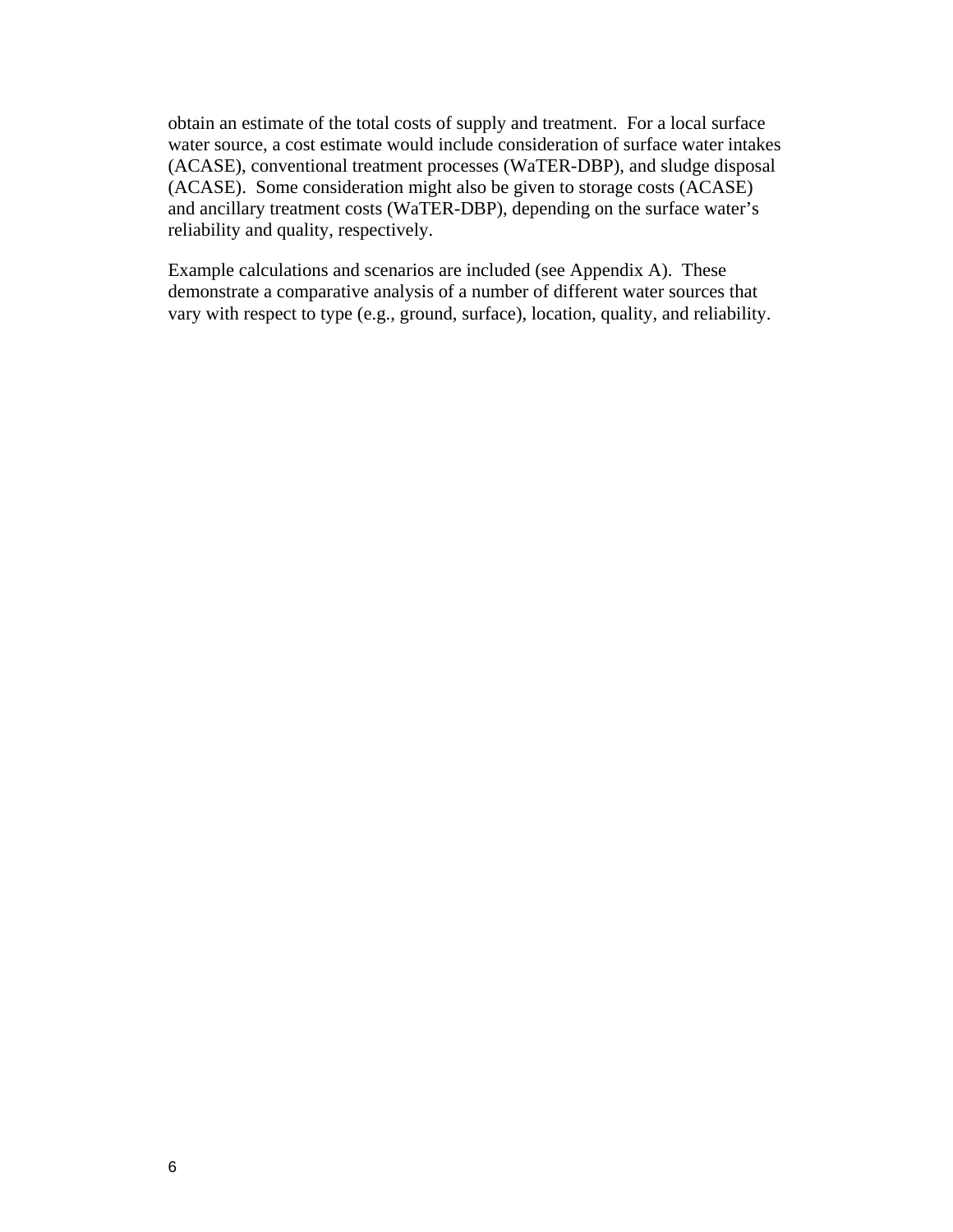# **2. ACASE Model**

Guidance material for the ACASE model is presented in sections that correspond to the individual worksheet names. When cost estimates from ACASE are combined with the treatment cost estimates provided by the WaTER model, a user can calculate all (nonadministrative) costs that accrue between the acquisition of raw water at the source and the point at which the treated water enters the distribution system.

# **2.1 Surface Water Intakes**

Use of a surface water source requires construction of intake structures. Surface water intake systems can generally be divided into two categories: exposed intakes and submerged intakes (American Water Works Association [AWWA] and American Society of Civil Engineers [ASCE], 1998). Walski et al. (1984) developed cost models for both types. Capital costs are divided into five components: intake structure, pipeline, bridge, pump station, and mechanical and electrical pump equipment. Conveyance costs (e.g., pipeline) from the source to the treatment plant are considered elsewhere, so the pipeline portion of this relationship is omitted. Also, the costs of a bridge are quite sitespecific and even unnecessary in many cases, so this element is likewise omitted. Thus, the total cost of the intake includes costs for the intake structure, pump station, and mechanical and electrical equipment.

Capital cost relationships were developed for the two types of intake structures. The submerged crib is typically used for flows between 0.01 and 100 million gallons per day (mgd), while the exposed tower is for larger flows between 10-100 mgd.

|        | Submerged crib: $C_{\text{CAP}}^{\text{SC}}(\text{$\$}) = 3,905 \, \text{Q}_{\text{max}}^{\text{0.337}}$   |  |     |
|--------|------------------------------------------------------------------------------------------------------------|--|-----|
|        | Exposed tower: $C_{\text{CAP}}^{\text{ET}}$ (\$)= 1,451 Q <sub>max</sub> <sup>0.46</sup> H <sup>0.92</sup> |  | 121 |
| Where: | $Q_{\text{max}} =$ Maximum flow (mgd)<br>$H = \text{ Tower height (feet [ft])}$                            |  |     |

The construction cost for the exposed tower also includes costs for the cofferdam, calculated as:

$$
C_{\text{CAP}}^{\text{COF}}(\text{\$}) = 10,000 Q_{\text{max}}^{0.24} H_{\text{C}}^{0.6}
$$
\n[3]

Where:  $H_C = \text{Cofferdam height (ft) (default = 0.75H).}$ 

Capital cost for the onshore pump station includes excavation and dewatering, as well as the cost for construction of the pump station.

Excavation and dewatering: 
$$
C_{\text{CAP}}^{\text{EX}}(\text{\$}) = 324 \text{ Q}_{\text{max}}^{\text{0.76}}
$$
 [4]

Pump station structure: 
$$
C_{\text{CAP}}^{\text{PS}}(\text{\$})=1451 \text{Q}_{\text{max}}^{\text{0.46}} \text{D}_{\text{ww}}^{\text{0.92}}
$$
 [5]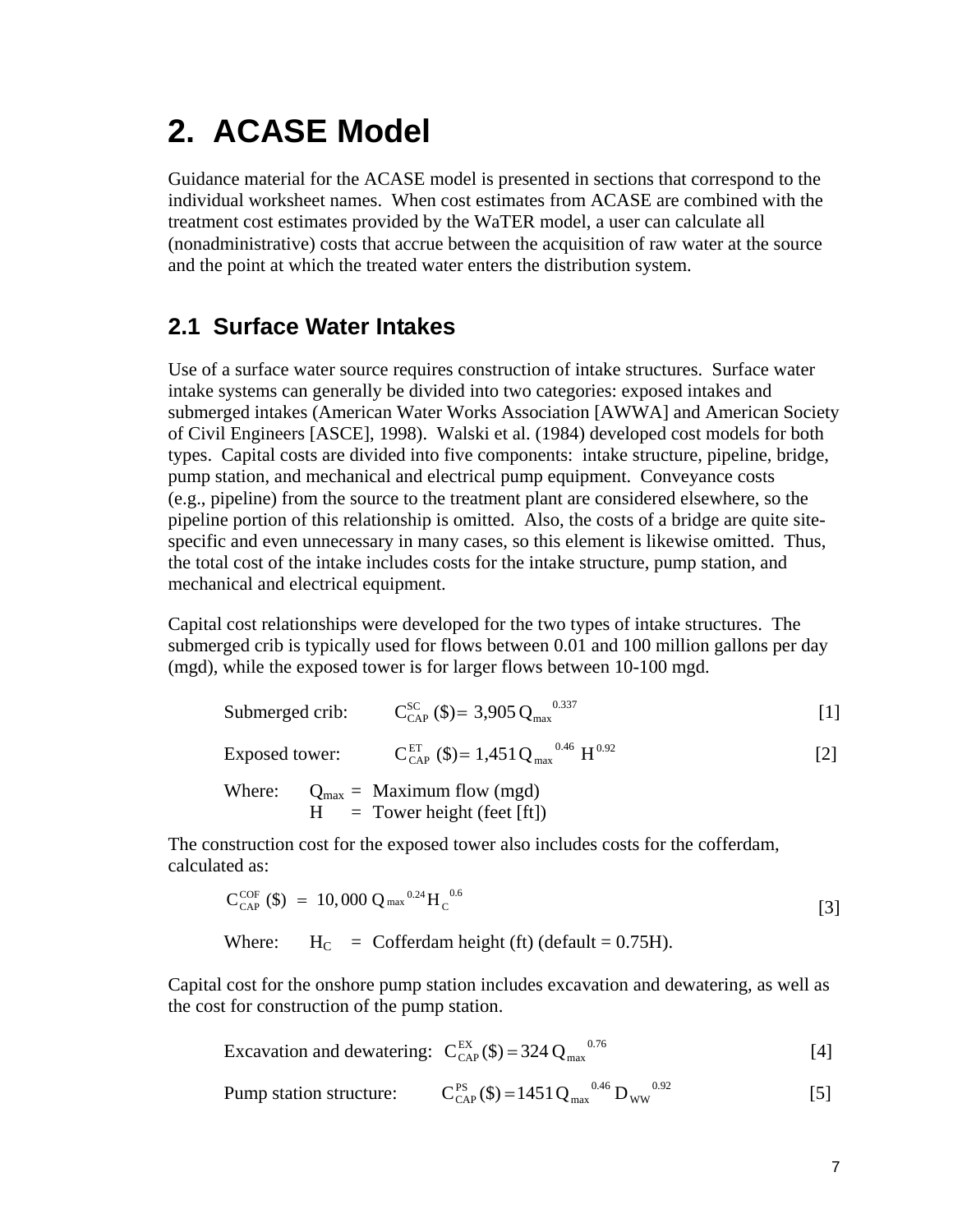Where:  $D_{WW} = \text{Depth of wet well (ft)}$ 

Capital costs for pump mechanical and electrical equipment are estimated using the following equation:

$$
C_{\text{CAP}}^{\text{ME}}(\text{\$}) = 965 \text{ H}_{\text{max}} 0.4 \text{ Q}_{\text{max}}^{0.935}
$$
\n[6]  
\nWhere: H<sub>max</sub> = Maximum head (ft)

O&M costs for both types of intake structures include those associated with equipment replacement, labor, and energy, and are estimated by:

$$
C_{0\&M}^{INT} (\$ / year) = \frac{114,000 Q_{ave} (H_{ave}) C_{E}}{P_{E}} + 208 Q_{ave}^{0.32} L_{R} + E_{RC}
$$
 [7]

Where:  $Q_{\text{ave}} = \text{Average flow (mgd)}$  $H<sub>ave</sub> = Average head (ft)$  $C_E$  = Unit price of energy (dollars per kilowatthour [\$/kWh])  $P_{E}$  = Pump efficiency (percent [%])  $L_R$  = Standard labor rate (dollars per hour [\$/hr])  $E_{RC}$  = Equipment replacement costs (dollars per year [\$/year])

Equipment replacement costs are assumed to be 5% of the capital cost per year. Default parameters values are derived from the literature and presented below (table 1).

| 0an 1000 - 11000 - 11100110 D<br>01 aant 000 tot and 1110         |         |       |  |  |  |
|-------------------------------------------------------------------|---------|-------|--|--|--|
| <b>Input Parameters</b>                                           | Units   | Value |  |  |  |
| <b>Acquisition Costs</b>                                          |         |       |  |  |  |
| Submerged Crib Surface Water Intake (0.01 - 100 mgd) <sup>1</sup> |         |       |  |  |  |
| Depth of wet well                                                 | ft      | 10    |  |  |  |
| Maximum head                                                      | ft      | 250   |  |  |  |
| Unit price of energy                                              | \$/kWh  | 0.07  |  |  |  |
| Standard labor rate                                               | \$/hr   | 20    |  |  |  |
| Pump efficiency                                                   | %       | 0.8   |  |  |  |
| Exposed Tower Surface Water Intake (10-100 mgd) <sup>1</sup>      |         |       |  |  |  |
| <b>Tower height</b>                                               | ft      | 45    |  |  |  |
| Depth of wet well                                                 | ft      | 10    |  |  |  |
| <b>Maximum head</b>                                               | ft      | 150   |  |  |  |
| Unit price of energy                                              | \$/kWhr | 0.07  |  |  |  |
| Standard labor rate                                               | \$/hr   | 20    |  |  |  |
| Pump efficiency                                                   | decimal | 0.8   |  |  |  |

**Table 1. Surface Water Intake Default Cost Parameters** 

<sup>1</sup> Parameter values are from Walski et al., 1984.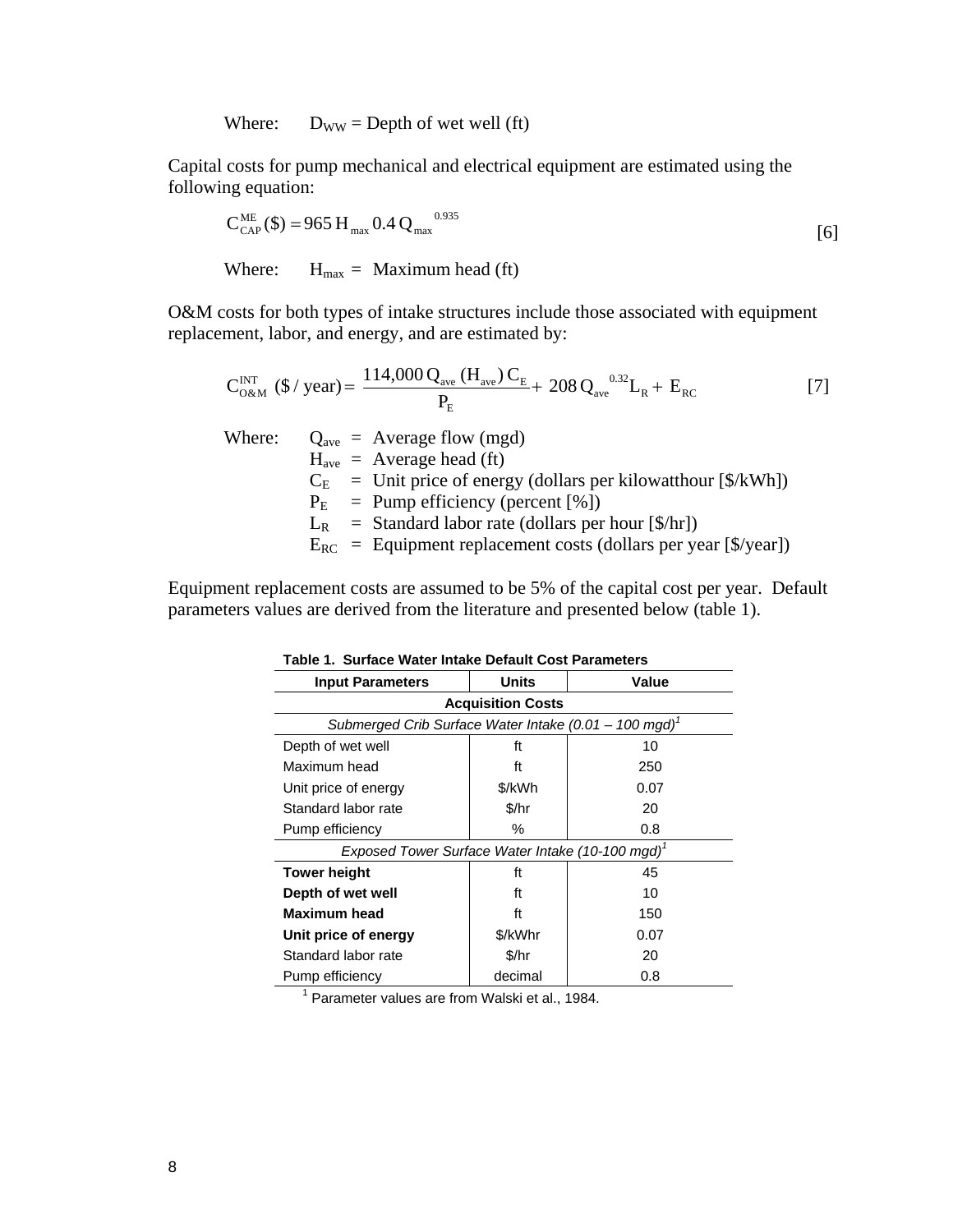### **2.2 Ground Water Wells**

Capital costs for ground water wells are taken from Mickley (2001):

$$
C_{CAP}^{WELL}(\$1,000) = -288 + 145.9 \, (D_{tube}) + 0.754 \cdot (d_w)
$$
\n[8]  
\nWhere: 
$$
D_{tube} = \text{Diameter of well (inches})
$$
\n
$$
d_w = \text{Depth of well (ft)}
$$

The model is valid for tubing diameters of 5-24 inches and depths up to 10,000 feet.

O&M expenses are based on energy costs required to pump water out of the well, such that:

$$
C_{\text{O\&M}}^{\text{WELLS}}\left(\sqrt[6]{\text{year}/\text{well}}\right) = \frac{Q_{\text{DES}}(mg(d_L + h_L) C_E * 384)}{P_E} \tag{9}
$$

Where:  $Q_{\text{DES}} =$  Design capacity (mgd) m = mass of water to be pumped = $\rho$ V (kilogram [kg])  $g =$  gravitational constant, 9.81 (meters per second squared [m/s<sup>2</sup>])  $d_{\text{L}}$  = depth to water level (meters [m])  $h_{\text{L}}$  = head loss (m)  $C_E$  = Unit cost of energy (\$/kWh)

 $P_E$  = Pump efficiency (%)

Default parameter values for cost estimates are presented below (table 2). These values were selected from the literature or through consultation with a practitioners. Well diameters and  $Q_{\text{DES}}$  are related using an upflow velocity of 3 feet per second (ft/sec).

| <b>Input Parameters</b> | <b>Units</b>                       | Value             |
|-------------------------|------------------------------------|-------------------|
|                         | <b>Acquisition Costs</b>           |                   |
|                         | <b>Ground Water Wells</b>          |                   |
| Pumping rate            | gallons per<br>minute<br>(gal/min) | 1,000/1,500/2,000 |
| Diameter                | inches                             | 112/14/16         |
| Depth of well           | feet                               | 300               |

**Table 2. Ground Water Well Default Cost Parameters** 

<sup>1</sup> Correspond to values for 1-mgd/10-mgd/30-mgd facilities.

# **2.3 Pipelines**

Pipelines are a common method of transporting water, and these costs can be substantial, particularly when pumping uphill. This makes the relative location of the water source and end user a critical consideration when estimating resource development costs.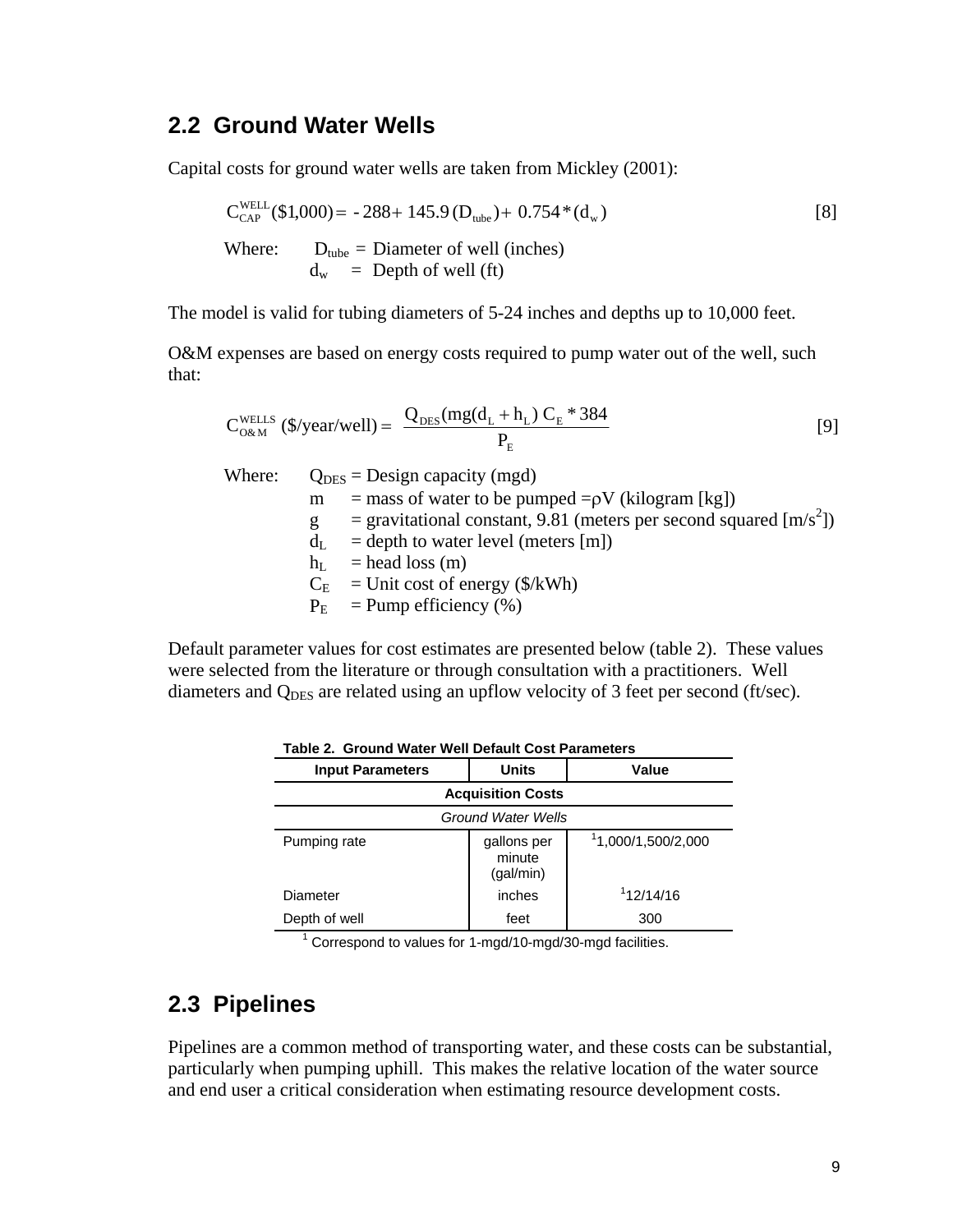Linaweaver and Clark (1964) developed well established relationships for calculating the capital and O&M costs of water transmission that continue to be updated and commonly used. These relationships have recently been updated to 2003\$ (ENR cost indices) and verified using empirical cost data gathered as part of a research project in North Carolina (Kirsch, 2004). Capital costs (\$/miles) are described as a function of pipe diameter (D), which is calculated on the basis of treatment plant design capacity as follows:

D (inches) = 
$$
24 \left( \frac{Q_{\text{OP}}}{v\pi} \right)^{0.5}
$$
 [10]

Where:  $v = average flow velocity (feet per second [ft/sec])$  $Q_{OP}$  = Operating capacity (75% of design flow)  $\text{(cubic feet per second [ft}^3/\text{sec})\text{)}$ 

Capital costs are calculated in using the pipe diameter (D) such that:

$$
C_{\text{CAP}}^{\text{PIDE}}(\text{\$}/\text{mile}) = 1.097D^{1.3983} * 5,280
$$
 [11]

Capital costs are annualized over 50 years at 8% in order to arrive at \$/mile/year.

O&M costs consist of pumping (energy) costs and are calculated as follows:

$$
C_{0\&M}^{PIDE} (\frac{\%}{\%gal/mile}) = \frac{\left[1.66*10^{-2}(0.75S_{\rm l} + 0.667S_{\rm f})C_{\rm E}\right]}{P_{\rm E}}
$$
\n[12]

| - Si        | $=$ Average uphill/downhill slope (ft/1,000 ft)              |
|-------------|--------------------------------------------------------------|
| $S_f$       | $=$ Friction loss from Hazen-Williams equation (ft/1,000 ft) |
| $C_{\rm F}$ | $=$ Energy cost (\$/kWh)                                     |
| $P_{\rm E}$ | $=$ Pump efficiency (-)                                      |
|             |                                                              |

Care should be taken when considering steeper downhill grades in [12], as pumping costs could be calculated as negative values (i.e., gravity flow in pipe). Total costs for conveyance include an additional 8% to account for O&M costs beyond pumping, such that:

$$
C_T^{PIPE} \text{ ($\mathcal{S}/\text{mile}/\text{year})} = C_{\text{CAP}}^{PIPE} + 1.08 C_{\text{O\&M}}^{PIPE} \tag{13}
$$

Default parameters values for pipeline cost estimates are derived from the literature and presented below (table 3).

| <b>Table 3. Pipeline Default Cost Parameters</b> |          |       |  |  |
|--------------------------------------------------|----------|-------|--|--|
| <b>Input Parameters</b>                          | Units    | Value |  |  |
| <b>Conveyance Costs<sup>1</sup></b>              |          |       |  |  |
| Average flow velocity                            | (ft/sec) |       |  |  |
| Hazen-Williams coefficient                       | (steel)  | 120   |  |  |
| <b>Efficiency factor</b>                         |          | 0.92  |  |  |

<sup>1</sup> Parameter values are from Linaweaver and Clark, 1964.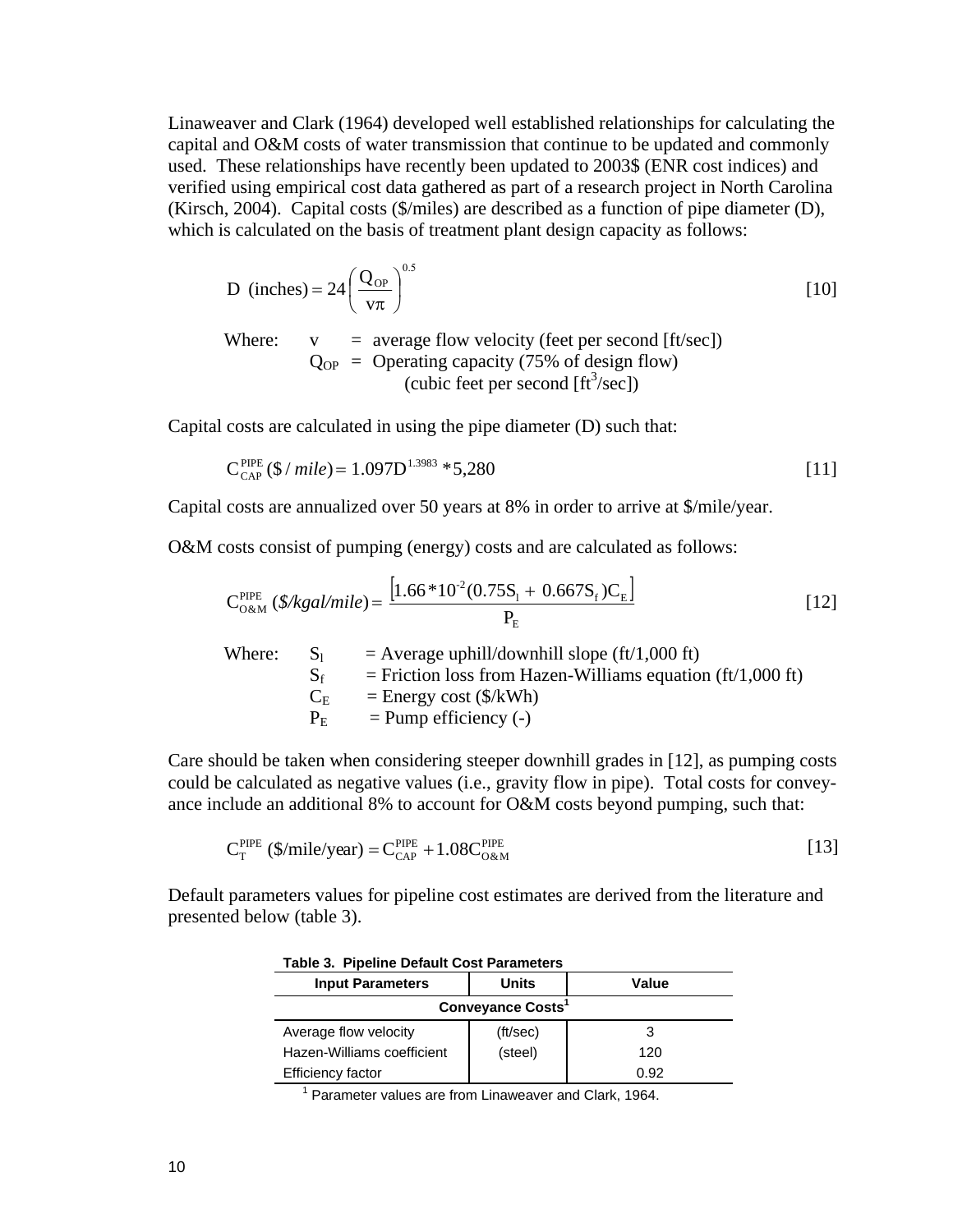### **2.4 Canals**

Cost relationships are also available for concrete lined canals (Linaweaver Jr. and Clark, 1964) such that:

$$
C_{\text{total}}^{\text{CANAL}} \left( \frac{\%}{\text{kgal}} \right) = \frac{\left[ fC_{\text{T}} + 0.01C_{\text{T}} \right]}{365 * 10^{3} Q(0.75)}
$$
\nWhere:

\n
$$
f = \text{capital recovery factor, } = r \cdot \left[ 1 + r \right]^{t} / \left( \left[ 1 + r \right]^{t} - 1 \right) (-);
$$
\n
$$
r = \text{discount rate } (-)
$$
\n
$$
t = \text{useful life of the canal (years)}
$$
\n
$$
C_{\text{T}} = \text{capital cost } (\text{$\frac{\$}{\text{mile}}$})
$$
\n
$$
Q = \text{capacity (mgd)}
$$

### **2.5 Sludge Disposal (Conventional Treatment)**

Conventional treatment produces residuals (i.e., sludge) consisting of suspended solids and chemical precipitates. Disposal of these wastes can occur via several mechanisms, including lagoons, landfills, or land application (James M. Montgomery, 1985; AWWA and ASCE, 1998). Sludge treatment, via thickening and dewatering processes, is often used as a first step to reduce the volume of material prior to final disposal in dewatering lagoons. Costs associated with these processes are determined through relationships defined by Qasim et al. (1992). Costs are estimated for each process separately. Lagoon cost estimates are also included for instances in which lagoon disposal is preceded by either a gravity thickener or a belt filter press. In both cases, the lagoon storage volume is modified based on the additional sludge reduction achieved through using a thickener or belt filter press.

Both capital and O&M costs for gravity thickeners are related to tank diameter such that:

$$
C_{\text{CAP}}^{\text{GT}}(\text{\$}) = 15,530 \text{ * } D^{0.6523} e^{0.0101D} \tag{14}
$$

$$
C_{0\&M}^{GT}(\$ / year) = 21.3 \cdot D^{1.4736} + 1,200
$$
 [15]

Where:  $D = Thickener diameter (m)$ 

The capital and O&M costs of a belt filter press are expressed as a function of the installed machine capacity, such that:

$$
C_{\text{CAP}}^{\text{BFP}}(\text{I}) = 170,640 + 15,196 \,\text{M}_{\text{C}} \tag{16}
$$

$$
C_{0\&M}^{BFP}(\$ / year) = 584,735.8^* e^{0.001522M_c} - 568,030
$$
 [17]

Where:  $M_C$  = Installed machine capacity (cubic meters per hour  $[m^3/hr]$ )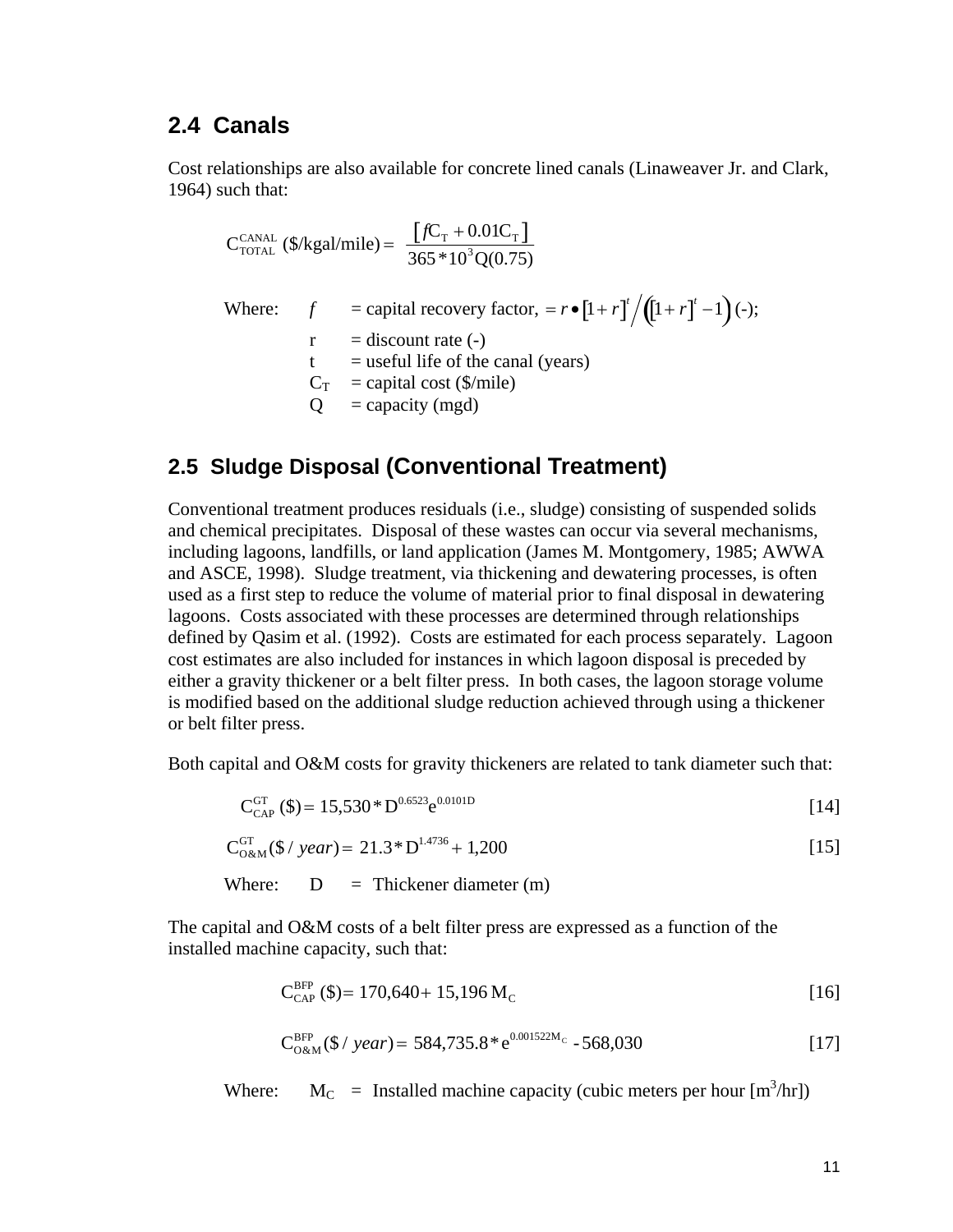The cost relationships for the sludge dewatering lagoons are based on the effective storage volume:

$$
C_{\text{CAP}}^{\text{DL}}(\text{\$}) = 29.5 \times V^{0.793} + 2,200 \tag{18}
$$

$$
C_{0\&M}^{DL}(\$/ year) = 6.473 \times V^{0.9124} - 45
$$
 [19]

Where: 
$$
V = \text{Effective storage volume } (m^3)
$$

Representative default values were selected from the literature (table 4).

| <b>Input Parameters</b> | <b>Units</b>                                          | Value    |  |  |  |  |
|-------------------------|-------------------------------------------------------|----------|--|--|--|--|
|                         | <b>Residuals Management</b>                           |          |  |  |  |  |
|                         | Sludge Handling1                                      |          |  |  |  |  |
| Suspended solids        | milligrams per liter<br>(mg/L)                        |          |  |  |  |  |
| Surface loading rate    | gallons per minute<br>per square foot<br>$(gpm/ft^2)$ | 1.0      |  |  |  |  |
| Dry alum dose           | mg/L                                                  | 46       |  |  |  |  |
| Iron dose               | mg/L                                                  | $\Omega$ |  |  |  |  |
| Additional chemicals    | mg/L                                                  | 0.5      |  |  |  |  |
| Evaporative rate        | inches/year                                           | 70       |  |  |  |  |

**Table 4. Residuals Management Default Parameters** 

<sup>1</sup> Parameter values are from from AWWA and ASCE, 1998; James M. Montgomery, 1985.

### **2.6 Concentrate Disposal (Desalination)**

Concentrate disposal costs can be an important factor, as disposal is generally subject to stringent regulations at both the State and Federal levels. As a result, disposal costs can add significantly to the total cost of desalination (Morin, 1999). Options for concentrate disposal can include surface or ocean discharge, land application, sewer discharge, evaporation pond, or deep well injection. Most coastal desalination systems discharge to the sea (Chapman Wilbert et al., 1998). Sewer discharge is only an option for very small plants, whereas deep well injection is primarily used for larger plants (AWWA, 1996; Mickley, 2001). Evaporation ponds and land application are used primarily by smaller plants (less than [<] 1 mgd), particularly in locations with high evaporation rates and relatively inexpensive land (Chapman Wilbert, Leib et al., 1998).

Deep well injection and evaporation ponds are the major strategies for brackish desalination plants not located near the ocean (Glater and Cohen, 2003), and both approaches are considered in the ACASE model. Capital and O&M cost estimates are derived from Mickley (2001). The major determinants of injection costs are well depth and the well tubing diameter. For wells with diameters of 5-24 inches and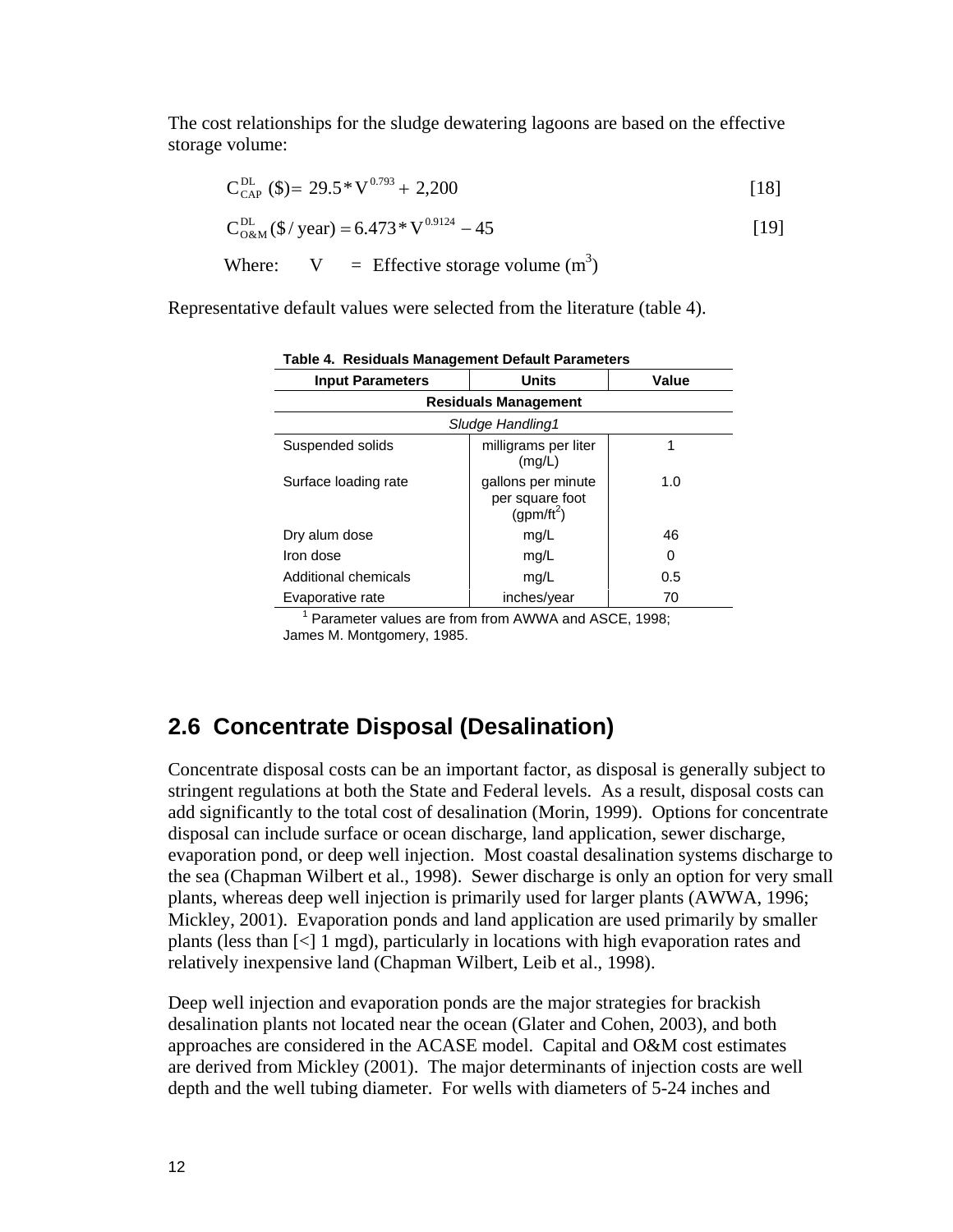depths of 0-10,000 feet, the following empirical relationship for capital costs has been developed:

$$
C_{\text{CAP}}^{\text{DW}}(\$1,000) = -288 + 145.9 * (D_{\text{tube}}) + 0.754 * (d_w)
$$
\n[20]\nWhere: 
$$
D_{\text{tube}} = \text{Diameter of well (inches})
$$
\n
$$
d_w = \text{Depth of well (ft)}
$$

The operating costs for disposal wells are often low for deeper wells as pressure head from the water column generally encourages reasonable subsurface infiltration rates. O&M costs for pumping (energy) costs are calculated as follows:

$$
C_{0\&M}^{DW}(\$/well/year) = \frac{Q_{CONC}*(mgd_L)*C_E*384}{PE}
$$
 [21]  
Where:  
Q\_{CONC} = Connecticut flow (mgd)  
m = mass of water to be pumped =  $\rho V$  (kg)  
g = gravitational constant, 9.81 (m/s<sup>2</sup>)  
d<sub>L</sub> = depth to water level (m)  
C<sub>E</sub> = Unit cost of energy (\$/kWh)  
P<sub>E</sub> = Pump efficiency (%)

Evaporation ponds are most appropriate for disposal of smaller volumes of concentrate (< 1 mgd). The major capital cost element is usually the liner material. The total area necessary for the pond is based on a relationship using evaporative rate (inches/year) and the volume of concentrate produced (Mickley, 2001; Glater and Cohen, 2003) as represented by:

$$
A = 13,440 \frac{Q_{\text{CONC}}}{E_{\text{ave}} + F}
$$
\nWhere:  
\n
$$
A = \text{Evaporative area (acres)}
$$
\n
$$
E_{\text{ave}} = \text{Evaporation rate (inches/year)}
$$
\n
$$
F = \text{Freeboard} (= 0.2 * E_{\text{ave}})
$$
\n(22)

Total capital costs for an evaporative pond are described as:

$$
C_{CAP}^{EP}(\$) = 5,406 + 465 \, ^{*}T_{L} + 1.07 \, ^{*}C_{L} + 0.931 \, ^{*}C_{LC} + 217.5 \, ^{*}H \, ^{*}1.2 \, ^{*}A \, ^{*}\frac{1+0.155 \, ^{*}H}{\sqrt{A}} \, [23]
$$
\nWhere:

\n
$$
T_{L} =
$$
 Linear thickness (mils)\n
$$
C_{L} =
$$
 Land cost (\$\% are)\n
$$
C_{LC} =
$$
 Land clearing cost (\$\% are)\n
$$
H =
$$
Dike height (ft)

This model is valid from 10 to 100 acres of total pond area. A free board factor (F) is included in the evaporation pond depth to account for variations in evaporative rates. Annual operating costs are estimated as 0.5% of capital costs.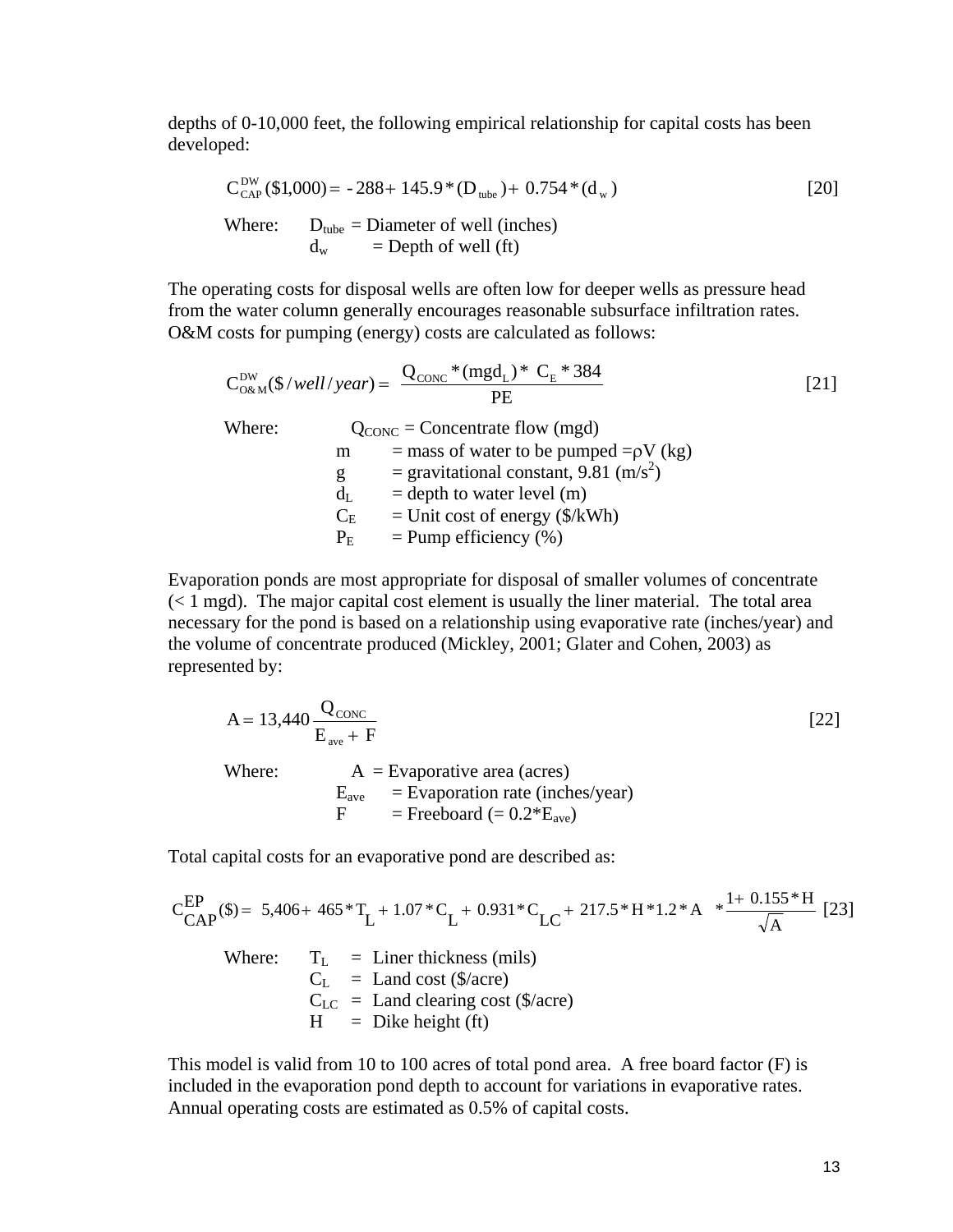Representative information for various parameters were selected from the literature as default values (table 5).

| Input Parameters                 | Units                   | Value      |  |  |  |
|----------------------------------|-------------------------|------------|--|--|--|
| <b>Concentrate Disposal</b>      |                         |            |  |  |  |
| Deep Well Injection <sup>1</sup> |                         |            |  |  |  |
| Recovery                         | $%$ as<br>decimal       | 0.85       |  |  |  |
| Diameter                         | inches                  | 10         |  |  |  |
| Depth of well                    | feet                    | 3,000      |  |  |  |
| Pumping rate                     | gal/min                 | Calculated |  |  |  |
| Unit price of energy             | \$/kWhr                 | 0.07       |  |  |  |
| Pump efficiency                  | %                       | 0.75       |  |  |  |
|                                  | <b>Evaporation Pond</b> |            |  |  |  |
| Dike height                      | ft                      | 8          |  |  |  |
| Liner thickness                  | mils                    | 60         |  |  |  |
| Land cost                        | \$/acre                 | 2,000      |  |  |  |
| Land clearing cost               | \$/acre                 | 2,000      |  |  |  |

|  |  |  | Table 5. Concentrate Disposal Default Parameters |
|--|--|--|--------------------------------------------------|
|--|--|--|--------------------------------------------------|

<sup>1</sup> Parameter values are from Mickley (2001).

### **2.7 Storage**

The natural variability in different water sources can often affect their ability to reliably meet water demand. As such, it is important that the costs ensuring equal levels of supply reliability are included in any comparative analysis of different sources. While reliability analyses of individual sources is beyond the scope of this model, general relationships exist to estimate storage costs; and if information regarding reliability/ storage requirements is available, such estimates can be employed in a comparative assessment. The reader is cautioned, however, that storage costs are often more difficult to accurately estimate than acquisition/treatment costs, as site specific characteristics (e.g., soil, topography) can have a considerable impact. Storage cost estimates should, therefore, be viewed largely as illustrative. Three types of storage options are available: tanks, small impoundments, and reservoirs. Impoundments can be formed instream by constructing dams, or off stream by lining natural or artificial depressions with liners (UNEP, 2003). Tanks may also be built to store water for periods of low flows. Costs are included only for reservoirs in the model.

Calculations of actual storage capacity require a considerable amount of source specific data; so for the purposes of this work, three storage sizes for reservoirs are considered: 3 months, 6 months, and 12 months. Reservoir costs are calculated using median unit costs for reservoirs found in *Principles of Desalination* (Spiegler and Laird, 1980). Costs are presented for both capital and O&M expenses. These cost estimates are compared to work done by Dawes & Wathne (1968) where reservoir costs are calculated as follows: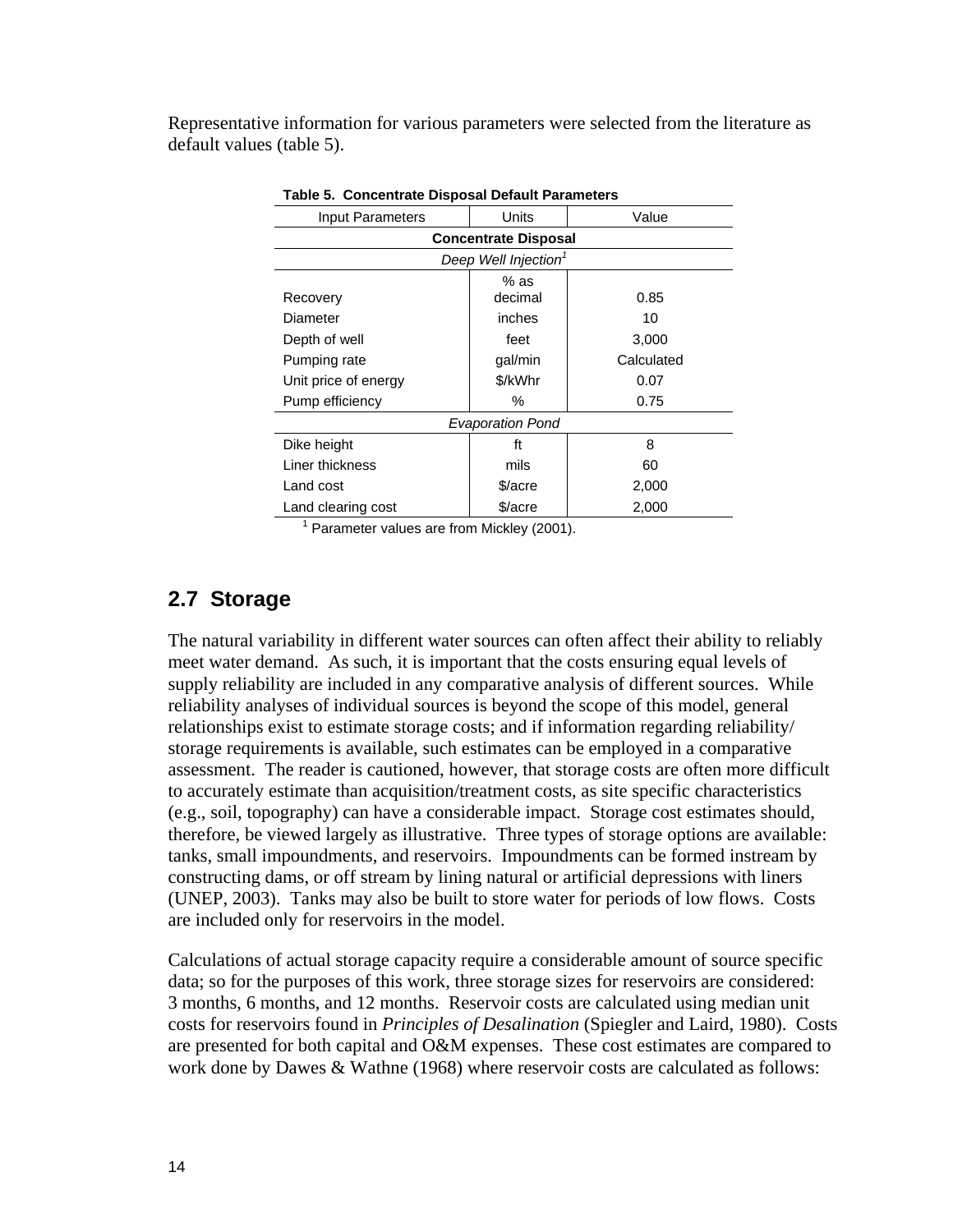$$
C_{\text{CAP}}^{\text{RES}}(\$)=9,161S^{0.54}+0.49S^{0.87}k
$$
\nWhere:

\n
$$
S = \text{Reservoir storage capacity (acre-feet})
$$
\n
$$
k = \text{Land cost } (\$/acre)
$$
\n[24]

The cost estimates from the two models are comparable; and while both cost models are presented in the ACASE model, the costs presented on the ACASE Report worksheet use the available unit costs (Spiegler and Laird, 1980).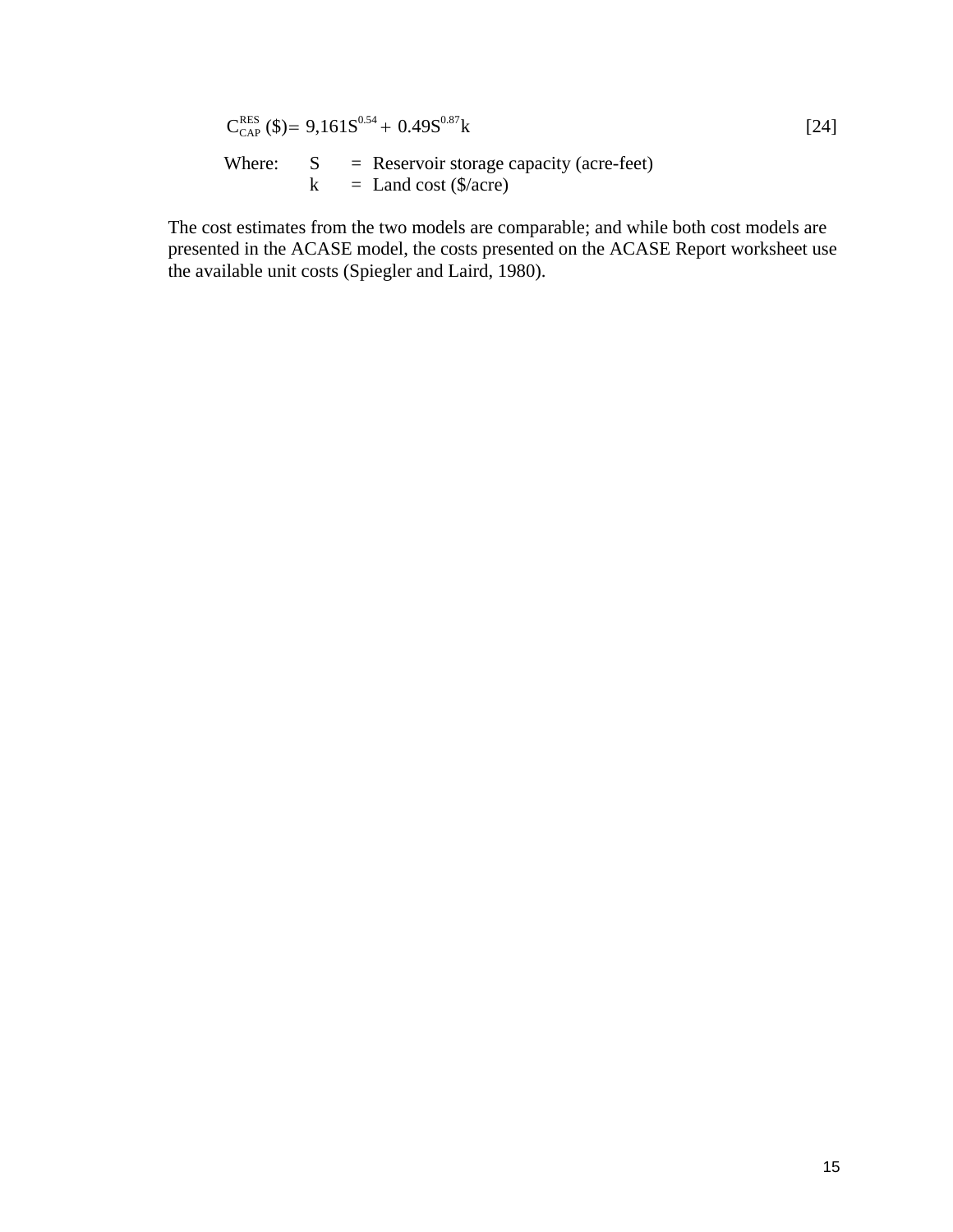# **3. TTHM REGULATORY COMPLIANCE ROUTINES (WaTER-DBP)**

Consideration of the total supply and treatment costs of any water source requires an evaluation of the treatment train's ability to meet drinking water quality standards. While systems may face a wide range of different compliance issues, covering all, or even most, of them would be a substantial undertaking. Therefore, in order to provide an illustrative example of the impact that considering compliance issues can have on a comparative source analysis, this work focuses solely on disinfection byproducts, an appropriate example given the ubiquity of DBP compliance challenges throughout the United States. It should be noted that DBP compliance calculations apply only to conventional treatment.

Disinfection byproducts form during the treatment process when natural organic matter (NOM) reacts with chemical disinfectants, especially chlorine. Trihalomethanes (THMs) were the first class of DBPs identified in drinking water and have been regulated since 1979 (Singer, 1994; Singer, 2004). Specifically, this work focuses on a method for evaluating compliance with the U.S. Environmental Protection Agency's (USEPA's) Stage 2 TTHM maximum contaminant level (MCL) of 80 micrograms per liter (ug/L). Compliance with this standard is measured in the distribution system; therefore, TTHM concentrations are calculated in a two step process. First, TTHM concentration in the treated water leaving the plant is calculated; this value is then input into calculations that determine TTHM concentration in the distribution system. Note: Stage 2 Regulations eliminate the practice of taking four samples from across the distribution system and using their average concentration to determine compliance. Stage 2 regulations require that concentrations at each sampling location be below the standard (Wilkes, 2003; Singer, 2004).

# **3.1 TTHM Input Values**

A modified version of Reclamation's WaTER model (WaTER-DBP) has been developed to evaluate a treatment train's ability to maintain compliance with the TTHM MCL. Open WaTER-DBP before opening the ACASE model (which should be linked to WaTER-DBP), remembering to enable macros, and the Microsoft Excel Solver Add-In. Required inputs include both raw water quality parameters (total organic carbon [TOC], UV-254, temperature, pH, and bromide concentration) and plant operating parameters (table 6).

# **3.2 TTHMs in Finished Water**

A number of studies have been conducted to develop models of DBP formation in drinking water, particularly THMs. Empirical models have been developed using regression equations to link water quality parameters and operational parameters with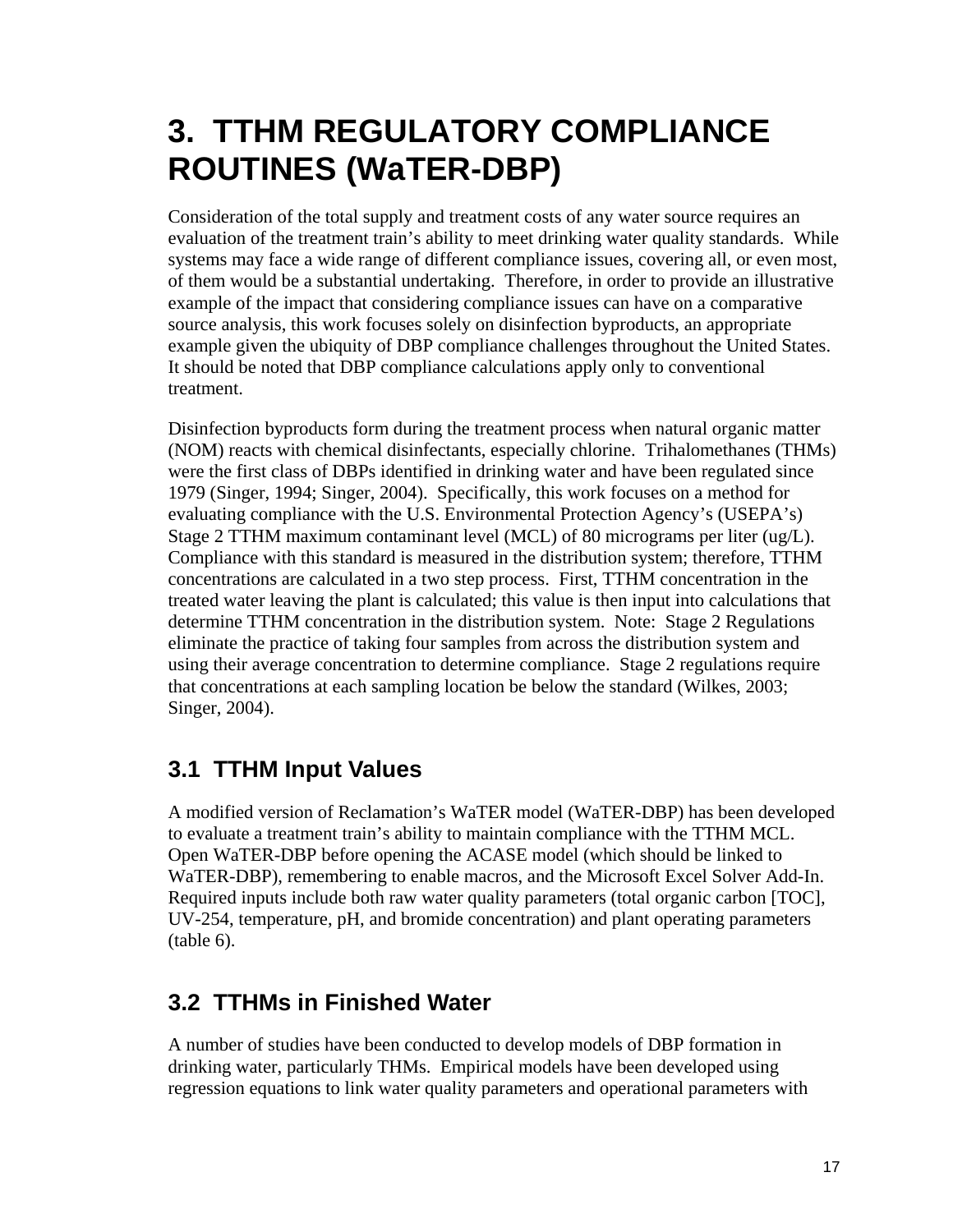| <b>Parameter</b>                   | <b>Units</b>                           | <b>Description</b>                          |
|------------------------------------|----------------------------------------|---------------------------------------------|
| Coagulant dose                     | mmoles/L                               | Coagulant dose added                        |
| Coagulant dose                     | milliquivalent<br>per liter<br>(meq/L) | Coagulant dose added                        |
| Applied CI2 dose (pre)             | mg/L                                   | Pre-chlorination dose                       |
| Applied CI2 dose (post)            | mg/L                                   | Post-chlorination dose                      |
| Reaction time, rapid mix           | hours                                  | Time for rapid mix process                  |
| Reaction time, flocculation        | hours                                  | Time for flocculation                       |
| Reaction time, sedimentation       | hours                                  | Time from plant entry through sedimentation |
| Reaction time, treated water       | hours                                  | Time from plant entry through plant exit    |
| Reaction time, distribution system | hours                                  | Time in distribution system                 |

|  |  |  |  | Table 6. Description of Required TTHM Input Parameters |
|--|--|--|--|--------------------------------------------------------|
|--|--|--|--|--------------------------------------------------------|

TTHM formation in drinking water. Models are available based on both water quality data from utilities (raw and treated water) (Singer et al., 1995; Milot et al., 2000; Rodriguez et al., 2000) as well as models based on chlorinating raw waters at the benchscale (Rathbun, 1996; Amy et al., 1998). Kinetic-based models have also been developed for predicting TTHM formation through consideration of formation mechanisms and compound stability relationships (Clark and Sivaganesan, 1998; Clark et al., 2001; Westerhoff et al., 2002; USEPA, 2002). Additionally, USEPA has developed the Water Treatment Plant (WTP) model that utilizes empirical correlations to estimate NOM removal, DBP formation, and water quality at various points in the treatment process (Solarik et al., 2000). Relatively little work has directly addressed TTHM formation in distribution systems.

The formation of TTHMs occurs throughout the conventional treatment process during which water quality varies. Therefore, TTHM formation in this work is estimated using a combination of several models which take into account NOM concentrations throughout the treatment process, as well as various process configurations (e.g., pre-disinfection, post-disinfection, or both). The prediction of finished water TTHM concentration includes estimates of NOM removal, using parameters such as TOC and ultraviolet absorbance (UVA) as surrogates for NOM concentration.

Relationships describing TTHM formation are derived from the USEPA WTP model as described by Solarik et al. (2000). TTHM formation is calculated for three different process configurations involving disinfection at different points in the treatment plant: (1) pre-disinfection, (2) post- disinfection, and (3) pre-and post- disinfection. Calculations are based on a typical water treatment plant layout (figure 1) with the locations assumed for both pre- and post-chlorination. The general approach used in calculations for each configuration is outlined in table 7 (with equation numbers), and a full description is given below.

Calculations of TTHM concentration in the three scenarios described in table 7 are carried out in the "Pre-Chlorination TTHM," "Post-Chlorination TTHM," and "Pre- and Post-Chlorination" worksheets in the WaTER model.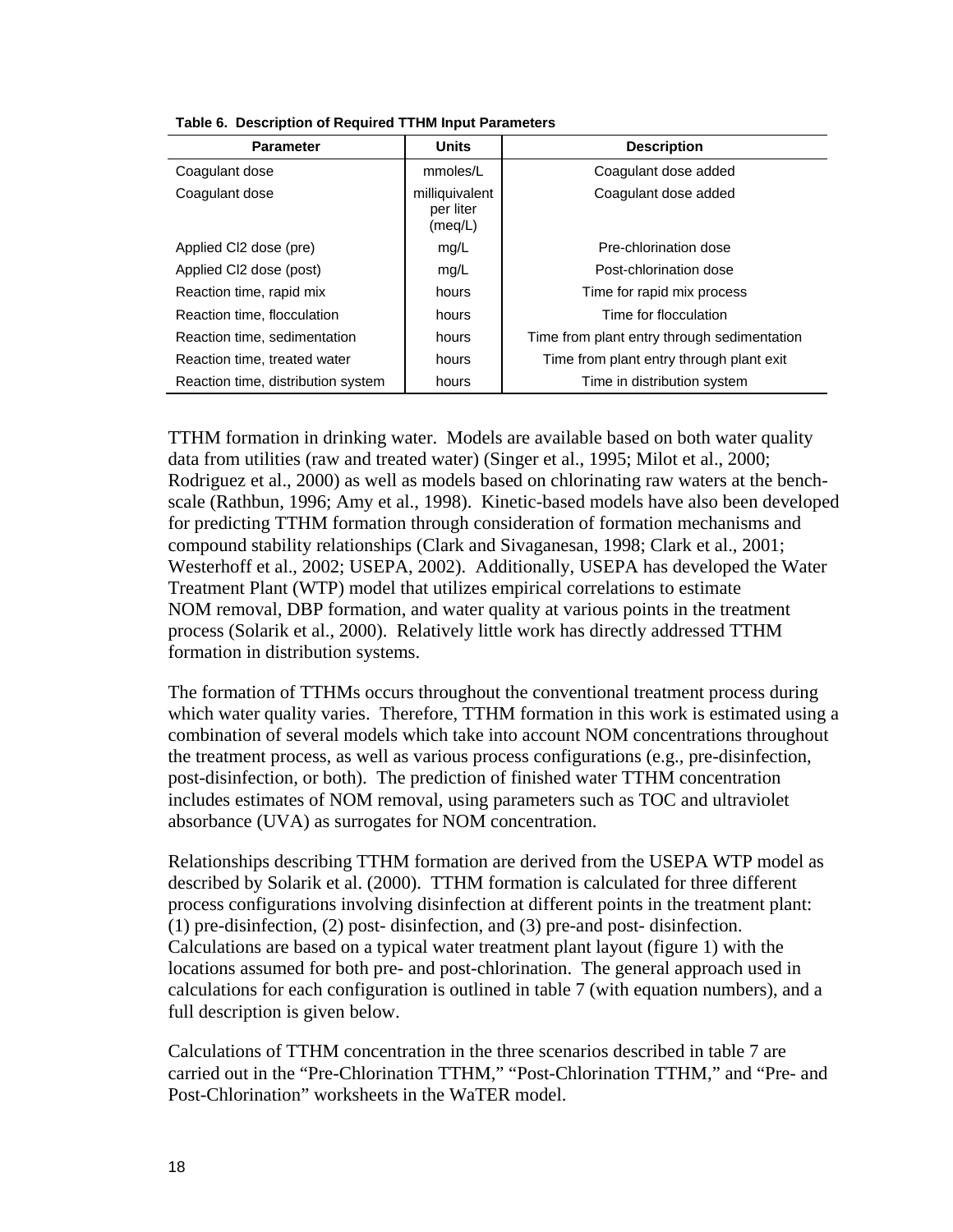

 **Figure 1. Schematic of Chlorination Scenarios.** 

| <b>Chlorination Scenario</b> | <b>Models Used</b>                                                                                        |  |
|------------------------------|-----------------------------------------------------------------------------------------------------------|--|
| Pre-chlorination             | TTHM <sub>finish</sub> = Raw Water Model [25]*Pre-chlorination Factor [26] +<br>Treated Water Model [27]  |  |
| Post-chlorination            | $TTHM_{\text{finish}} = Treated Water Model [27]$                                                         |  |
| Pre- and post-chlorination   | TTHM $_{\text{finish}}$ = Raw Water Model [25]*Pre-chlorination Factor [26] +<br>Treated Water Model [27] |  |

#### **Table 7. TTHM Formation Scenarios**

#### **3.2.1 Pre-Chlorination TTHM**

In the case of pre-disinfection, finished water TTHM concentration is estimated using two models to account for formation prior to and after sedimentation (i.e., clarifier). Prior to the clarifier, a raw water TTHM model is used [25] (Amy, Siddiqui et al., 1998), with an empirical pre-chlorination factor [26] applied to account for the decreased formation that occurs when chlorine is added before rapid mix (Solarik et al., 2000).

$$
TTHM_{RAW} = 0.0412(TOC_{raw})^{1.098}(Cl_2)^{0.152}(Br_{raw})^{0.068}(T)^{0.609}(pH)^{1.601}(t)^{0.263}
$$
 [25]

| Where: |                  | $TTHM_{RAW}$ = raw water TTHM (ug/L)               |
|--------|------------------|----------------------------------------------------|
|        |                  | $\mathrm{TOC}_{\text{raw}}$ = raw water TOC (mg/L) |
|        | Cl <sub>2</sub>  | $=$ applied chlorine (mg/L)                        |
|        | $\rm Br_{\,raw}$ | $=$ concentration of Bromide (ug/L)                |
|        | T                | $=$ temperature (degrees Celsius [ $^{\circ}$ C])  |
|        | pH               | $=$ raw water pH                                   |
|        |                  | $=$ reaction time (hours)                          |

The empirical pre-chlorination factor is based on work done by Summers et al. (1998):

Decrease in TTHM formation 
$$
(\%) = 0.853
$$
 ( $\%$  TOC removal) [26]

Formation occurring after sedimentation is calculated using a treated water model [27] is based on settled water quality, chlorine residual, and the amount of time that transpires between the clarifier and the point at which the finished water leaves the plant. Water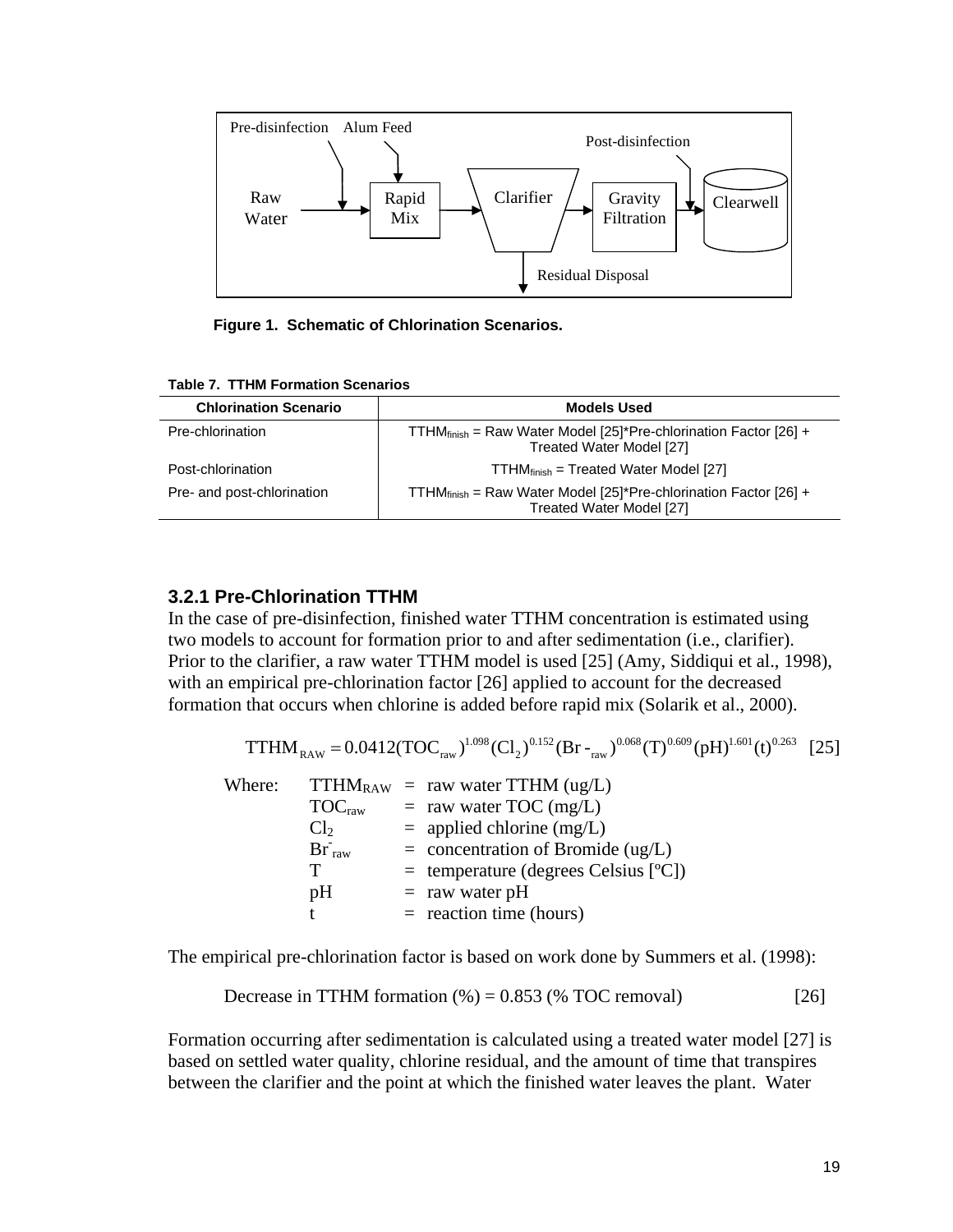quality is evaluated as a function of TOC and UVA concentration in a manner designed to account for both NOM removal and reactivity, such that:

$$
TTHM_{TREAT} = 23.9(TOC*UVA)^{0.403}(Cl2)^{0.225}(Br)^{0.141}(1.027)^{(T-20)}(1.156)^{(pH-7.5)}(t)^{0.264}[27]
$$

| Where: |                 | $TTHM_{TREAT}$ = treated water TTHM (ug/L)     |
|--------|-----------------|------------------------------------------------|
|        | <b>TOC</b>      | $=$ treated water TOC (mg/L)                   |
|        | <b>UVA</b>      | $=$ treated water UVA (1 per centimeter [/cm]) |
|        | Cl <sub>2</sub> | $=$ applied chlorine (mg/L)                    |
|        | Br              | $=$ concentration of Bromide (ug/L)            |
|        | <b>PH</b>       | $=$ treated water pH                           |
|        | т               | $=$ temperature ( $^{\circ}$ C)                |
|        |                 | $=$ reaction time (hours)                      |
|        |                 |                                                |

#### **3.2.2 Post-Chlorination TTHM**

Concentrations of TTHMs when only post-chlorination is used are estimated using the treated water model [27].

#### **3.2.3 Pre-and Post-Chlorination TTHM**

In scenarios involving both pre- and post-chlorination, a combination of the raw and treated models is again used (Solarik et al., 2000). Initial formation is estimated using the raw water model with the prechlorination factor applied [26]. Formation of TTHMs after sedimentation is then estimated using the treated water model with inputs corresponding to settled water quality, a reaction time of 0 hours, and a treated water UVA concentration that is reduced to account for prechlorination [28].

#### *3.2.3.1 UVA Removal*

UVA decreases occurring as a result of prechlorination are calculated as:

$$
UVA_{pre-Cl2} = 0.7437 (UVA_{removed}) + 0.0042
$$
\n[28]  
\nWhere: UVA<sub>pre-Cl2</sub> = settled UVA after pre-chlorination (1/cm)  
\nUVA<sub>removed</sub> = settled UVA without prechlorination (1/cm)

UVA removal via coagulation for the treated water model [27] is calculated as follows:

$$
UVA_{\text{removed}} = 5.716 \text{ (UVA}_{\text{raw}})^{1.0894} \text{(Dose}_{\text{coag}})^{0.305} \text{(pH}_{\text{coag}})^{-0.9513}
$$
 [29]  
\nWhere: UVA<sub>rewoved</sub> = UVA removed by coagulation (1/cm)  
\n
$$
UVA_{\text{raw}} = \text{raw water UVA} (1/\text{cm})
$$
\n
$$
Dose_{\text{coag}} = \text{applied coagulant dose (meq/L)}
$$
\n
$$
pH_{\text{coag}} = \text{pH of coagulation}
$$

#### *3.2.3.2 TOC Removal*

TOC removal is predicted using the semiempirical sorption model developed by Edwards (1997). The model divides TOC into fractions that are sorbable and nonsorbable by the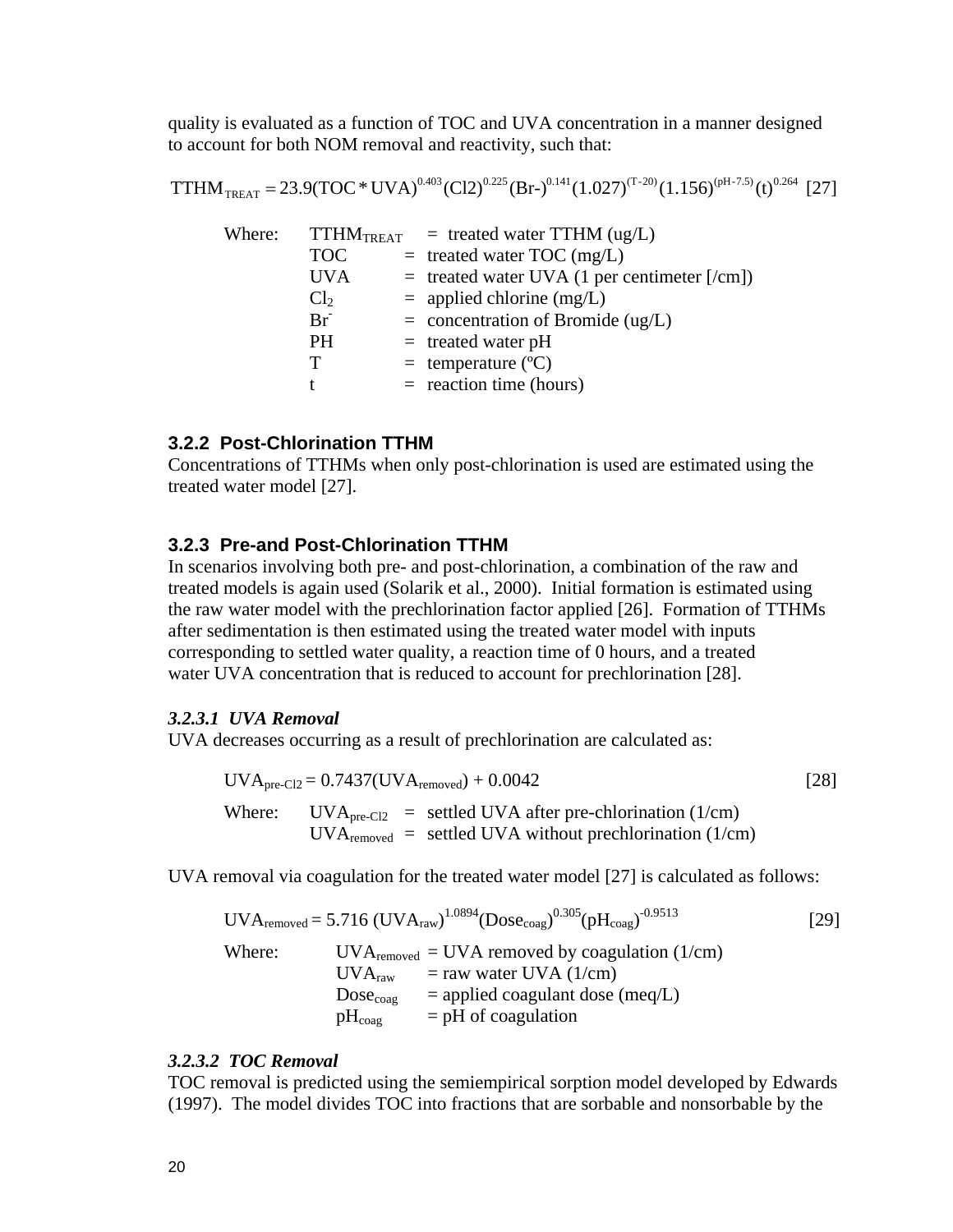coagulant, with the nonsorbable fraction unable to be removed via coagulation. The concentration of TOC removed by the coagulant for the treated water model [27] is modeled using:

$$
\frac{x}{M} = \frac{[ab[Ceq]]}{1 + b[Ceq]}
$$
\nWhere:  
\n
$$
x = \text{concentration of TOC removed (mg/L)}
$$
\n
$$
M = \text{Coagulant added (mmoles/L)}
$$
\n
$$
a = \text{maximum TOC sorption/coagulant (mg DOC/mM Al)}
$$
\n
$$
b = \text{soption constant for sorbable DOC to hydroxide surface}
$$
\n[Ceq] = sorbable TOC (mg/L)

Final results describing TTHM concentration in water leaving the treatment plant are summarized in the "TTHMs in Finished Water" worksheet. Results are presented for the range of scenarios described in table 7 and with consideration of the implementation of several ancillary processes (e.g., alternative disinfectants, GAC filtration) intended to bring systems violating Stage 2 TTHM standards into compliance (see next section). The finished water TTHM concentrations described in this worksheet act as the basis for estimates of TTHM concentration in the distribution system (see "TTHM in Distribution System" worksheet).

#### **3.2.4 Ancillary Processes**

A number of ancillary processes can be implemented to reduce TTHM formation and bring a system into compliance. These can include enhanced coagulation, alternative disinfectants (e.g., ozone, chloramines, UV, and chlorine dioxide), membranes, and GAC filtration (AWWA, 1999; Clark et al., 1994). Alternative disinfectants are often a relatively inexpensive method of reducing TTHM formation, while GAC provides a more costly, but in some cases, more effective approach. These ancillary processes act to "bracket" the costs associated with this range of possibilities, and both are evaluated in terms of their ability to achieve compliance.

Using chloramines as a post-disinfectant, often the least expensive approach, has proven successful in reducing TTHM formation in many distribution systems (Singer, 2004). For a system only slightly out of compliance, consideration of converting to chloramines for post-disinfection may be a very practical path to meeting regulatory standards.

GAC filtration can be a very effective method to remove DBP precursor material; however, the costs of media regeneration often make it more expensive when treating raw waters with high DBP precursor levels (TOC greater than [>] 6 mg/L) (Hooper and Allgeier, 2001).

In order to estimate the ability of post-disinfection via chloramines to aid a utility in meeting compliance, the equations developed for chloramines in the distribution system [32] are used in conjunction with the TTHM formation equations for the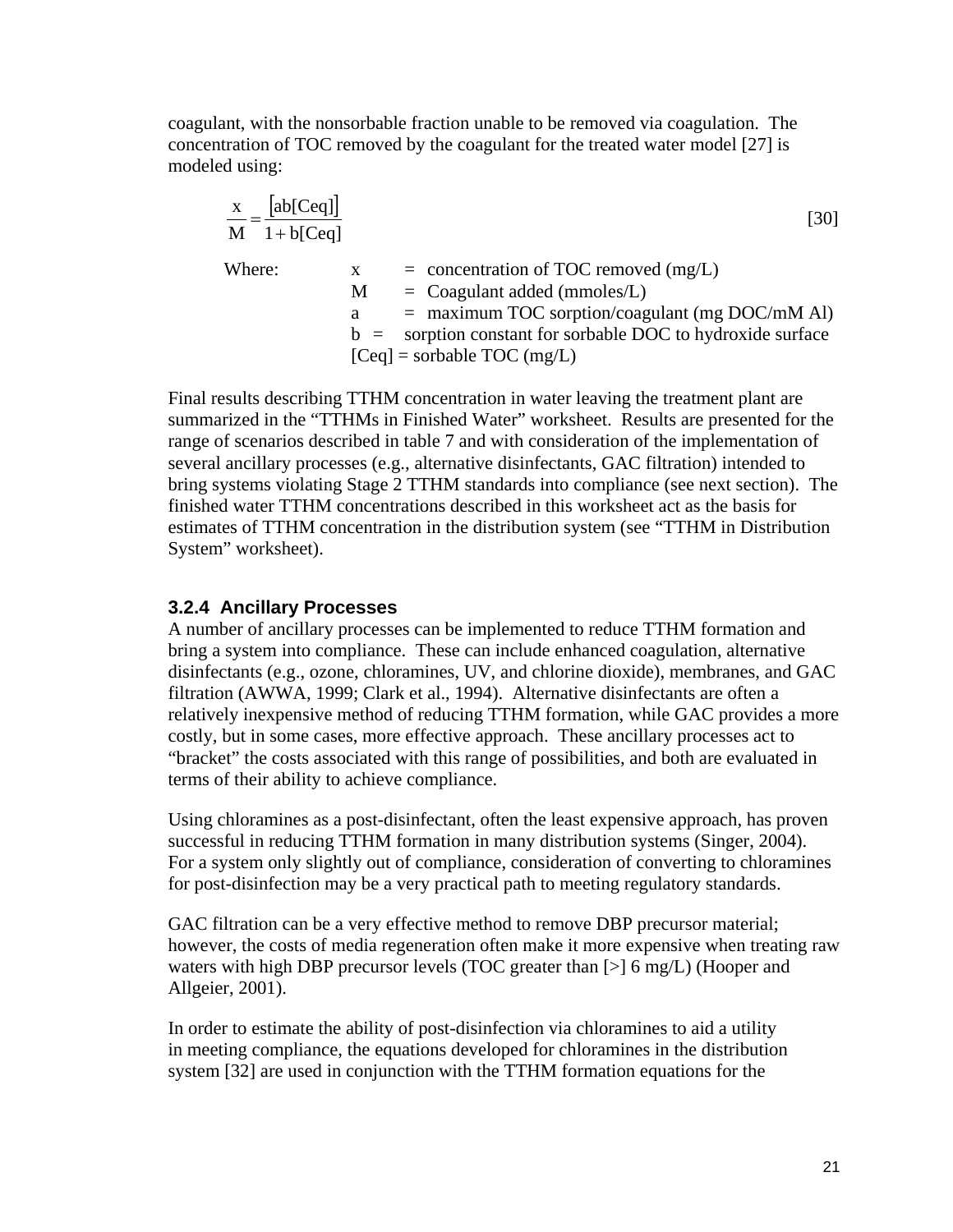three chlorination scenarios (table 7). Within the treatment plant, formation after chloramination is considered to be 20% of formation that occurs due to chlorine (Solarik et al., 2000).

Regulatory compliance with GAC is estimated by assuming GAC provides 20% removal of the post-sedimentation TOC concentration (Solarik et al. 2000). TTHM is calculated using the three chlorination scenarios (table 7); however, for the treated water models, TOC removal is calculated post-sedimentation [30] and then further reduced by 20% for GAC filtration.

These same ancillary processes are evaluated for the different disinfection scenarios for water in the distribution system (see "TTHMs in Distribution System").

# **3.3 TTHMs in Distribution System**

The concentration of DBPs often increases after treated/finished water leaves the plant and enters the distribution system (Garcia-Villanova et al., 1997; Sohn et al., 2001). Sohn et al. (2001) found increases of TTHM levels in the distribution system ranging from 150% to greater than 300% of in-plant TTHM concentrations. Previous models of the water treatment process do not specify separate relationships for TTHM formation in the distribution system. These models effectively consider the distribution system to be an extension of the plant, and TTHM formation is assumed to follow the same formation kinetics. Estimating TTHM formation in the distribution system has become increasingly critical in recent years, as compliance with the Stage 2 D/DBP regulations will be assessed on the basis of measurements made at different points in the system.

The Information Collection Rule (ICR) was promulgated by the USEPA in 1996 to collect data in support developing drinking water standards. The ICR database includes treatment plant water quality data from multiple sample locations throughout the treatment process and distribution system. The data were collected from 296 public water systems (PWS), each serving at least 100,000 people, from July 1997 to December 1998. As part of this work, ICR data are used to develop a predictive model for TTHM concentrations in the distribution system based on finished water TTHM concentration, final chlorine dose, residence time, and finished water quality including pH, temperature, TOC, and UV-254. The database includes TTHM concentrations measured at six locations in a number of distribution systems  $(n = 127)$  at increasing distance from the treatment plant.

Formation relationships were developed using step-wise multiple regression analysis. Parameters significant ( $p < 0.15$ ) in the prediction of TTHM concentration in the distribution system ( $TTHM_{DS}^{Cl}$ , after post-disinfection with chlorine) were: finished water TTHM concentration, TOC, residence time, UV-254, and temperature (table 8). The resulting model demonstrates relatively strong predictive power ( $R^2 = 0.82$ ), and the following relationship was defined: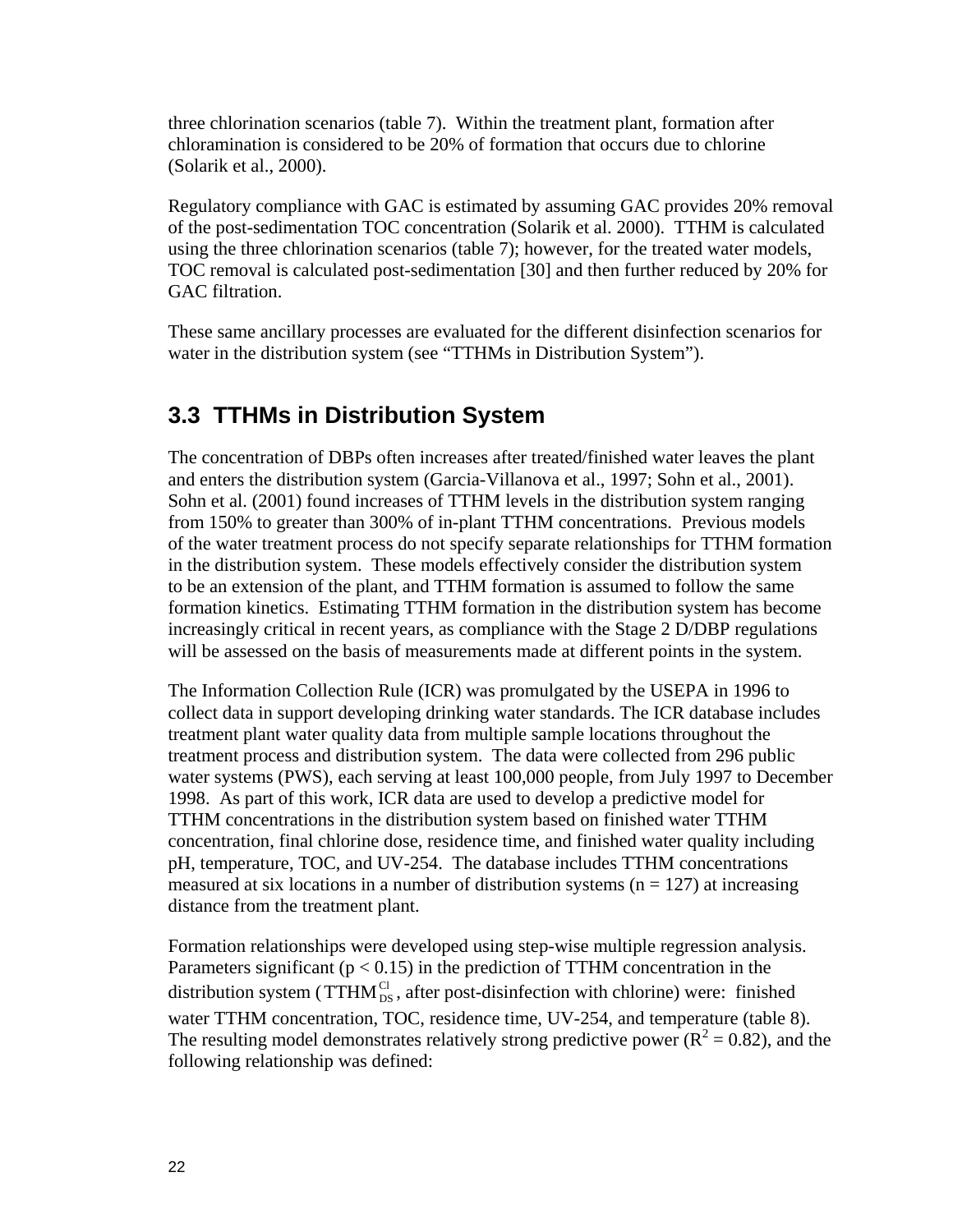Where: Time = Residence time in distribution system (hours)  $TTHM_{FW}$  = Finished water TTHM concentration (ug/L)  $T =$  Finished water temperature  $TOC = F \ninished water TOC (mg/L as C)$  $UV$  = Finished water UV-254 (1/cm)

| <b>Formation in Distribution System</b> |                |         |  |
|-----------------------------------------|----------------|---------|--|
| <b>Parameter</b>                        | <b>F-value</b> | p-value |  |
| <b>TTHM<sub>FW</sub></b>                | 466.78         | < 0.001 |  |
| <b>TOC</b>                              | 8.52           | 0.0042  |  |
| Time                                    | 5.87           | 0.0169  |  |
| UV                                      | 4.15           | 0.0439  |  |
| Temp                                    | 2.81           | 0.0964  |  |

| Table 8. Statistical Parameters for Post-Chlorine TTHM |
|--------------------------------------------------------|
| <b>Formation in Distribution System</b>                |

It should also be noted that consideration of  $TTHM_{FW}$  and time alone, exclusive of the other parameters, yields a comparable  $R^2$  value of 0.80.

The ICR database was also used to develop a predictive model for TTHM concentration in the distribution system for a number of conventional plants that utilize chloramines for post-disinfection ( $n = 54$ ). Finished water TTHM concentration, pH, temp, TOC, UV-254 and distribution system residence time are considered as parameters. Step-wise multiple regression analysis was again performed, but finished water TTHM concentration is the only significant parameter ( $p < 0.15$ ) in the prediction of TTHM levels in the distribution system following chloramines post-disinfection (figure 2). The resulting model also shows a very strong correlation ( $R^2 = 0.89$ ) between TTHM concentration in the finished water and that in the distribution system, but describes a much more limited increase:

$$
\text{TTHM}_{\text{DS}}^{\text{CN}}\left(\text{ug/L}\right) = 1.107 \times (\text{TTHM}_{\text{FW}})
$$
\n
$$
\tag{32}
$$

Where:  $TTHM_{FW}$  = Finished water TTHM concentration (ug/L).

**Table 9. Statistical Parameters for Post-Chloramines** 

**TTHM Formation in Distribution System Parameter | F-value | p-value**  $TTHM_{FW}$  399  $\sim$  0.001

Both relationships ([31] and [32]) are used with estimates of finished water TTHM concentration (summarized in the "TTHMs in Finished Water" worksheet) for the three disinfection scenarios (table 7), to produce values for TTHM concentration in the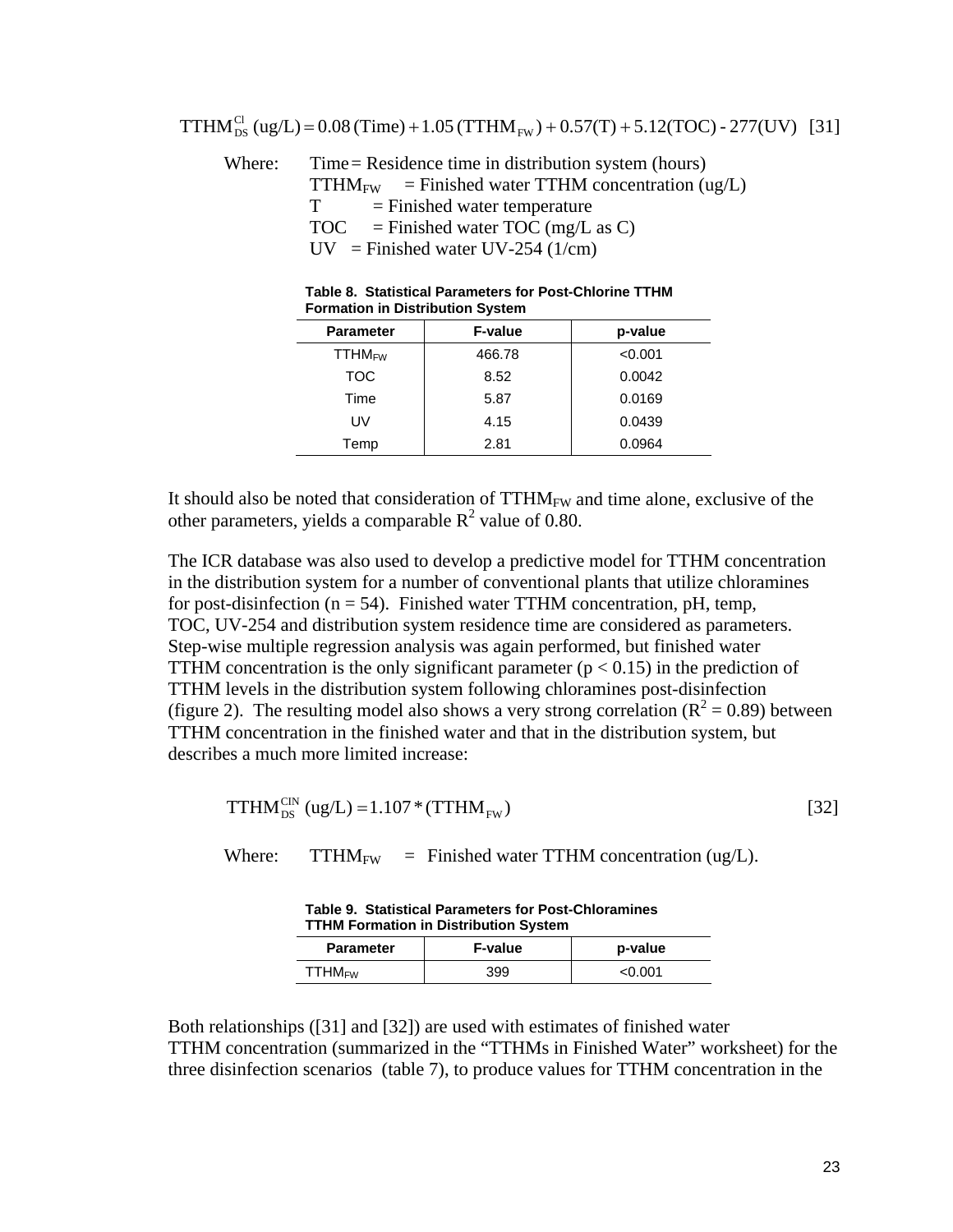distribution system (see "TTHMs in Distribution System"). These results also include an assessment of the ability of the selected ancillary processes (i.e., alternative disinfectants, GAC filtration) to meet Stage 2 D-DBP regulations.



 **Figure 2. Post-Chloramines TTHM Formation in Distribution System.**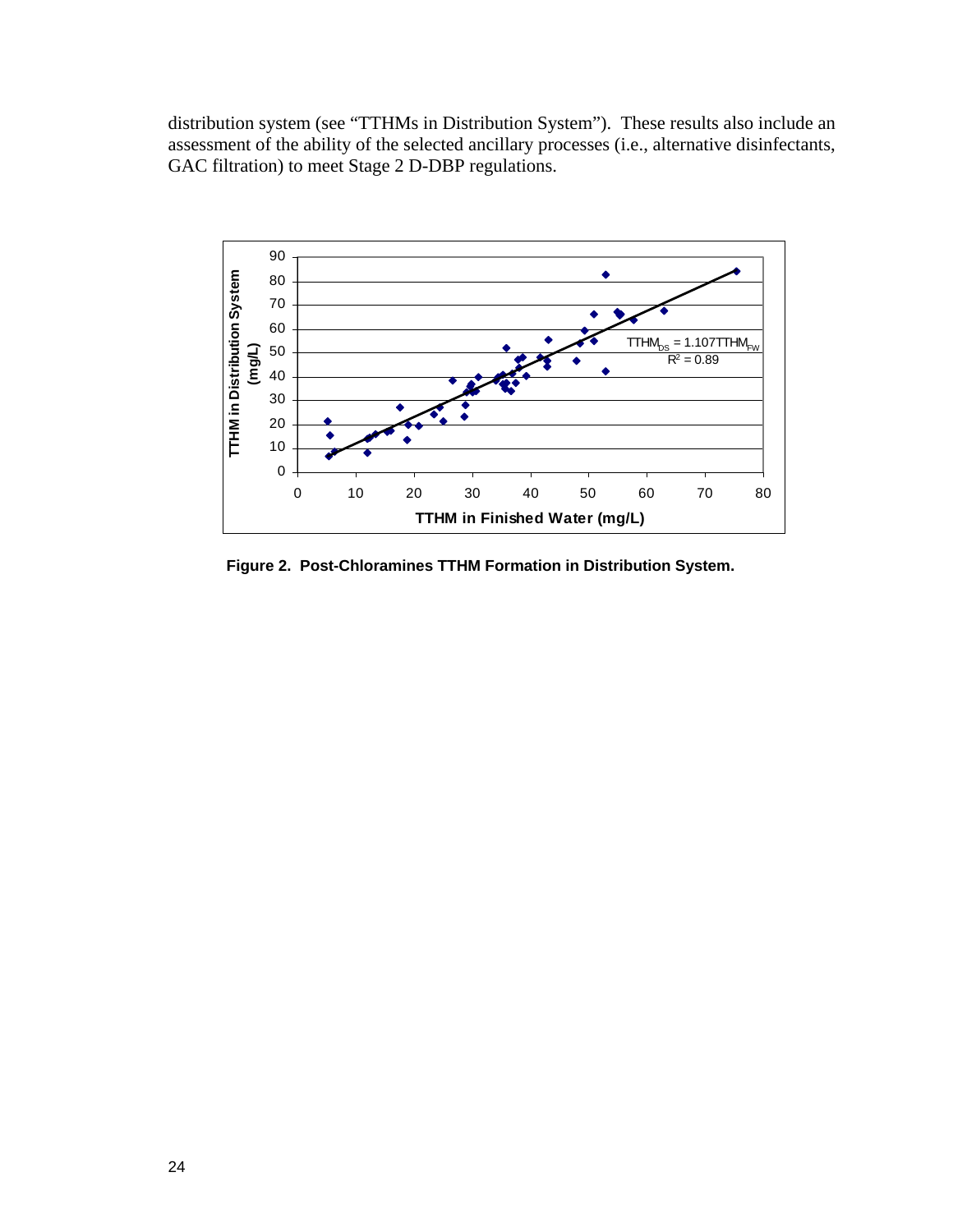# **4. REFERENCES**

Amy, G., M. Siddiqui, et al., 1998. *Empirically Based Models for Predicting Chlorination and Ozonation Byproducts: Trihalomethanes, Haloacetic Acids, Chloral Hydrate, and Bromate*, USEPA Office of Water.

AWWA, 1999. *Water Quality and Treatment*. New York, McGraw-Hill, Inc.

AWWA and ASCE, 1998. *Water Treatment Plant Design*. New York, McGraw-Hill.

AWWA, 1996. *Water Treatment Membrane Processes*. New York, McGraw-Hill, Inc.

- Chapman Wilbert, M.F. Leib, et al., 1998. *The Desalting and Membrane Treatment Manual: A Guide to Membranes for Municipal Water Treatment*. Denver, Colorado, U.S. Department of the Interior, Bureau of Reclamation.
- Characklis, G.W., 2004. "Economic Decisionmaking in the Use of Membrane Desalination for Brackish Supplies" in *Journal of the American Water Resources Association* 40(3): 615-630.
- Clark, R.M., J.Q. Adams, et al., 1994. "DBP Control in Drinking Water: Cost and Performance" in *Journal of Environmental Engineering* 120(4): 759-782.

\_\_\_\_\_\_\_\_\_\_\_\_, 1998. "Control of Microbial Contaminants and Disinfection Byproducts for Drinking Water in the U.S.: Cost and Performance" in *Journal of Water Supply: Research and Technology* 46(6): 255-265.

- Clark, R. M. and M. Sivaganesan, 1998. "Predicting Chlorine Residuals and Formation of TTHMs in Drinking Water" in *Journal of Environmental Engineering* 124(12): 1203-1210.
- Clark, R.M., R.C. Thurnau, et al., 2001. "Predicting the Formation of Chlorinated and Brominated Byproducts" in *Journal of Environmental Engineering* 127(6): 493-501.
- Edwards, M. (1997). "Predicting DOC Removal During Enhanced Coagulation" in *Journal of American Water Works Association* 89(5): 78-89.
- Garcia-Villanova, R.J., C. Garcia, et al., 1997. "Formation, Evolution and Modeling of Trihalomethanes in the Drinking Water of a Town: I. At the Municipal Treatment Utilities" in *Water Research* 31(6): 1299-1308.
- Glater, J. and Y. Cohen, 2003. *Brine Disposal From Land Based Membrane Desalination Plants: A Critical Assessment*. Los Angeles, Polymer and Separations Research Laboratory University of California: 1-16.
- Hooper, S.M. and S C. Allgeier, 2001. *GAC and Membrane Treatment Studies: Data Managment and Analysis*: 43.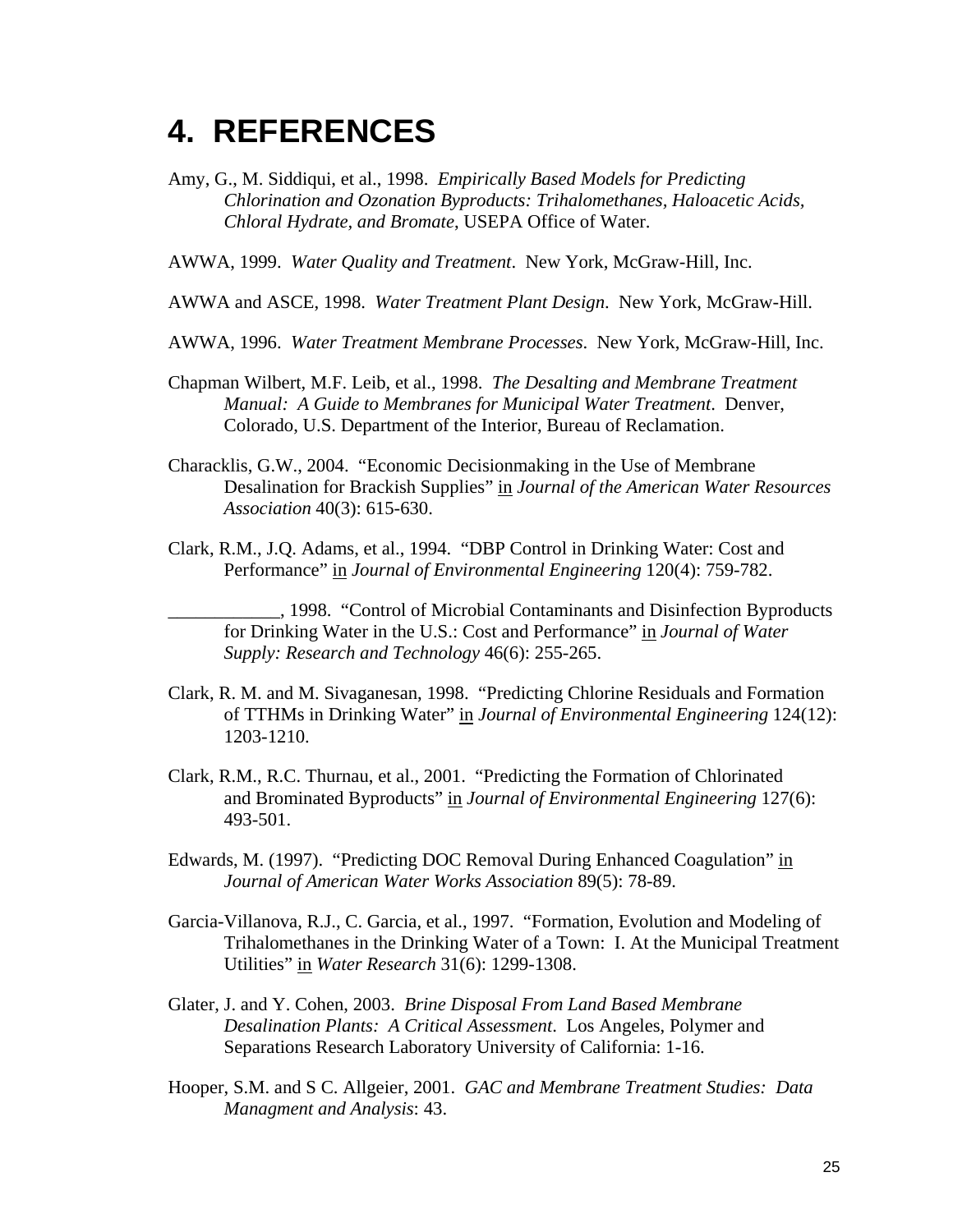- Linaweaver Jr., F.P. and C.S. Clark, 1964. "Costs of Water Transmission" in *Journal of American Water Works Association*: 1549-1560.
- Mickley, M.C., 2001. *Membrane Concentrate Disposal: Practices and Regulation*. Denver, Colorado, U.S. Department of the Interior, Bureau of Reclamation: 1-266.
- Milot, J., M.J. Rodriguez, et al., 2000. "Modeling the susceptibility of drinking water utilities to form high concentrations of trihalomethanes" in *Journal of Environmental Management* 60(2): 155-171.
- Montgomery, James M., C.E., Inc., 1985. *Water Treatment Principles and Design*. New York, John Wiley & Sons.
- Morin, O.J., 1999. *Desalting Plant Cost Update*. IDA World Congress on Desalination and Water Reuse, San Diego, California.
- Rathbun, R.E., 1996. "Regression Equations for Disinfection Byproducts for the Mississippi, Ohio, and Missouri Rivers" in *The Science of The Total Environment* 191(3): 235-244.

Reclamation, 1999. *Water Treatment Estimation Routine*.

\_\_\_\_\_\_\_\_\_\_\_\_, 2003. *Water Desalination*.

- Rodriguez, M.J., J. Serodes, et al., 2000. "Estimation of Water Utility Compliance with Trihalomethane Regulations Using a Modelling Approach" in *Journal of Water Supply: Research and Technology*: 57-73.
- Singer, P.C., 1994. "Control of Disinfection Byproducts in Drinking Water" in *Journal of Environmental Engineering* 120(4): 727-742.

\_\_\_\_\_\_\_\_\_\_\_\_, 2004. "Disinfection Byproducts in U.S. Drinking Waters: Past, Present, and Future" in *Water Science and Technology: Water Supply* 4(1): 151-157.

- Singer, P.C., A. Obolensky, et al., 1995. "DBPs in Chlorinated North Carolina Drinking Water" in J*ournal of American Water Works Association*: 83-92.
- Sohn, J., D. Gatel, et al., 2001. "Monitoring and Modeling of Disinfection Byproducts (DBPs)" in *Environmental Monitoring and Assessment* 70: 211-222.
- Solarik, G., R.S. Summers, et al., 2000. "Extensions and Verification of the Water Treatment Plant Model for Disinfection Byproduct Formation" in *Natural Organic Matter and Disinfection Byproducts, ACS Symposium Series 761*. S.E. Barrett, S.W. Krasner, and G. Amy. Washington DC, American Chemical Society.
- Spiegler, K.S. and A.D.K. Laird, eds., 1980. *Principles of Desalination, Part B*. New York, Academic Press.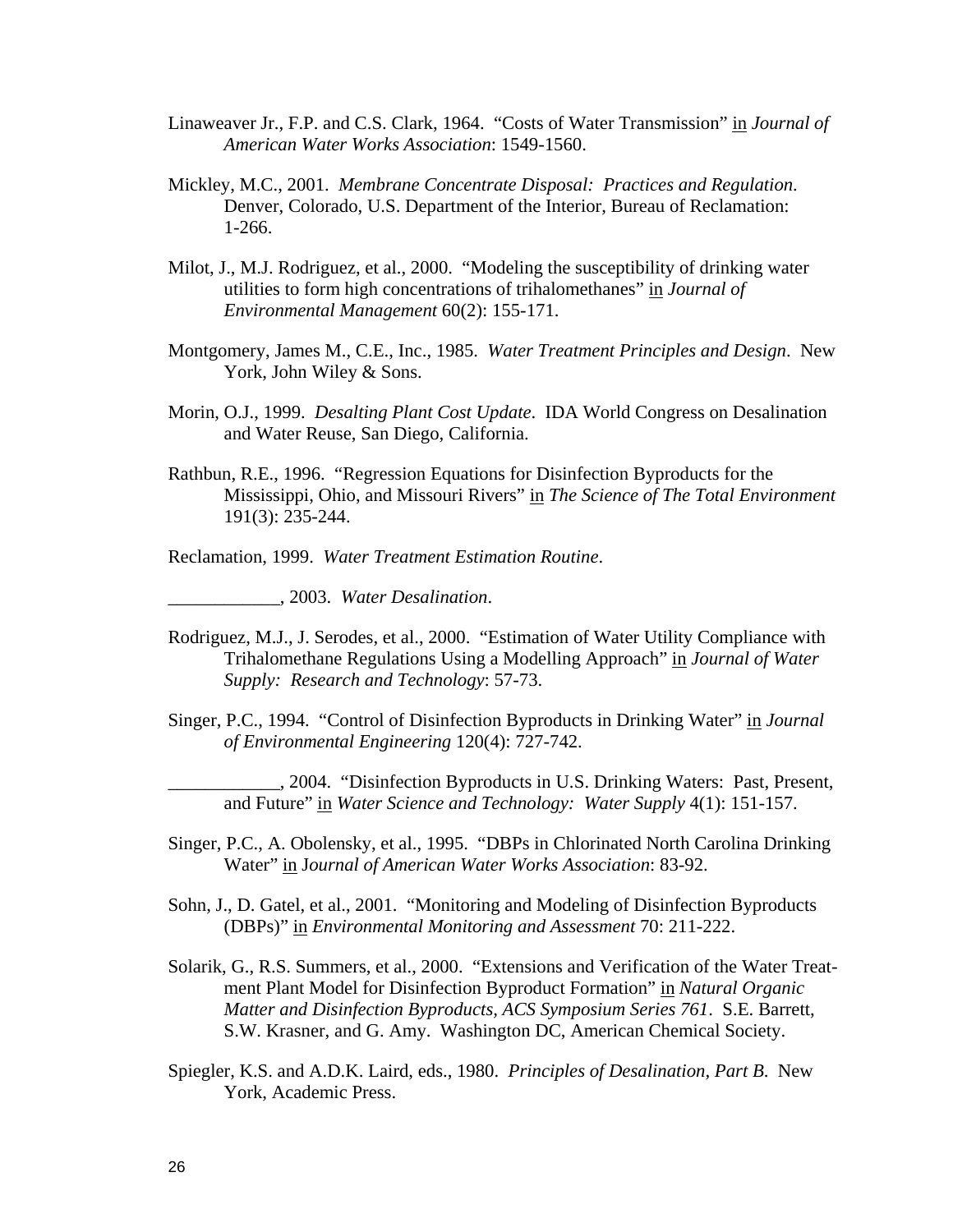- Westerhoff, P., D. Reckhow, et al., 2002. *Mechanistic-based Disinfectant and Disinfectant Byproduct Models*: 1-43.
- Wilkes, D.R., 2003. *The New Stage 2 DBP Rules: Strategies for Evaluation and Compliance*. South Carolina Environmental Conference.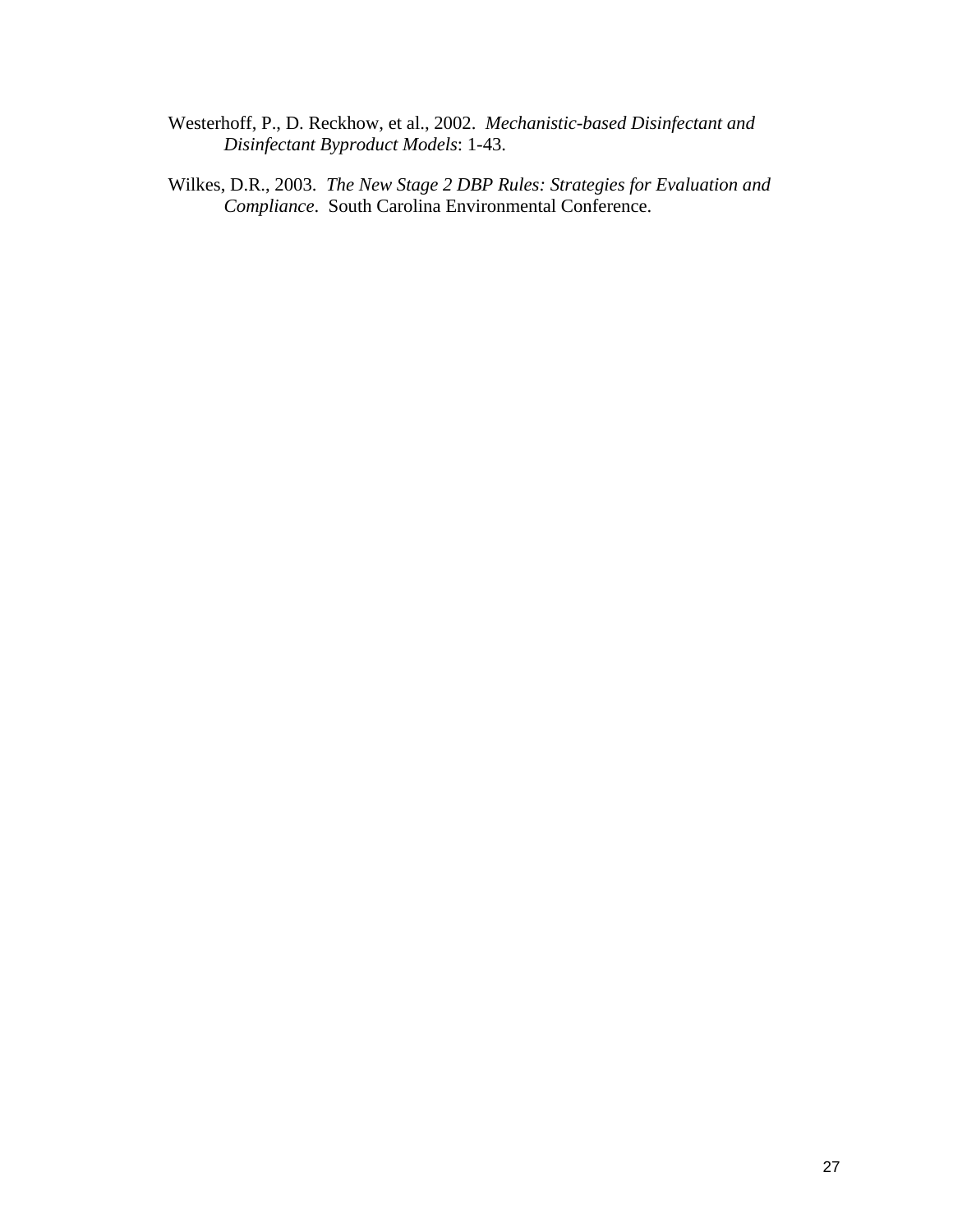# **APPENDIX A: Example Calculations**

The following results were developed using the WaTER-DBP and Acquisition, Conveyance, and Storage Expenses (ACASE) models to compare the total costs of supply and treatment of several different source waters. Initial results describe the treatment costs only, while subsequent results demonstrate how location, compliance, and storage considerations can alter an analysis of the "total costs of supply and treatment" associated with a surface or ground water.

# **Conventional Treatment Costs**

Conventional treatment cost estimates are calculated using the Water Treatment Estimation Routine (WaTER) developed by the Bureau of Reclamation (Reclamation). The model estimates cost for individual water treatment processes based on a number input parameters, including raw water quality (e.g., pH, totally dissolved solids [TDS], totally suspended solids [TSS], temperature), plant capacity, and operating parameters (e.g., chemical dose rates). Treatment processes included in the WaTER model vary slightly from the standard conventional treatment train as an upflow-solids contact clarifier was used in place of separate coagulation, flocculation, and sedimentation basins. Raw water quality data was based on several selected surface waters and default plant operating parameters defined by Reclamation (1999) (table A-1).

| <b>Input Parameters</b>                               | <b>Units</b>                       | Value                           |  |
|-------------------------------------------------------|------------------------------------|---------------------------------|--|
|                                                       | <b>Conventional Treatment</b>      |                                 |  |
|                                                       | Raw Water Quality                  |                                 |  |
| Bicarbonate alkalinity                                | milligrams<br>per liter<br>(mg/L)  | 25                              |  |
| <b>TSS</b>                                            | mg/L                               | 5                               |  |
|                                                       | <b>Chemical Costs</b>              |                                 |  |
| <b>Chlorine</b>                                       | dollars<br>per ton<br>(\$/ton)     | 20                              |  |
| Alum                                                  | dollars<br>per pound<br>$(\$/IBs)$ | 15                              |  |
| <b>Chemical Doses</b>                                 |                                    |                                 |  |
| Polymer                                               | mg/L                               | 0.5                             |  |
| Disinfection residual                                 | mg/L                               | 3                               |  |
| <b>Process Parameters</b>                             |                                    |                                 |  |
| Gravity filtration<br>Upflow solids contact clarifier |                                    | Coal and sand<br>Two clarifiers |  |

**Table A-1. Conventional Treatment Cost Parameters Used in Examples** 

The WaTER model is used to develop estimates of treatment costs (dollars per kilogallon [\$/kgal]) for conventional treatment plants over capacities ranging from 1 to 30 million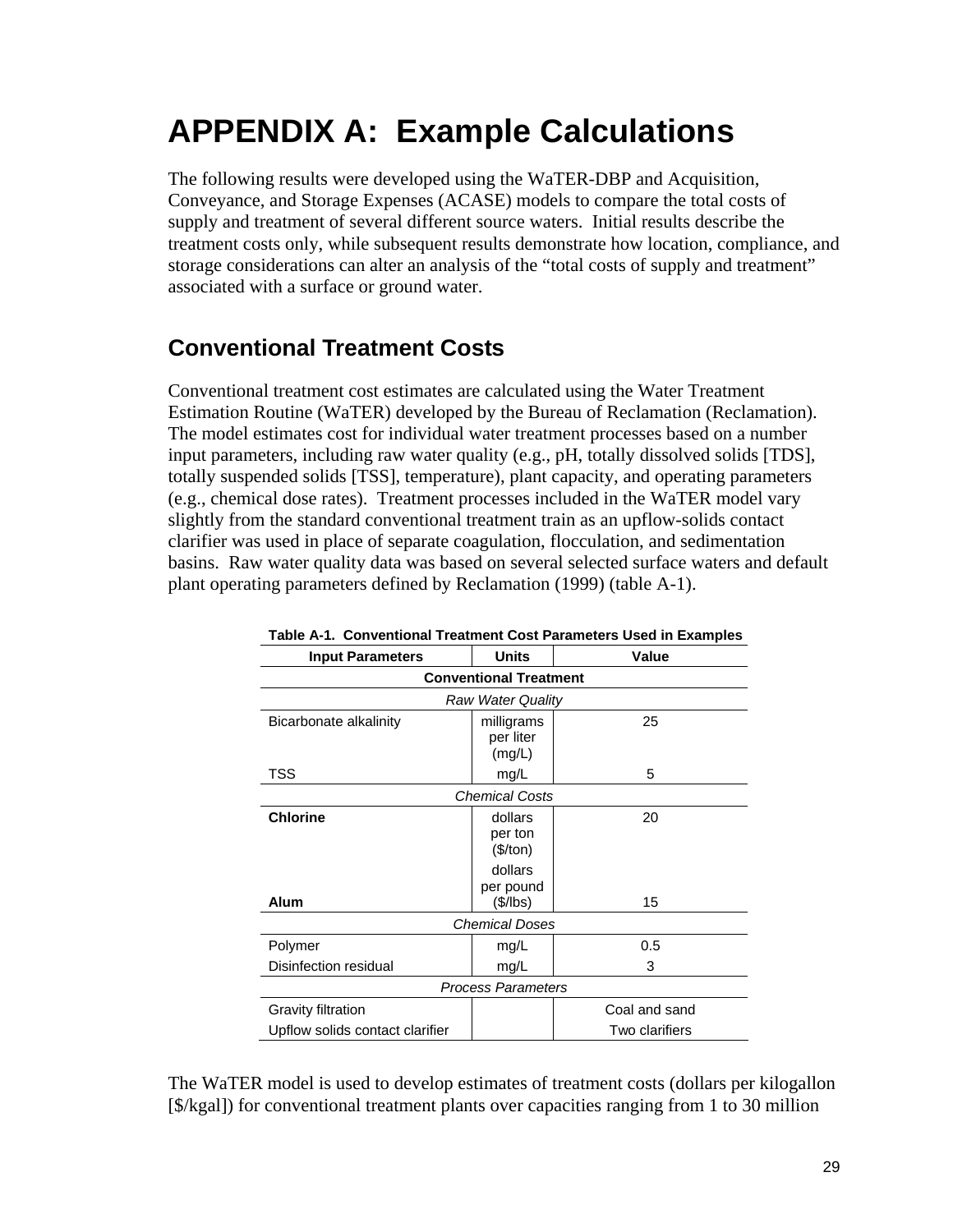gallons per day (mgd). Capital costs are returned in \$1,000s and operation and maintenance (O&M) costs in dollars per year (\$/year) for each individual process. Capital costs are then annualized and updated to the current year, added to O&M costs, and divided by the average operating capacity to get water treatment cost in \$/kgal. Cost equations for the individual treatment processes are presented in sections 2 and 3.

As the WaTER model estimates the costs for each individual treatment process, some general factors relating to the cost of the entire project are not included. These include costs of general contractor overhead and profit, engineering, land, legal, fiscal, administrative, and interest cost during construction. In order to account for these costs, 28 percent (%) of the total capital cost was added to the total capital cost as suggested by Qasim et al. (1992).

### **Membrane Desalination Costs**

Desalination cost estimates are calculated using the WaTER model (Reclamation, 1999). The membrane process chosen for brackish water desalination is low-pressure reverse osmosis (RO). Cost estimates from WaTER are available for each individual process and are summed to estimate costs for desalination of brackish water for plant capacities over the range of 1 to 30 mgd. Pretreatment via cartridge filters is already included in the RO cost estimates. Costs for two additional pretreatment processes are included in cases where RO is used to treat a surface water: microfiltration (MF) and conventional treatment (table A-2). Total desalination treatment costs are the sum of annualized capital and O&M costs in dollars per year (\$/year), then divided by the annual operating capacity top yield costs in dollars per thousand gallons (\$/kgal).

| -www.proc               |                                         |       |
|-------------------------|-----------------------------------------|-------|
| <b>Input Parameters</b> | <b>Units</b>                            | Value |
|                         | <b>Desalination Treatment</b>           |       |
| TDS                     | mg/L                                    | 2,000 |
| Membrane diameter       | centimeter<br>(cm)                      | 20.32 |
| Recovery                | ℅                                       | 0.85  |
| Transmembrane pressure  | kilo Pascal<br>(kPa)                    | 2,757 |
| Membrane life           | years                                   | 5     |
| Electricity cost        | dollars per<br>kilowatthour<br>(\$/kWh) | 0.07  |

**Table A-2. Desalination Treatment Cost Parameters Used in Examples** 

### **Treatment Cost Comparison**

A comparison between conventional and desalination treatment costs for both fresh and brackish surface and ground waters is presented (figure A-1). As expected, conventional treatment costs are less than those for desalination (desalination of surface water includes microfiltration pretreatment). Treatment for fresh ground water is limited to disinfection;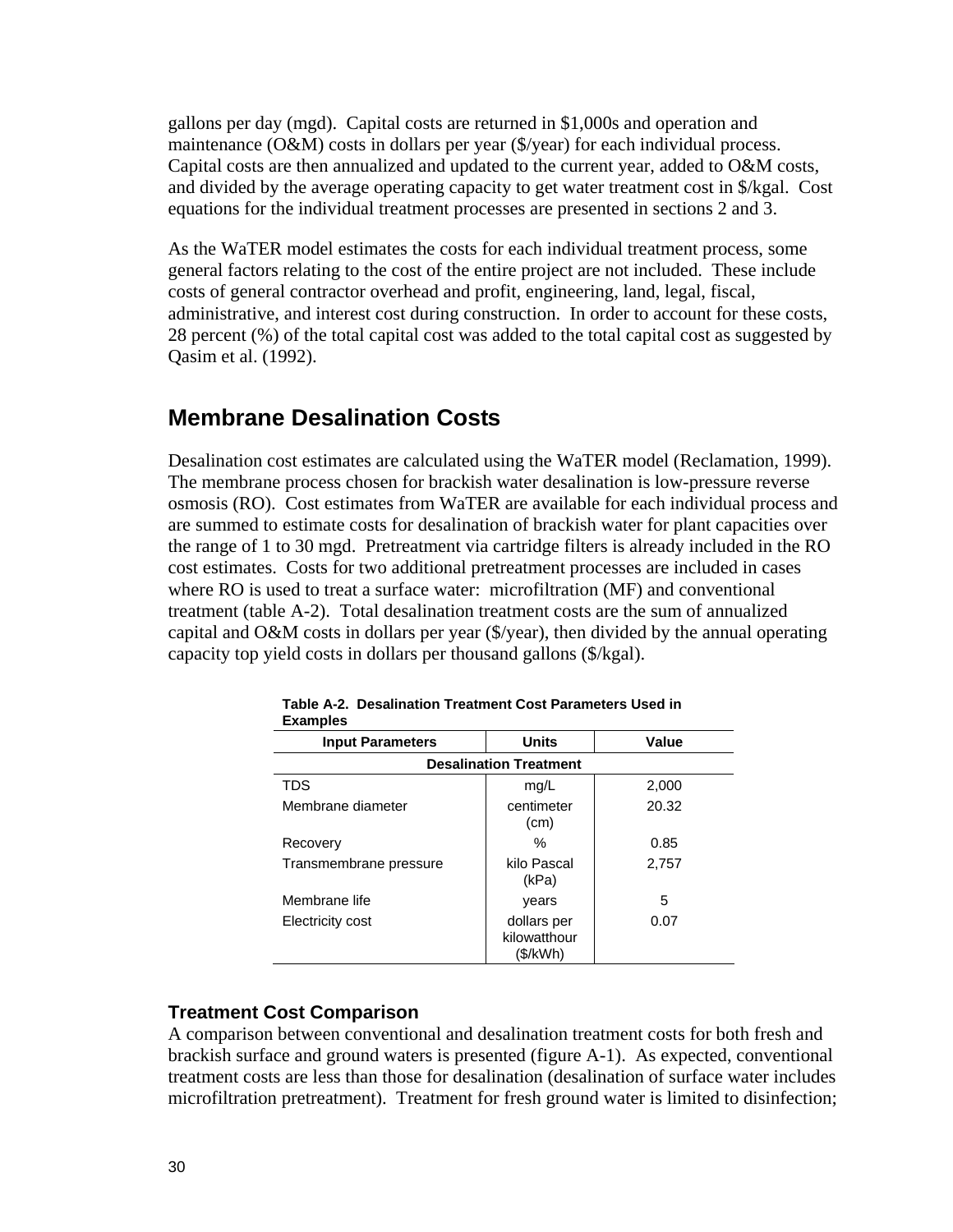and treatment costs are, therefore, low. In these examples, all conveyance is assumed to occur via pipeline. A complete breakdown of costs and assumptions regarding raw water acquisition/residuals disposal are described in tables A-6 and A-7, later in this document.

Acquisition costs are added to the treatment cost estimates from WaTER for each source water using ACASE. Each of the four scenarios is evaluated to investigate how the costs of brackish water development compare with fresh water development as the distance (miles) and grade (feet per 1,000 feet [ft/1,000 ft]) between the source and plant varies (table A-3).



 **Figure A-1. WaTER Treatment Cost Comparison Addition of Acquisition Costs.** 

|                            | <b>Brackish Water Sources</b>       |                                             |  |
|----------------------------|-------------------------------------|---------------------------------------------|--|
| <b>Fresh Water Sources</b> | Local Brackish<br>Ground Water (GW) | Local Brackish<br><b>Surface Water (SW)</b> |  |
| Distant Fresh SW           | 1Α                                  | 2Α                                          |  |
| Distant Fresh GW           | 1Β                                  | 2Β                                          |  |

**Table A-3. Scenario Outline for Addition of Acquisition Costs** 

In all of the following figures, the solid lines represent lines of equivalent cost (iso-cost) for the plant capacities shown. That is, the total costs of supply and treatment for the fresh water at the specified distance (and grade) is equal to the total costs of supply and treatment for the "local" brackish water (local  $= 1$  mile from plant; grade of 5 ft/1,000 ft). Therefore, if the distance to the fresh source is to the right of the iso-cost line, total costs of supply and treatment for the brackish source are less than those of the fresh water source (indicated by arrows on the plots). Similarly, if the fresh water source is located at a distance to the left of the iso-cost line, the total costs of supply and treatment are lower for the fresh water source. Although desalination costs for a brackish ground water may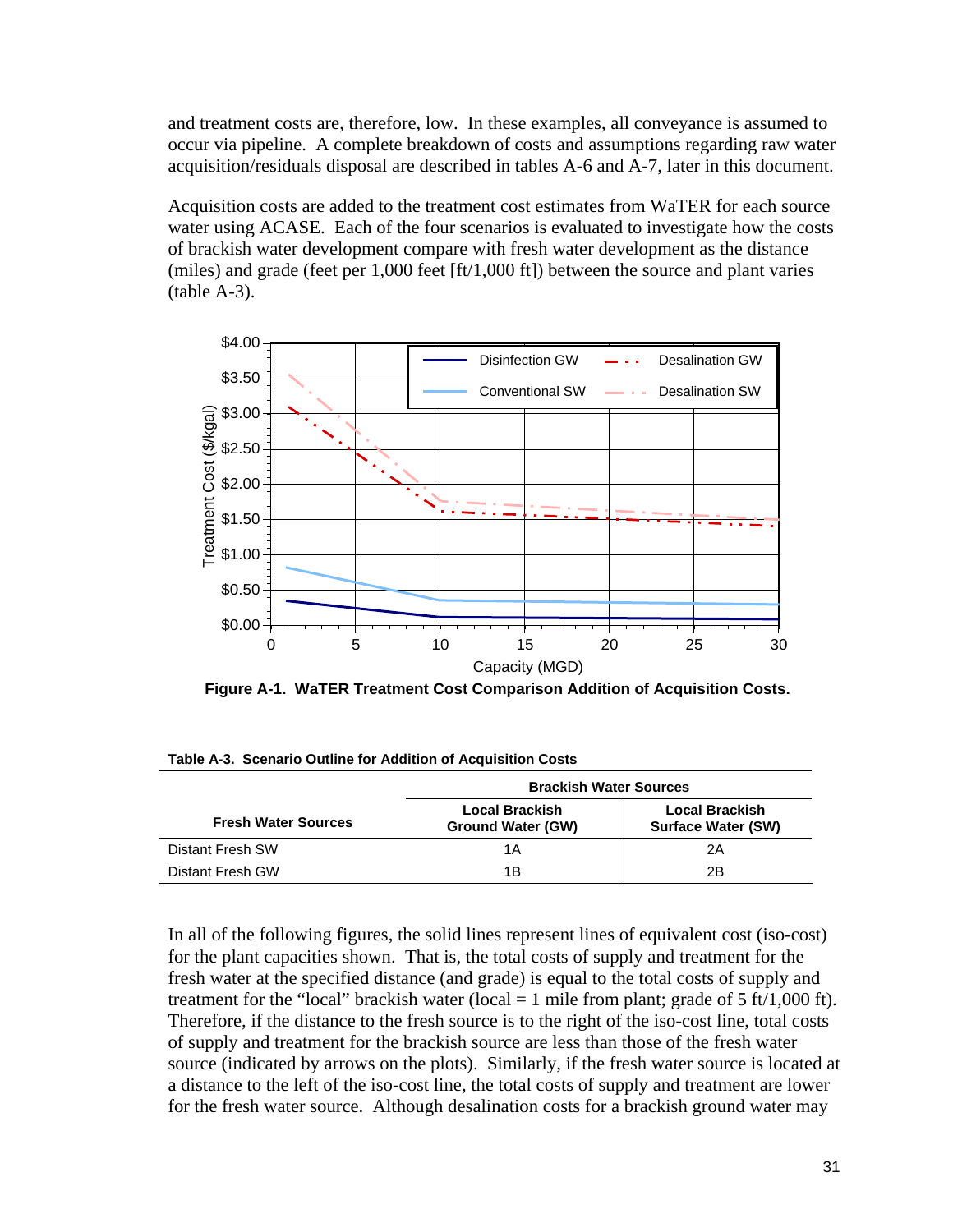be higher than conventionally treated surface water, if the distance to the surface water exceeds 66 miles (grade of 0), then the brackish ground water becomes more economically attractive (figure A-2). If the surface water source is closer than 66 miles, than this source has a lower total cost of supply and treatment. Similar comparisons of different combinations of distant/local surface and ground waters are shown in figures A-3, A-4, and A-5. In these examples, surface water is acquired through exposed towers, treated via conventional processes; and sludge disposal involves lagoons and filter presses. Ground water is acquired through wells, treated via RO (conventional pretreatment); and concentrate is handled through deep well injection. All conveyance is carried out via pipeline.

Note: The crossover of the 1 and 10 mgd iso-cost lines seen in these comparisons is due to increases in uphill pumping costs for the smaller diameter pipelines which experience a higher relative level of frictional losses for the transported flow.



**Figure A-2. Local Brackish GW Versus Distant Fresh SW (1A).**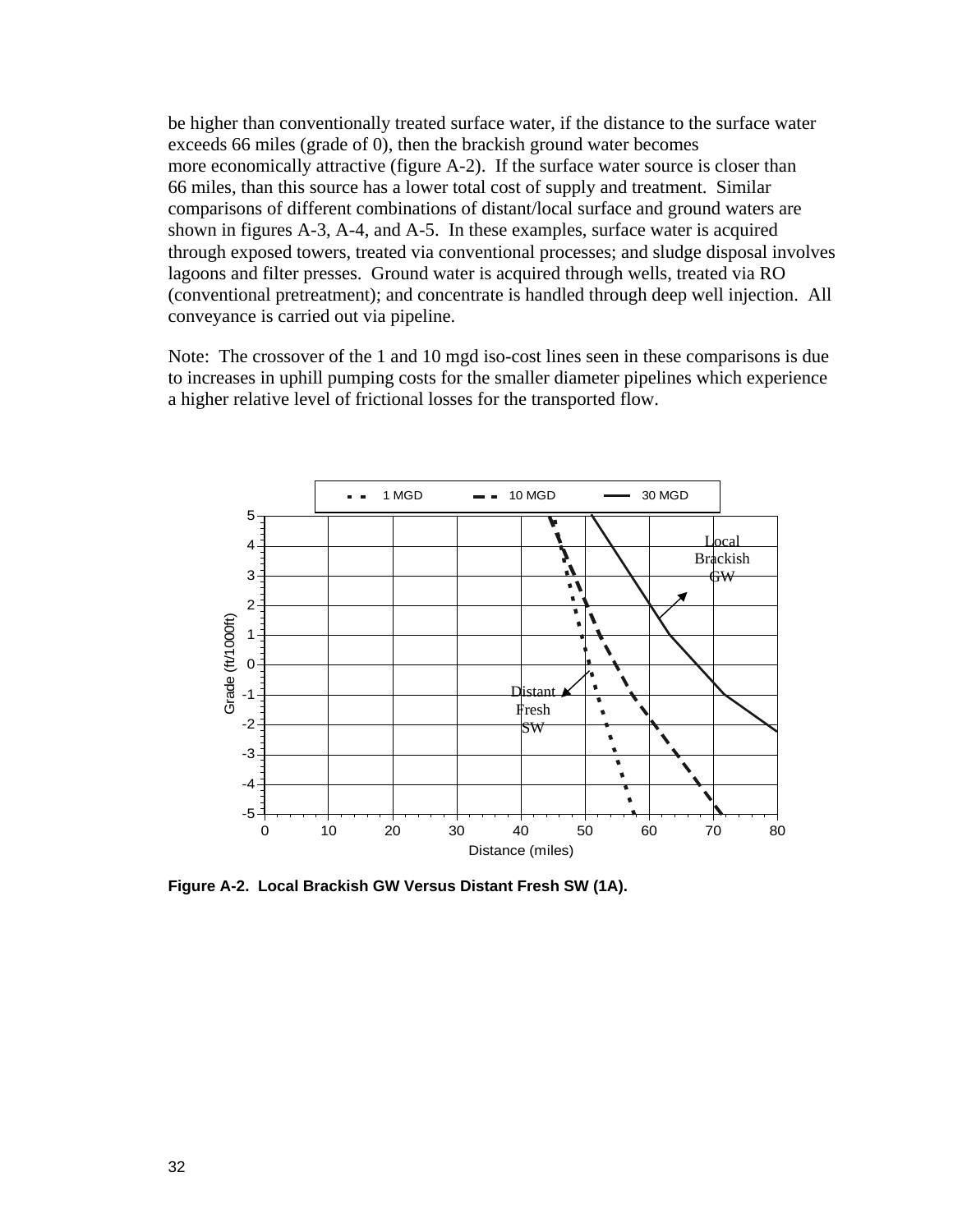

 **Figure A-3. Local Brackish GW Versus Distant Fresh GW (1B).** 



 **Figure A-4. Local Brackish SW Versus Distant Fresh SW (2A).**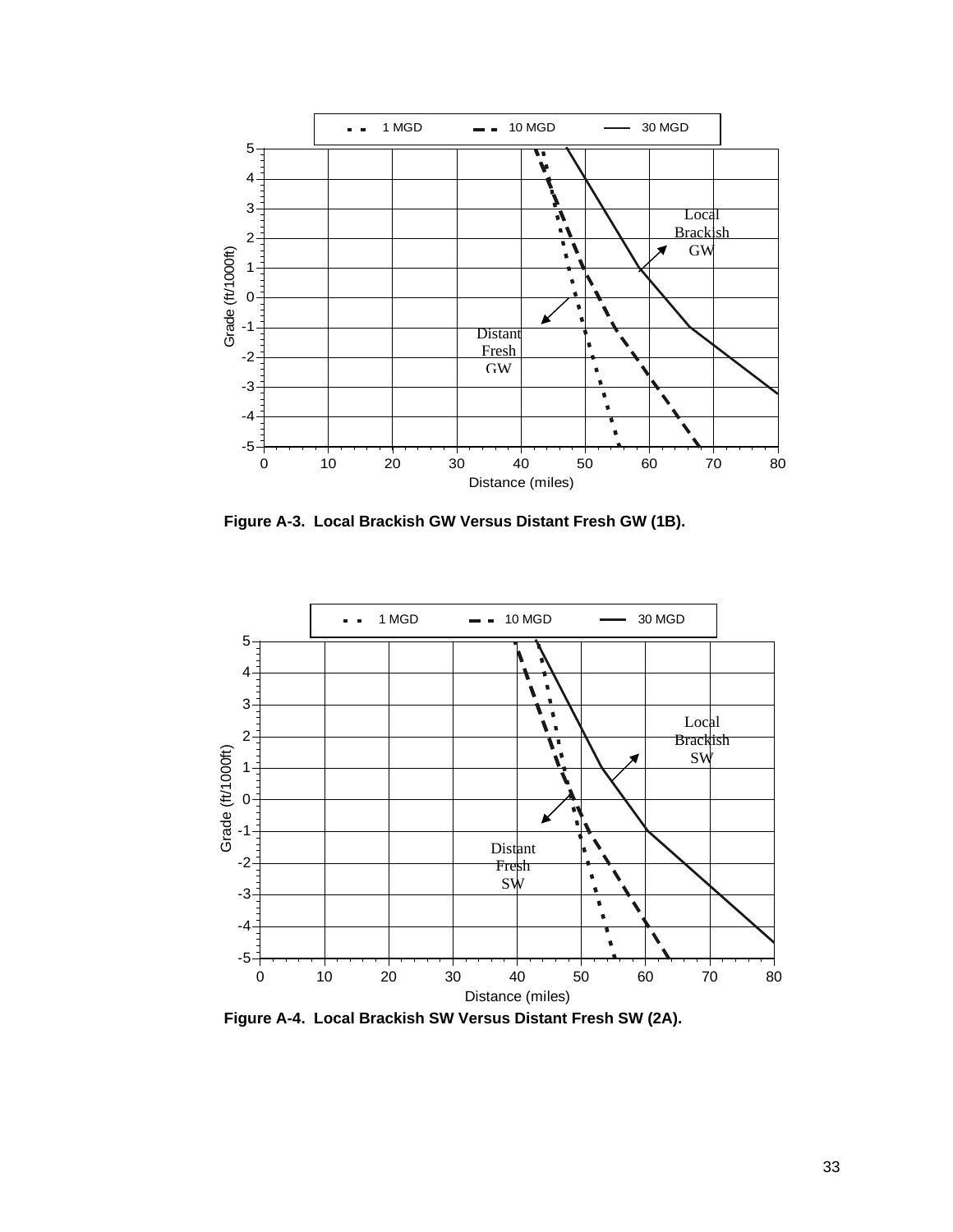

 **Figure A-5. Local Brackish SW Versus Distant Fresh GW (2B).** 

### **Addition of Compliance Costs**

Consideration is also given to waters (high total organic carbon (TOC) levels) that might violate Stage 2 D-DBP drinking water regulations. In order to maintain compliance with the total trihalomethane (TTHM) maximum contaminant level (MCL), ancillary processes are added to conventional treatment processes to reduce TTHM formation using the WaTER-DBP model. As membrane desalination processes can effectively remove TOC (Clark et al., 1994; American Water Works Association (AWWA), 1996), these processes are assumed to maintain compliance without any additions. Therefore, results from two scenarios (table A-4) considering only fresh surface water (with elevated TOC) are presented.

|                                                                 | <b>Brackish Water Sources</b> |                          |  |
|-----------------------------------------------------------------|-------------------------------|--------------------------|--|
| <b>Fresh Water Sources</b>                                      | <b>Local Brackish GW</b>      | <b>Local Brackish SW</b> |  |
| Distant Fresh SW with ancillary<br>processes for TTHM reduction | 1C                            | 20                       |  |

| Table A-4. Scenarios for Regulatory Compliance |  |  |
|------------------------------------------------|--|--|

Within each scenario, four ancillary processes for TTHM reduction are evaluated for the fresh water source: enhanced coagulation, alternative disinfectants (ozone as predisinfectant and chloramines as a post-disinfectant), and granular activated carbon (GAC) filtration. (Note: Not all of these alternatives were implemented in WaTER-DBP).

In all the figures below, the "dark" iso-cost lines are the same as those in figures A-2 to A-5, respectively. The "lighter" iso-cost lines indicate modifications that include the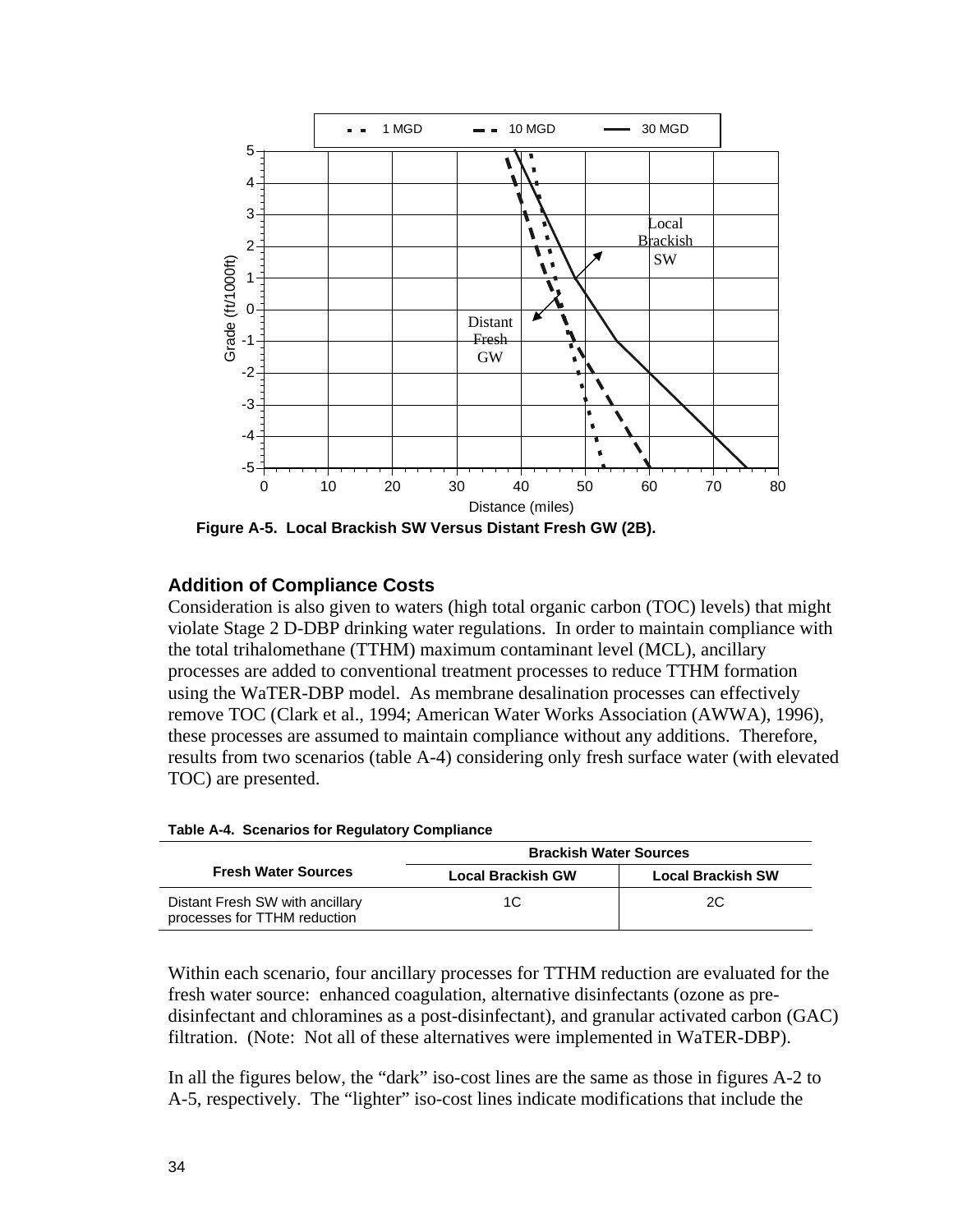additional costs of ancillary processes to maintain compliance (and later the costs of additional storage as well). Consideration of these additional costs increases the attractiveness of the brackish sources for all scenarios. As the addition of chloramines and enhanced coagulation are relatively inexpensive, the shift in the iso-cost lines is not as prominent (figures A-6, A-7, A-10, A-11). However, if GAC filtration is required to achieve compliance, the economic attractiveness of the brackish source is greatly increased (figures A-9 and A-13), and the distance at which the total costs of supply and treatment are equal for both sources is reduced by approximately 50%.

### **Addition of Storage Costs**

Storage costs are only considered in the development of fresh surface waters, as it would be rare that a brackish water requiring both desalination and additional storage would be economically attractive. Costs for reservoirs with capacities of 3, 6, and 12 months of average daily flow  $(Q_{OP})$  are added to the total supply and treatment costs for fresh water sources using the ACASE model. In these scenarios, fresh water treatment includes the use of chloramines as a post-disinfectant for Stage 2 D/DBP compliance (table A-5).

The addition of storage costs improves the attractiveness of brackish sources, especially for smaller plants. Figures A-14, A-15, and A-16 describe costs for a fresh surface water source requiring 3-month storage and the use of chloramines to maintain compliance. The distribution of total supply and treatment costs are presented in table A-6.



 **Figure A-6. Distant Fresh Surface Water with Enhanced Coagulation Versus Local Brackish Ground Water (1C).**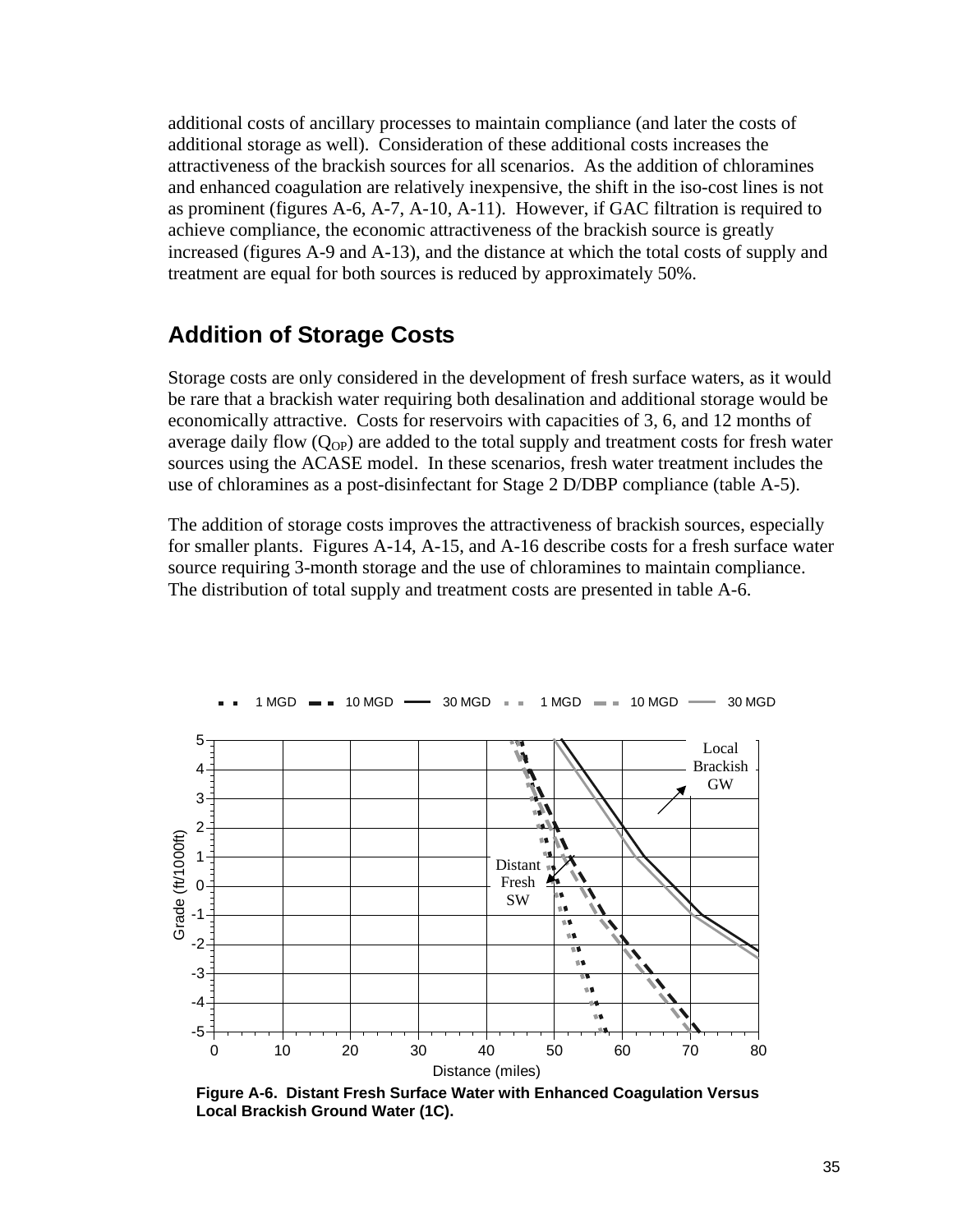

 **Figure A-7. Distant Fresh Surface Water with Chloramines as Post-Disinfectant Versus Local Brackish Ground Water (1C).** 



 **Figure A-8. Distant Fresh Surface Water with Ozone as Pre- and Chloramines as Post-Disinfectant Versus Local Brackish Ground Water (1C).**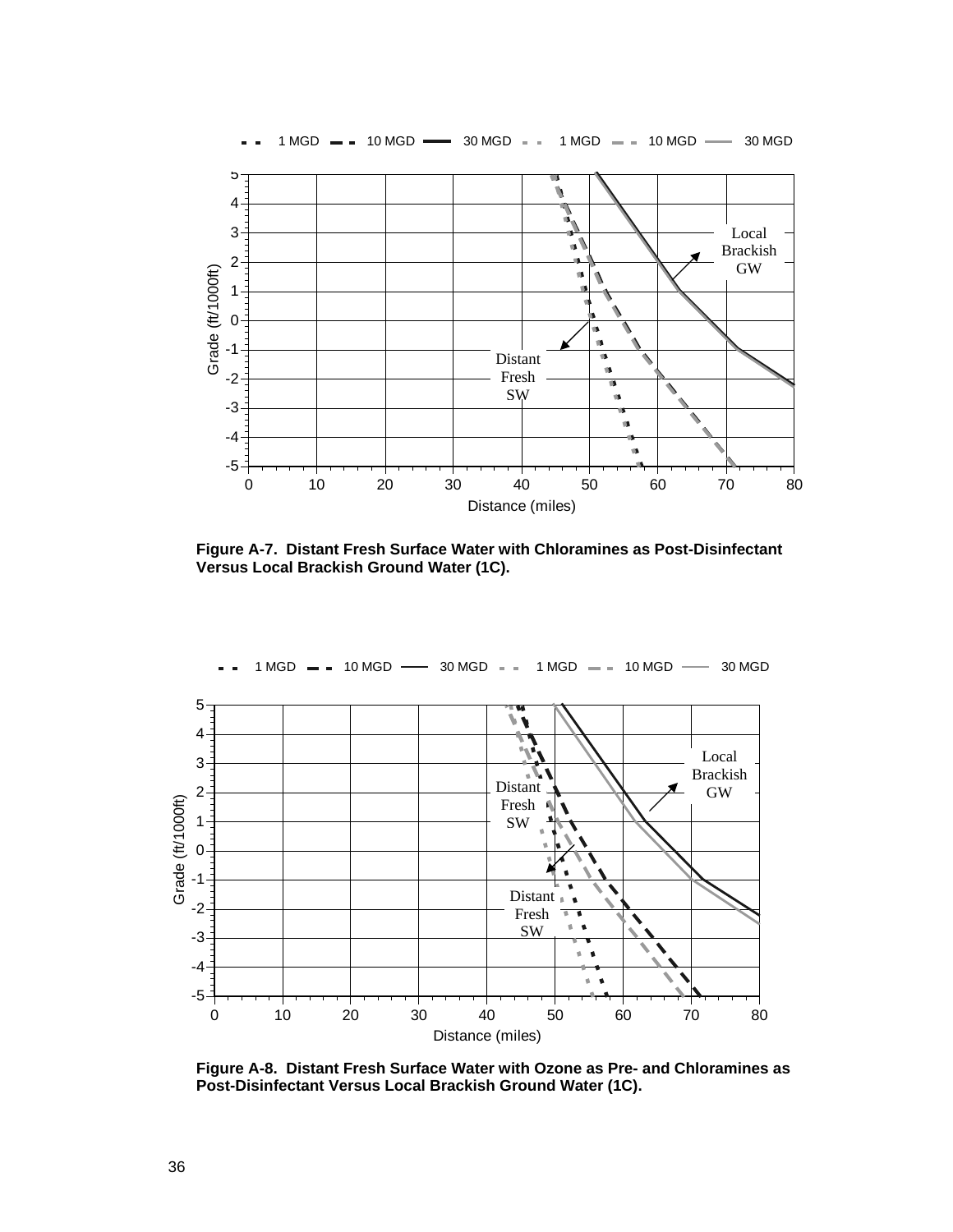

 **Figure A-9. Distant Fresh Surface Water with GAC Filtration Versus Local Brackish Ground Water (1C).** 



 **Figure A-10. Distant Fresh Surface Water with Enhanced Coagulation Versus Local Brackish Surface Water (2C).**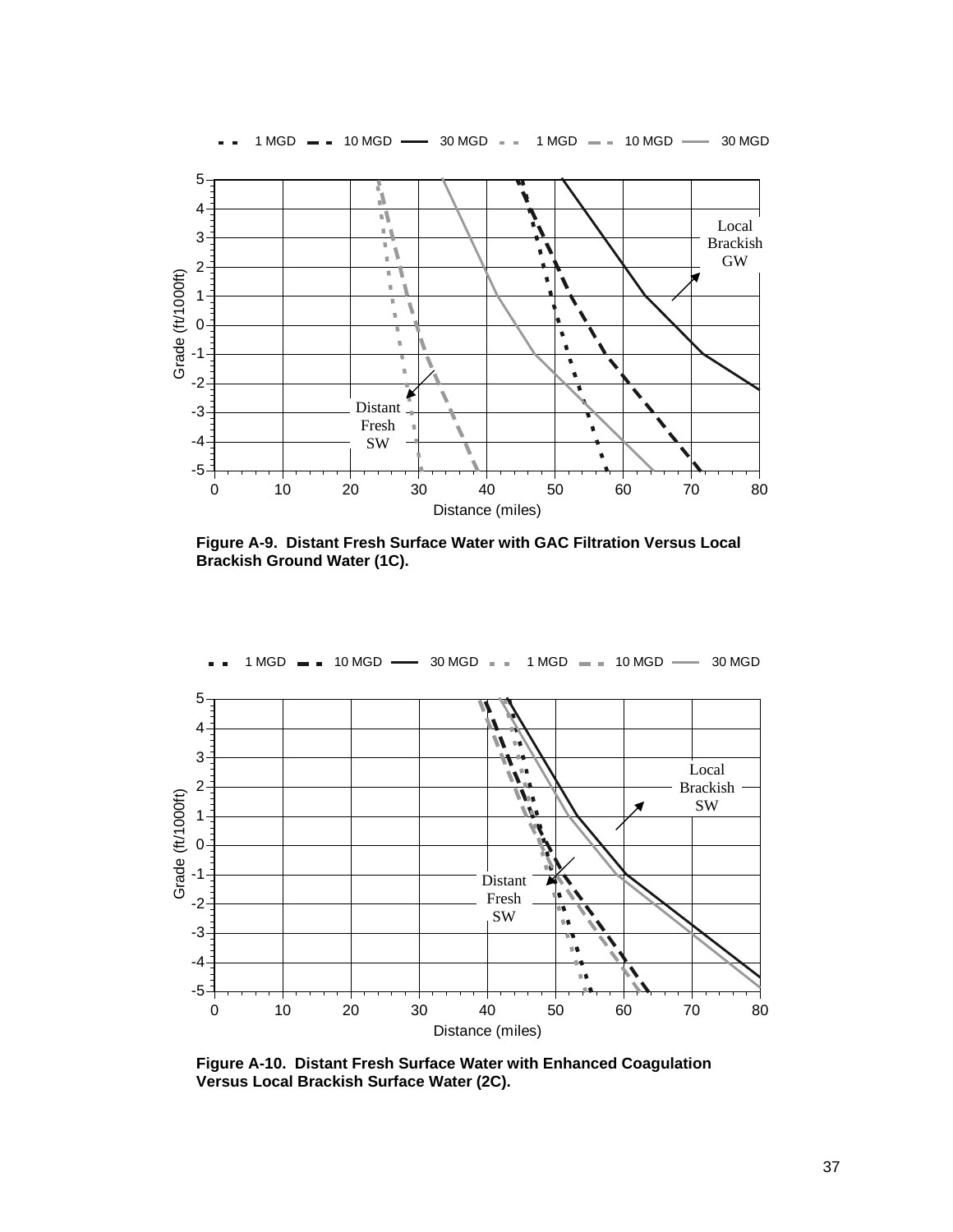

 **Figure A-11 Distant Fresh Surface Water with Chloramines as Post-Disinfectant Versus Local Brackish Surface Water (2C).** 



 **Figure A-12. Distant Fresh Surface Water with Ozone as Pre- and Chloramines as Post-Disinfectant Versus Local Brackish Surface Water (2C).**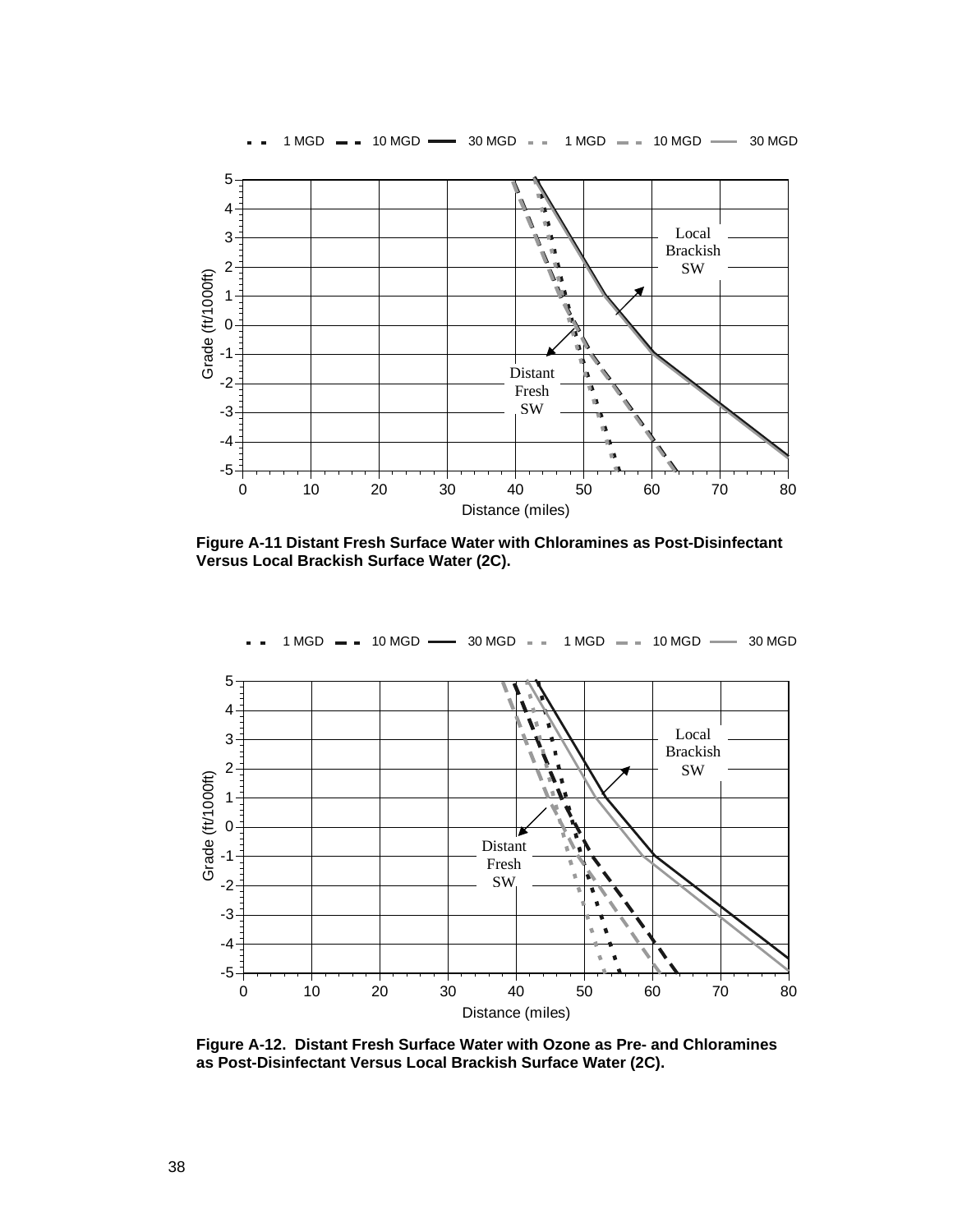

 **Figure A-13. Distant Fresh Surface Water with GAC Filtration Versus Local Brackish Surface Water (2C).** 



 **Figure A-14. Distant Fresh Surface Water with Chloramines as Post-Disinfectant and 3-Month Storage Versus Local Brackish Ground Water (1D).**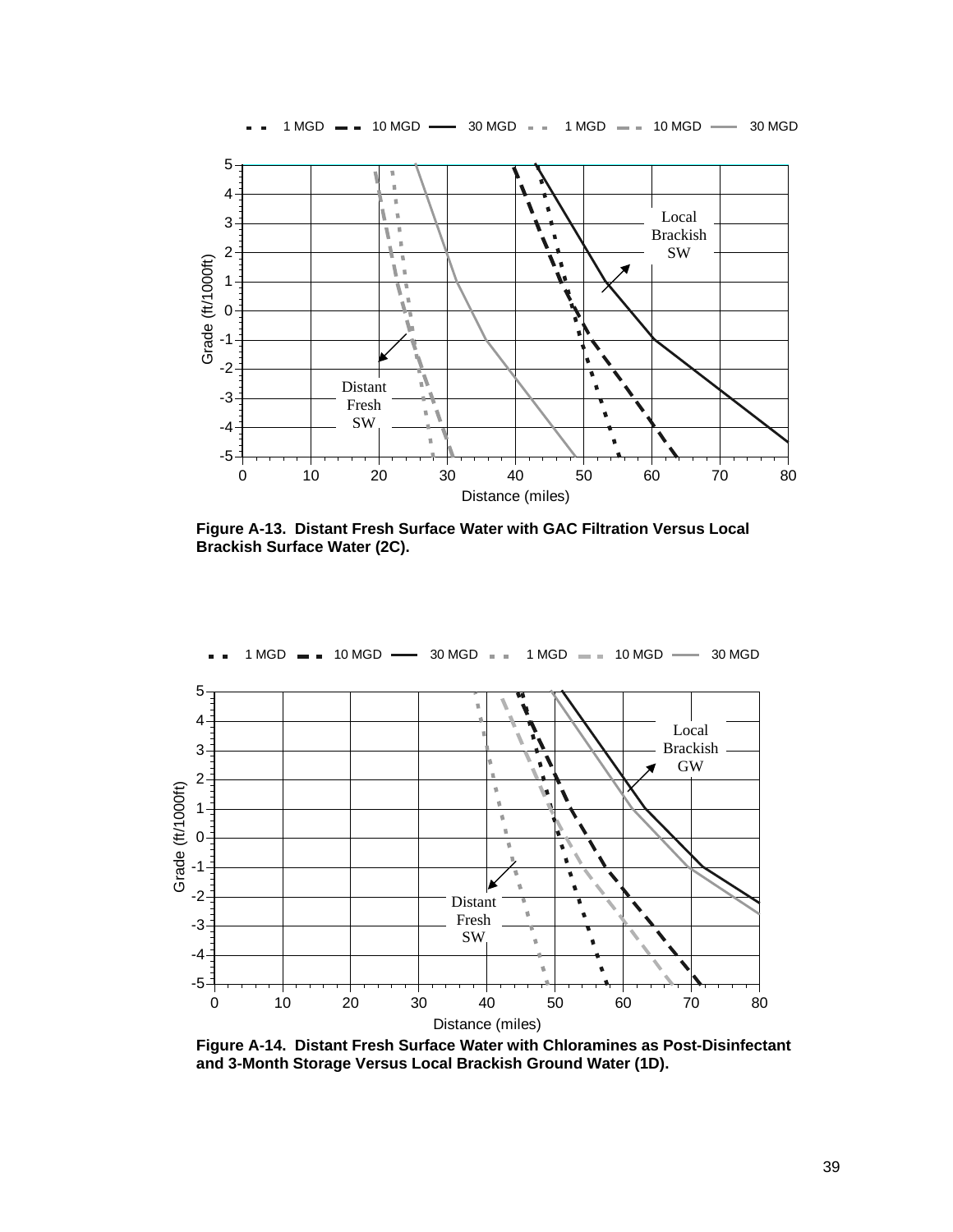

 **Figure A-15. Distant Fresh Surface Water with Chloramines as Post-Disinfectant and 6 Month Storage Versus Local Brackish Ground Water (1D).** 



 **Figure A-16. Distant Fresh Surface Water with Chloramines as Post-Disinfectant and 12-Month Storage Versus Local Brackish Ground Water (1D).**